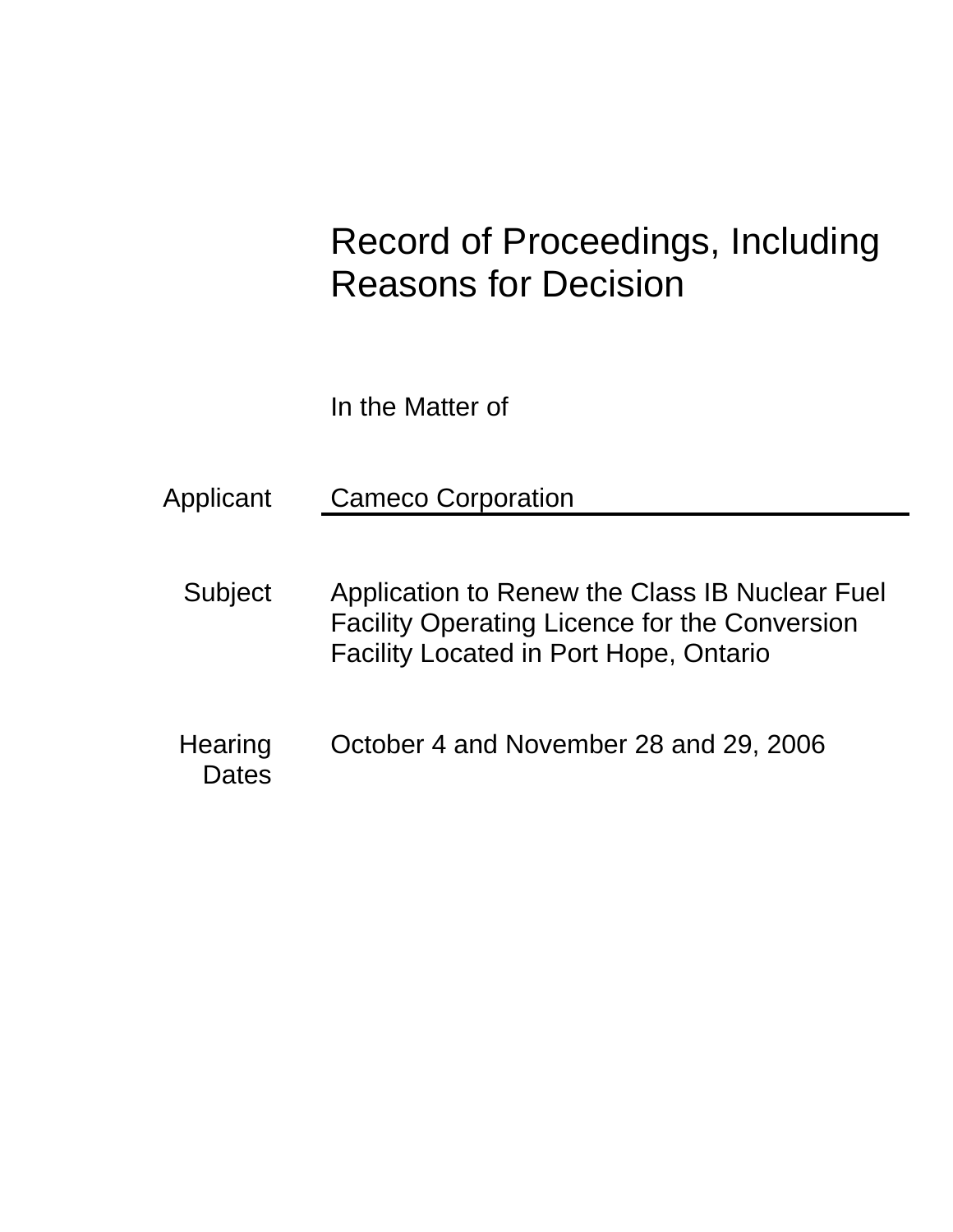## **RECORD OF PROCEEDINGS**

| Applicant:                                                    |                                                                                                                        | Cameco Corporation                                                                                                                     |  |
|---------------------------------------------------------------|------------------------------------------------------------------------------------------------------------------------|----------------------------------------------------------------------------------------------------------------------------------------|--|
| Address/Location:                                             | One Eldorado Place, Port Hope, Ontario, L1A 3V1                                                                        |                                                                                                                                        |  |
| Purpose:                                                      |                                                                                                                        | Application to renew the Class IB Nuclear Fuel Facility Operating<br>Licence for the conversion facility located in Port Hope, Ontario |  |
| Application received:                                         | September 6, 2006                                                                                                      |                                                                                                                                        |  |
| $Date(s)$ of hearing:                                         |                                                                                                                        | October 4, 2006 and November 28 and 29, 2006                                                                                           |  |
| Location:                                                     | Canadian Nuclear Safety Commission (CNSC) Public Hearing<br>Room, 280 Slater St., 14th. Floor, Ottawa, Ontario (Day 1) |                                                                                                                                        |  |
|                                                               | (Day 2)                                                                                                                | Town Hall Recreation Centre, 62 McCaul St., Port Hope, Ontario                                                                         |  |
| Members present:                                              | L.J. Keen, Chair<br>A.R. Graham<br>C.R. Barnes                                                                         | J.A. Dosman<br>M. J. McDill<br>A. Harvey                                                                                               |  |
| Secretary:<br><b>Recording Secretary:</b><br>General Counsel: | M.A. Leblanc<br>M. Young<br>J. Lavoie                                                                                  |                                                                                                                                        |  |

| <b>Applicant Represented By</b>                                                                                                                                                                                                                                                                                                                                                                                                                   | <b>Document Number</b>                                          |
|---------------------------------------------------------------------------------------------------------------------------------------------------------------------------------------------------------------------------------------------------------------------------------------------------------------------------------------------------------------------------------------------------------------------------------------------------|-----------------------------------------------------------------|
| • T. Rogers, Senior Vice-President and Chief Operating Officer<br>• B. Steane, Vice-President of Cameco's fuel services division<br>• J. Jarrell, Vice-President of Safety Health and Environment<br>• J. Takala, Director of Safety and Radiation<br>• T. Kennedy, Production Manager<br>• K. Vetor, Superintendent Compliance and Licensing<br>• I. Bolliger, Fire Safety Specialist and Engineer<br>• T. Rouse, Emergency Services Coordinator | CMD 06-H18.1<br>CMD 06-H18.1A<br>CMD 06-H18.1B<br>CMD 06-H18.1C |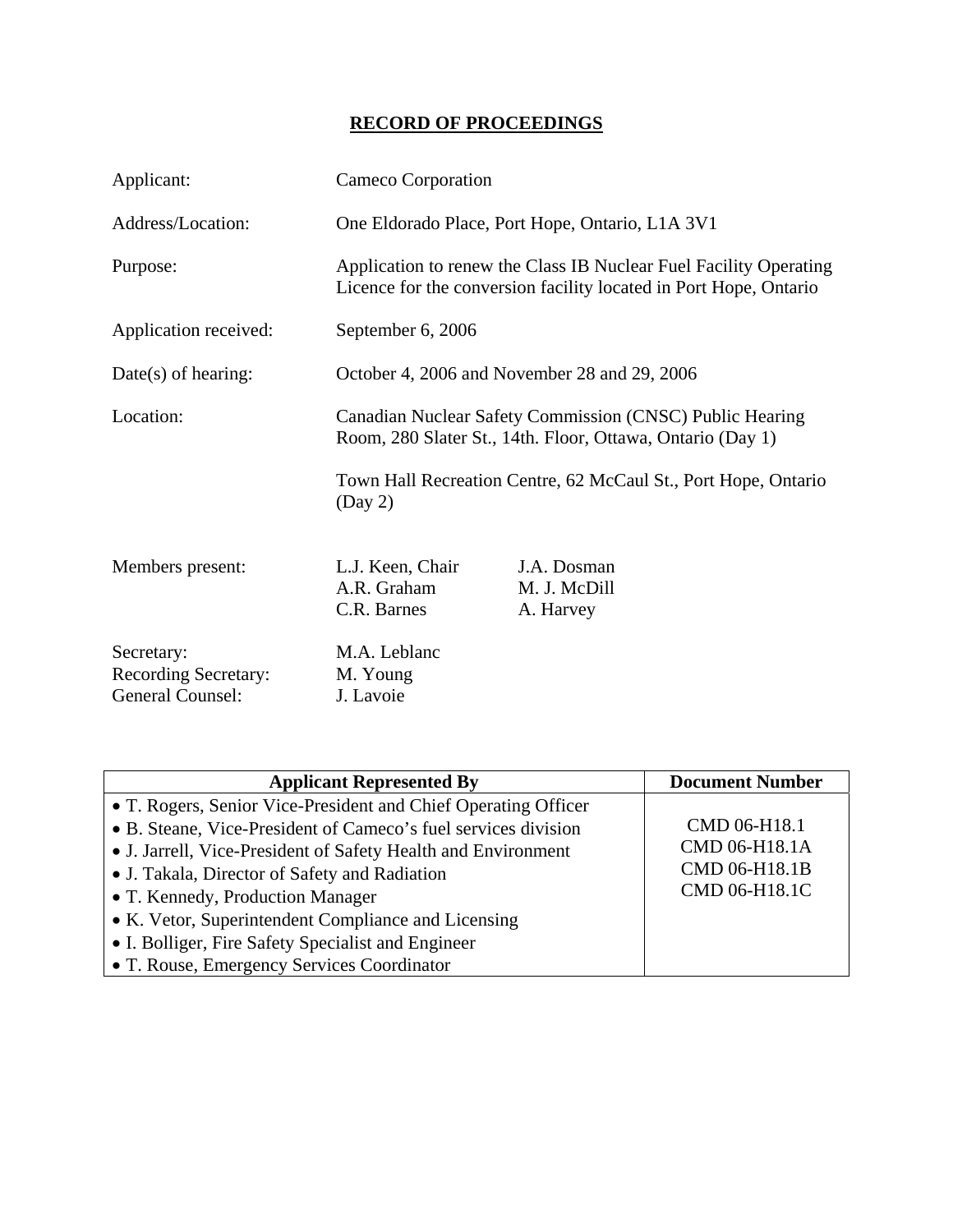|                                                       | <b>CNSC</b> staff                          |                   | <b>Document Number</b> |
|-------------------------------------------------------|--------------------------------------------|-------------------|------------------------|
| $\bullet$ B. Howden                                   | $\bullet$ R. Barker                        | $\bullet$ S. Lei  |                        |
| • H. Rabski                                           | $\bullet$ K. Owen                          | • J. O'Dacre      | <b>CMD 06-H18</b>      |
| • M. O'Brien                                          | $\bullet$ M.McKee                          | $\bullet$ R. Lane | CMD 06-H18.A           |
| $\bullet$ C. Taylor                                   | $\bullet$ C. Gunning                       | • J. Sandles      | CMD 06-H18.B           |
| $\bullet$ R. Garg                                     |                                            |                   | CMD 06-H18.C           |
|                                                       | <b>Intervenors</b>                         |                   | <b>Document Number</b> |
| See appendix A                                        |                                            |                   |                        |
|                                                       | <b>Others</b>                              |                   |                        |
|                                                       | • Port Hope Fire Department, Chief Haylow  |                   |                        |
| $\bullet$ AMEC, P. Nimmrichter                        |                                            |                   |                        |
| • Health Canada, Dr. B. Tracy                         |                                            |                   |                        |
| • Ganaraska Region Conservation Authority, M. Peacock |                                            |                   |                        |
|                                                       | • Emergency Management Ontario, F. Qureshi |                   |                        |

| Licence:                 | Renewed           |  |
|--------------------------|-------------------|--|
| <b>Date of Decision:</b> | November 29, 2006 |  |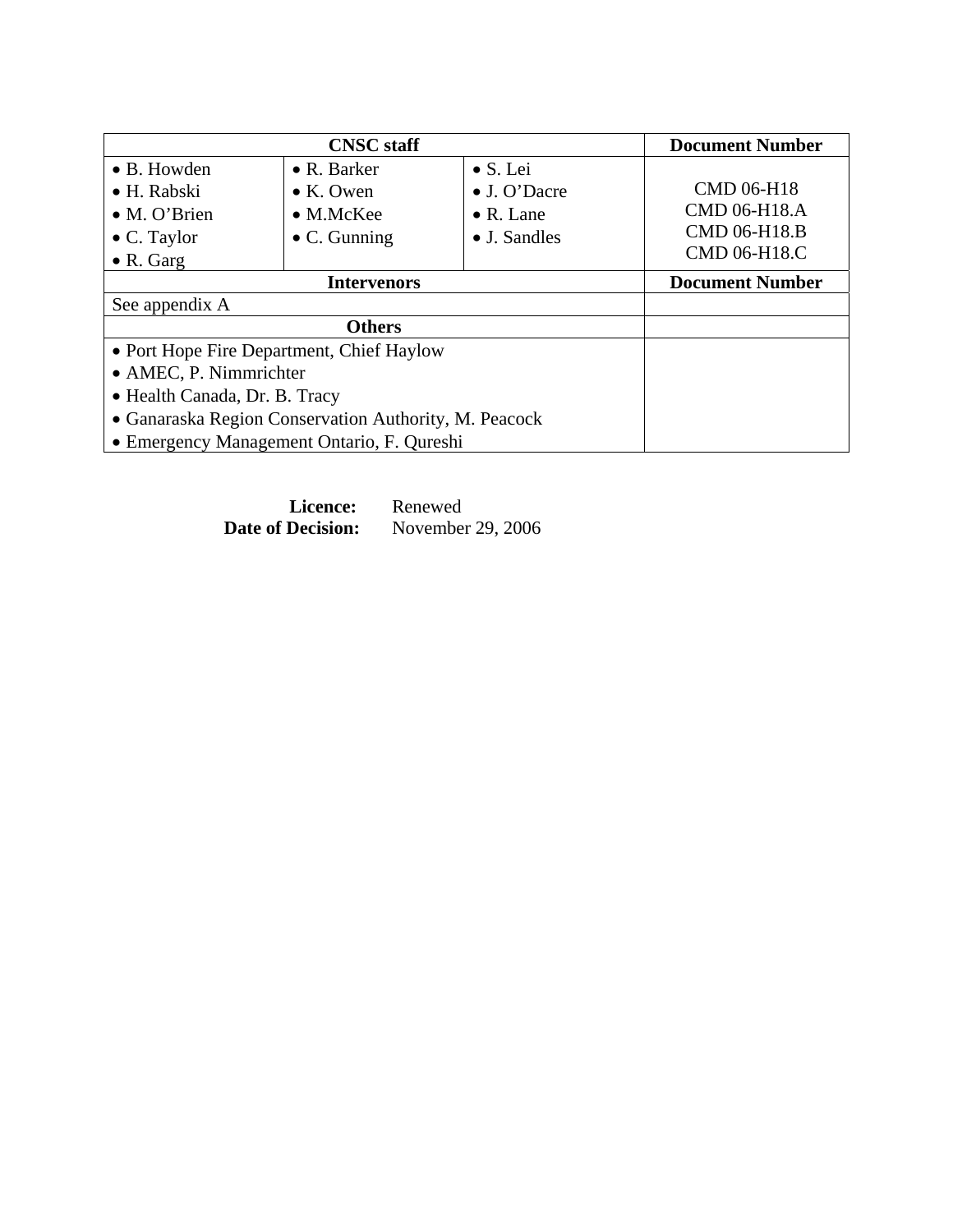## **Table of Contents**

| <b>Decision</b> |  |
|-----------------|--|
|                 |  |
|                 |  |
|                 |  |
|                 |  |
|                 |  |
|                 |  |
|                 |  |
|                 |  |
|                 |  |
|                 |  |
|                 |  |
|                 |  |
|                 |  |
|                 |  |
|                 |  |
|                 |  |
|                 |  |
|                 |  |
|                 |  |
|                 |  |
|                 |  |
|                 |  |
|                 |  |
|                 |  |
|                 |  |
|                 |  |
|                 |  |
|                 |  |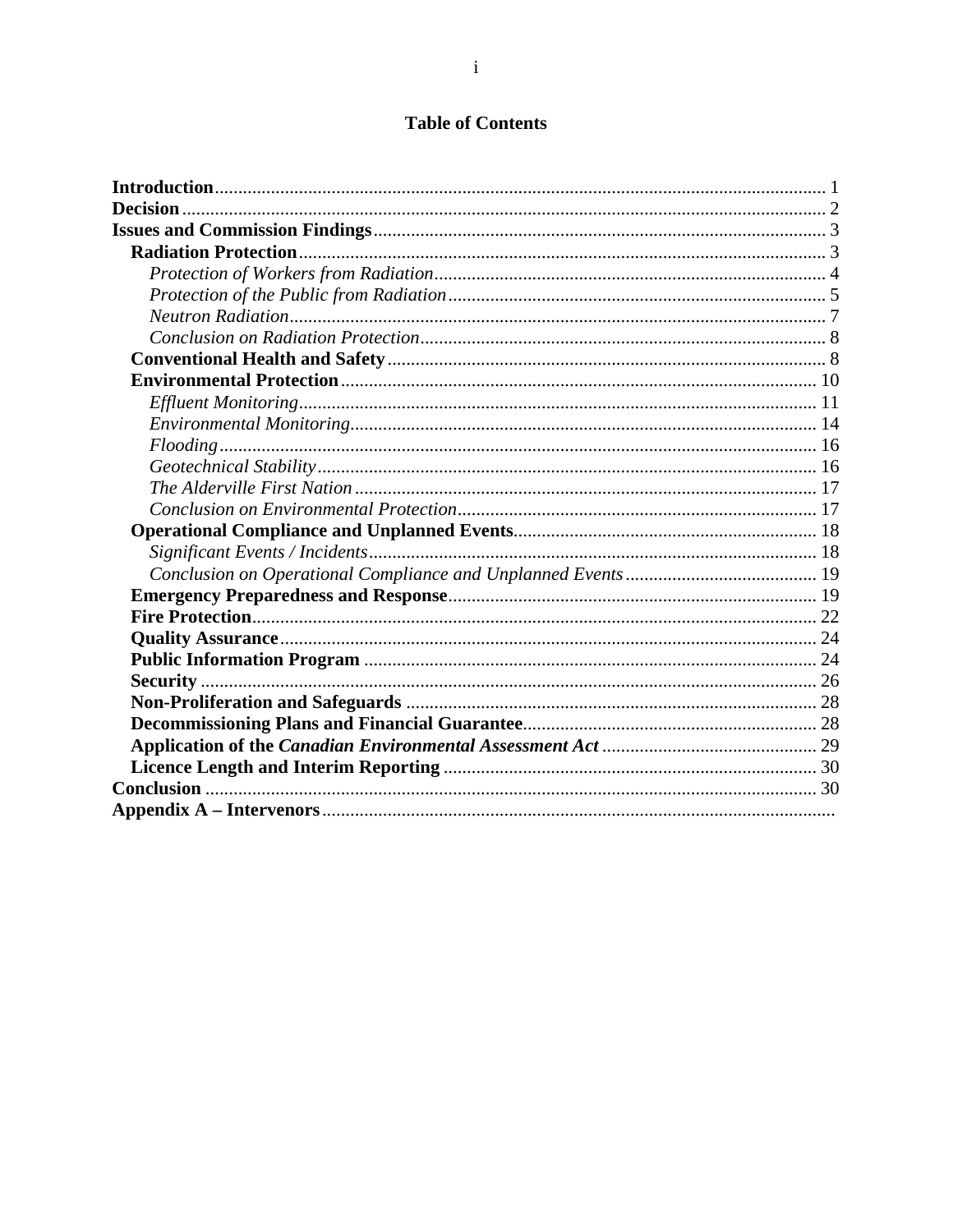#### **Introduction**

- 1. Cameco Corporation (Cameco) has applied to the Canadian Nuclear Safety Commission  $(CNSC<sup>1</sup>)$  for the renewal of the Class IB Nuclear Fuel Facility Operating Licence for its Conversion Facility in Port Hope, Ontario. The current operating licence FFOL-3631.1/2007 expires on February 28, 2007. Cameco has applied for the renewal of this licence for a period of five years.
- 2. The Port Hope Conversion Facility (hereafter called the 'facility') is located within the Municipality of Port Hope, Ontario, situated on the north shore of Lake Ontario, approximately 100 km east of the city of Toronto, Ontario. The facility primarily converts uranium trioxide  $(UO_3)$  powder produced by Cameco's Blind River Facility to uranium dioxide  $(UO_2)$ , which is used in the manufacture of CANDU reactor fuel, and uranium hexafluoride ( $UF_6$ ), which is exported for further processing into fuel for Light Water Reactors. In addition, a Metals Plant is used to cast uranium metal into shielding and counterweights for certain types of aircraft. The facility also includes recycling and decontamination capabilities along with a stand-by plant for further  $UO<sub>2</sub>$ production.
- 3. The facility comprises two sites. Site 1 consists of two areas situated between the railway viaducts and Lake Ontario, to the south of the main commercial and residential areas of the town. The first area borders the harbour and slip on the west side. The second area, the Centre Pier property, lies between the east side of the harbour and slip and the Ganaraska River. It has buildings used for storage of contaminated solid waste materials as well as an outside temporary storage facility for contaminated soils excavated from the recently built municipal water treatment plant located to the west of Site 1.
- 4. Site 2 is located on Dorset St. East, a predominantly commercial/ industrial area in the east part of the town. There are two buildings on this site in which contaminated solid waste materials are stored.

#### Issue

- 5. In considering the application, the Commission was required to decide, pursuant to subsection 24(4) of the *Nuclear Safety and Control Act*<sup>2</sup>:
	- a) if Cameco is qualified to carry on the activity that the licence would authorize; and

 $\overline{a}$ 

<sup>&</sup>lt;sup>1</sup> In this *Record of Proceedings*, the *Canadian Nuclear Safety Commission* is referred to as the "CNSC" when referring to the organization and its staff in general, and as the "Commission" when referring to the tribunal component.

 $2$  S.C. 1997, c. 9.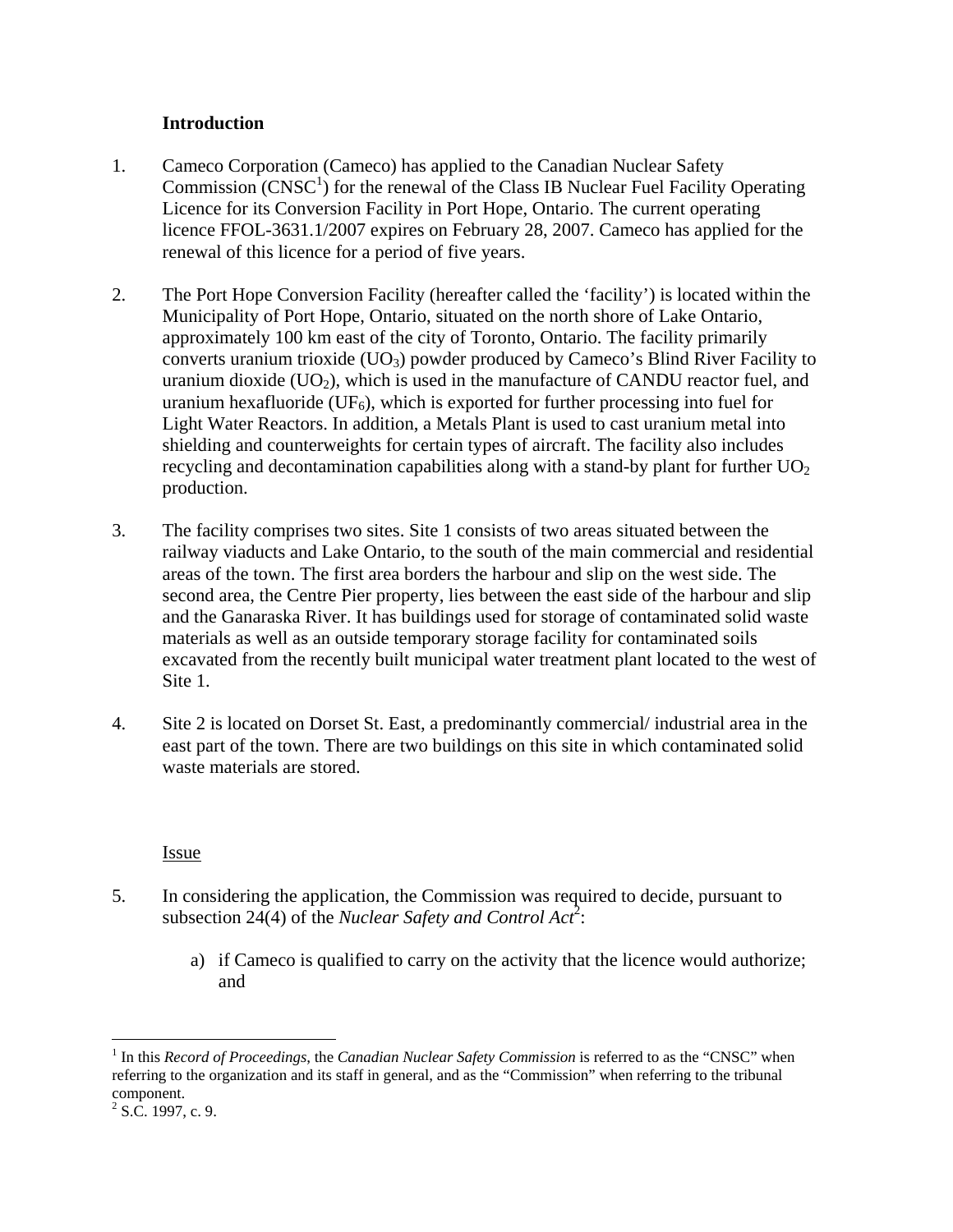b) if, in carrying on that activity, Cameco would make adequate provision for the protection of the environment, the health and safety of persons and the maintenance of national security and measures required to implement international obligations to which Canada has agreed.

- 2 -

#### Public Hearing

- 6. The Commission, in making its decision, considered information presented for a public hearing held on October 4, 2006 in Ottawa, Ontario and November 28 and 29, 2006 in Port Hope, Ontario. The public hearing was conducted in accordance with the *Canadian Nuclear Safety Commission Rules of Procedure*<sup>3</sup> . During the public hearing, the Commission received written submissions and heard oral presentations from CNSC staff (CMD 06-H18, CMD 06-H18.A and CMD 06-H18.B) and Cameco (CMD 06 H18.1 and CMD 06-H18.1A). The Commission also considered oral and written submissions from 164 intervenors (see Appendix A for a detailed list of interventions).
- 7. The Commission also held a public hearing on Zircatec Precision Industries Inc.'s application to renew its operating licence for its facility also located in the Municipality of Port Hope. Because the two facilities are located in the same geographic area, and recognizing the interest many of the intervenors have in both facilities, the Commission considered for both hearings any relevant information presented on either hearing record.

## **Decision**

8. Based on its consideration of the matter, as described in more detail in the following sections of this *Record of Proceedings*,

> the Commission, pursuant to section 24 of the *Nuclear Safety and Control Act*, issues a Nuclear Fuel Facility Operating Licence to Cameco Corporation, Saskatoon, Saskatchewan, for the Port Hope Conversion Facility. The licence, FFOL-3631.0/2012, is valid from March 1, 2007 to February 29, 2012, unless suspended, amended, revoked or replaced.

- 9. The Commission includes in the licence the conditions as recommended by CNSC staff in CMD 06-H18.C.
- 10. The Commission requests that CNSC staff prepare a status report following the midpoint of the five-year term of the licence. CNSC staff's status report shall be presented at a public proceeding of the Commission (in approximately October 2009) and will provide a summary of the performance of the licensee and facility.

 $\overline{a}$  $3$  S.O.R./2000-211.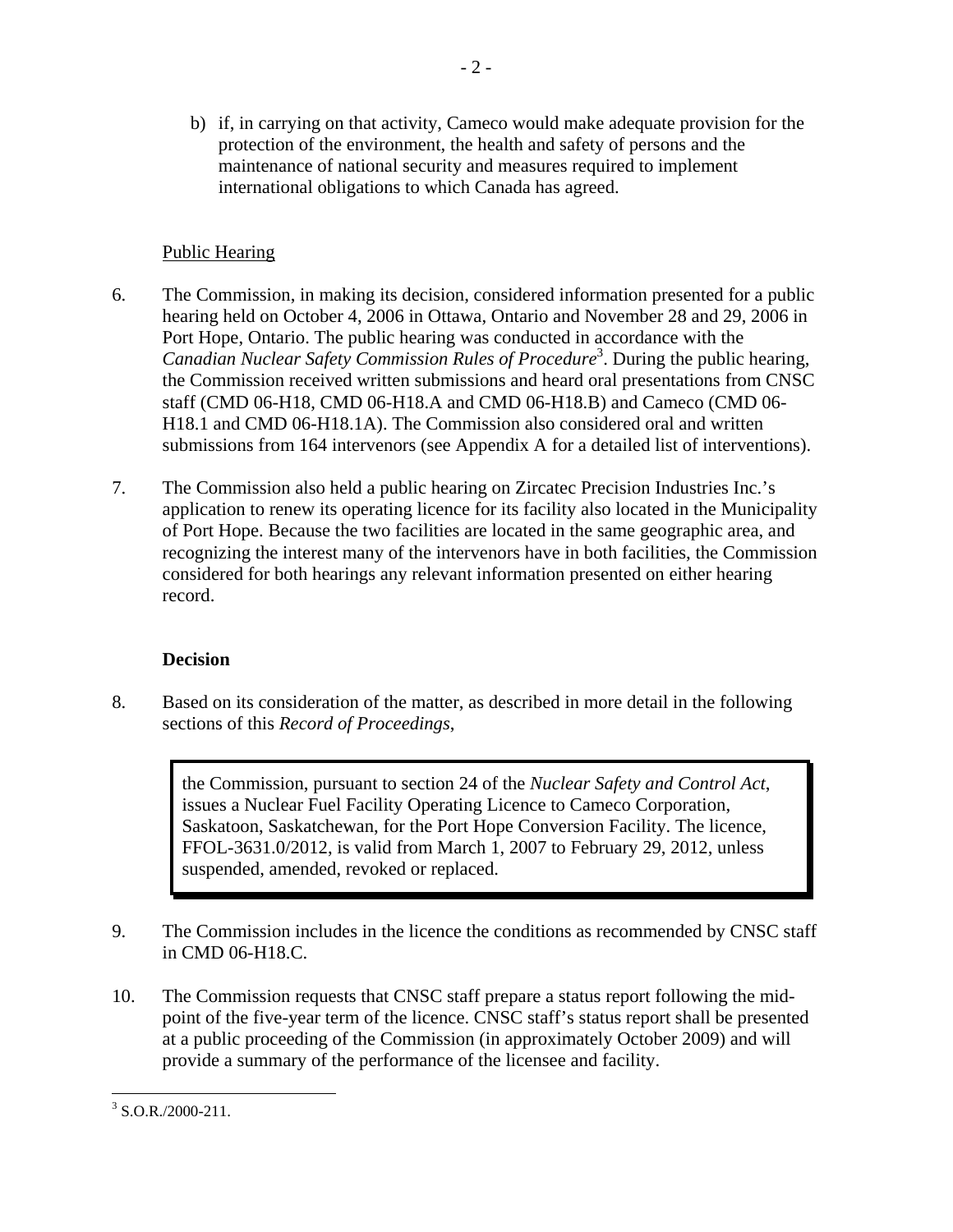11. The findings of the Commission presented below are based on the Commission's consideration of all of the information and submissions available for reference on the record for the hearing. The Commission notes that several intervenors' concerns were discussed in detail during the course of the hearing, and that this information can be found in the transcripts of the proceedings.

#### **Issues and Commission Findings**

#### **Radiation Protection**

- 12. Cameco stated that it has a well-structured radiation protection program to ensure that the potential exposure of employees, the public and the environment to radiation from its operation is kept ALARA (As Low As Reasonably Achievable). Cameco stated that doses to employees, the public and the environment during the licence period have been maintained at levels that represent a fraction of the regulatory limits.
- 13. CNSC staff reported that its compliance verification activities included routine on-site inspections and a review of information submitted by Cameco, including quarterly and annual compliance reports. CNSC staff stated that Cameco's performance in controlling airborne uranium in the workplace, minimizing radiation doses to workers, and controlling releases of uranium to the environment was also reviewed during the licence period. CNSC staff noted several minor items relating to radiation protection during routine inspections, which were addressed to CNSC staff's satisfaction.
- 14. CNSC staff reported that in March 2003, it conducted an inspection to evaluate Cameco's implementation of the radiation protection program. CNSC staff stated that the inspection identified improvements to the program, as well as some deficiencies. CNSC staff reported that although deficiencies were identified, Cameco satisfactorily completed corrective actions to address them. CNSC staff noted that the nature of the deficiencies did not pose an unreasonable risk to the health and safety of persons or the environment.
- 15. CNSC staff reported that Cameco completed several projects to reduce dose to workers and the public, including a concrete shield wall installed in the warehouse that resulted in a 60% reduction in the gamma dose rate at a fence line gamma monitoring station.
- 16. The Commission sought further information concerning the concrete shield wall. Cameco replied that the wall's special footing was engineered to support and stabilize it, and ensure that it can take the load. Cameco explained that a civil engineer consultant evaluated the construction of the wall against federal and provincial building codes and concluded the wall would safely meet the applicable code to a height of five blocks. Since the wall is six blocks in height, Cameco said that it will anchor the bottom row of blocks to ensure the wall meets the Code requirements for the seismic activity zone applicable to the area.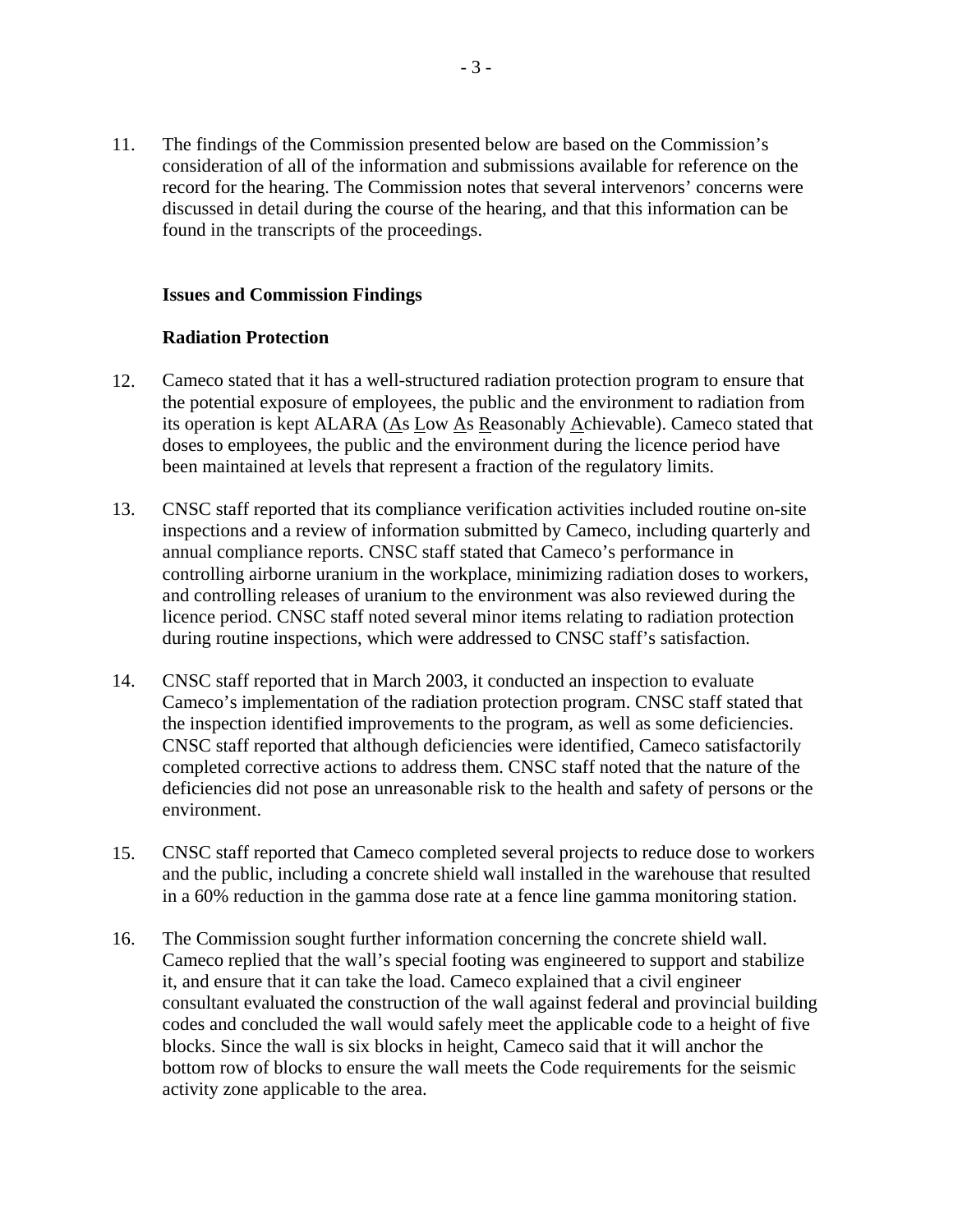- 17. CNSC staff stated that it examined the wall as part of its routine inspections and did not identify any concerns with occupational health and safety risks.
- 18. CNSC staff reported that Cameco's radiation protection program and implementation meets regulatory requirements. CNSC staff explained that the changes made to the program during the licence period have improved the program's ability to ensure that radiation exposures and doses are ALARA.

#### *Protection of Workers from Radiation*

- 19. For a Nuclear Energy Worker (NEW), the regulatory limit for effective dose is 50 milliSieverts per year (mSv/y) and 100 mSv per five years and for skin dose the limit is 500 mSv/y. Cameco reported that the results of its dosimetry, urinalysis and lung counting programs were substantially below the license limits over the licence period 2002-2006.
- 20. CNSC staff reported that its review of worker dose data for the licence period indicated that radiation doses are being adequately controlled at the facility. CNSC staff found that no NEW at the facility received an effective dose in excess of the regulatory limits, as defined in the *Radiation Protection Regulations*<sup>4</sup> (2001).
- 21. The Commission asked for an overview of how employee dose is monitored. CNSC staff responded that the workers' doses are based on urinalysis (urine dose), lung counting (lung dose), and dosimeters, which give the workers' whole body dose from gamma and beta radiation and shallow dose (skin dose).
- 22. Cameco reported that it made several improvements to its radiation protection program over the licence period, including an internal dosimetry program, which was developed and tested by Cameco and Health Canada, and reviewed and accepted by the CNSC's Internal Dosimetry working group. Cameco noted that the internal dose component of a worker's total effective dose is comprised of the individual dose derived from urinalysis and the group average dose from lung counting.
- 23. Cameco reported that for various radiological and environmental parameters, it, with CNSC staff concurrence, has set action levels. Action levels serve as an early warning of a condition that warrants further investigation. Cameco also noted that it has established internal administrative levels, which are set lower than action levels and thereby provide an even earlier warning of a potential problem or issue. Cameco stated that it investigates results above internal administrative limits.
- 24. Cameco reported that during the licence period two action level exceedances were reported to the CNSC. Cameco stated that both instances were due to elevated whole body dose as measured by Thermo Luminescent Diode (TLD) badges and in both

<sup>&</sup>lt;u>.</u> 4 S.O.R./2000-203.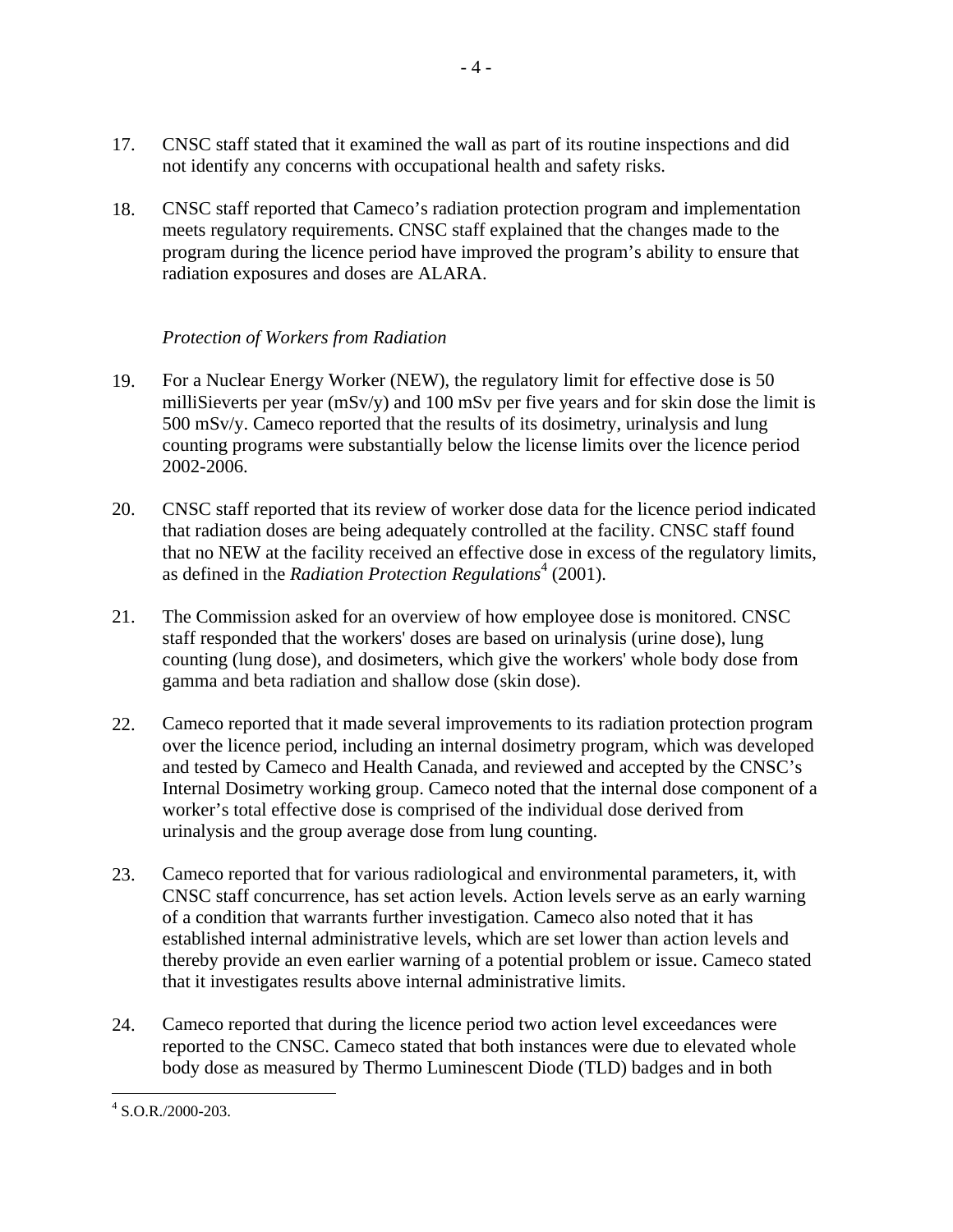instances, no conclusive cause could be identified. Cameco explained that both individuals felt that the cause was an error in the analyses of their TLD badges because their performance during the month in question was typical and nothing could account for the increased dose.

- 25. CNSC staff concurred with Cameco's findings and noted that the whole body doses for all other workers in the same work areas were below the action level during the same period of time. CNSC staff stated that its review of these incidents indicated that these two elevated readings did not represent an overall adverse trend that would signify a potential loss of control of Cameco's radiation protection program.
- 26. Cameco also reported one significant radiological investigation during the licence period, which was related to an employee who inhaled  $UO<sub>2</sub>$  powder while conducting maintenance on a drumming station. Cameco stated that an incident report was sent to the CNSC in November 2002. Cameco stated that its investigation into this incident revealed that maintenance work procedures were not consistently administered for work on the  $UO<sub>2</sub>$  drumming station. Cameco stated that corrective actions were identified and implemented in order to ensure a similar incident does not occur in the future.
- 27. Intervenors expressed concern about the dose received by the workers. The Commission asked Cameco to comment on the NEW exposure compared to the public. Cameco responded that it is expected and acknowledged that a worker in a facility will be exposed to a higher level of contaminant, which is reflected in the limits (the public dose limit prescribed in the *Radiation Protection Regulations* is 1 mSv/y). CNSC staff noted that no workers are exceeding dose limits.
- 28. An intervenor noted that, as a licensed physician and a consultant for Cameco, he conducts regular medical examinations onsite at the Cameco facility. He expressed the view that Cameco is a leader in health and safety based on the high quality of its medical surveillance program, its focus on medical and general health education, and the continuous support for its emergency medical and emergency response team. He stated that the workers participate in either an annual or a biannual medical examination, which can include extensive blood work, electrocardiographs, pulmonary function tests, hearing tests, vision tests, ultrasound measurements and chest x-rays. He also submitted that workers have not expressed major concerns regarding the workplace.
- 29. Other intervenors, including Cameco employees and union representatives expressed support for Cameco's operations, citing workplace health and safety as being positive.

#### *Protection of the Public from Radiation*

30. CNSC staff reported that the potential sources for radiation doses to the public from the facility are from intakes of uranium in air and water, and exposure to gamma radiation.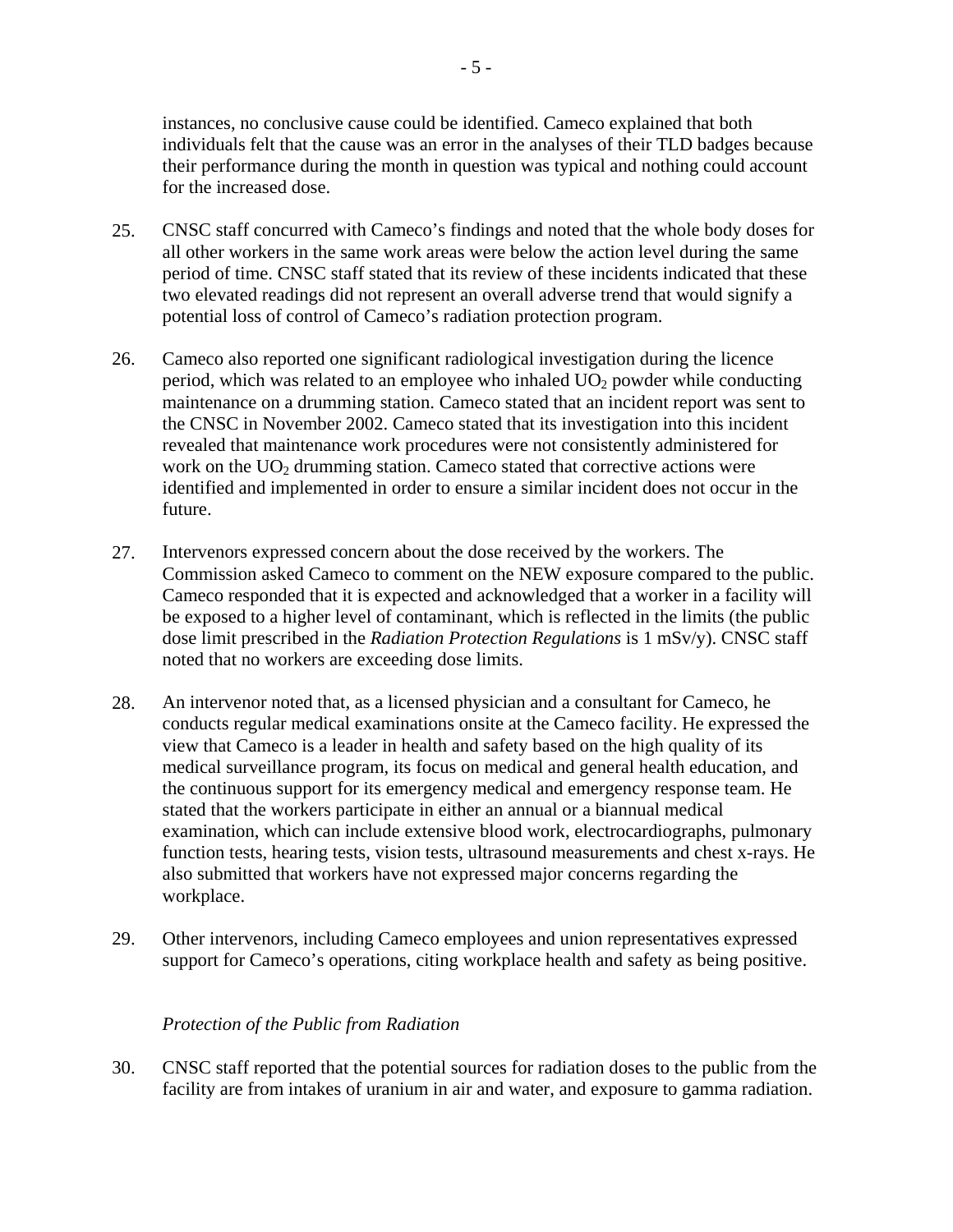CNSC staff stated that these sources are controlled and their performance is monitored in accordance with the programs for environmental and radiation protection. CNSC staff explained that, using environmental monitoring results, the public dose rate is determined for a hypothetical member of the public (critical receptor) living near the facility who would receive the maximum exposure.

- 31. CNSC staff reported the estimated annual effective dose received by the critical receptor for each year during the licence period. CNSC staff noted that the results have shown a decreasing trend since 2001, from a maximum of 0.069 mSv/y in 2002 to 0.023 mSv/y in 2005.
- 32. Many intervenors were concerned with the radiation emitted from the facility and the potential exposure to the public. The Commission sought further information from CNSC staff in this regard. CNSC staff explained that the risk of potential health effects at very low doses (doses that are in the range of tenths of milliSieverts and lower) is very low. CNSC staff stated that licensees are required to ensure that doses are ALARA because even though CNSC staff believes that the most likely health outcome is no negative health effect, there is some uncertainty about risks at very low levels.
- 33. As a point of comparison, the Commission asked CNSC staff to explain background radiation and sources. CNSC staff responded that typically in Canada, doses to the public from natural background that comes from naturally occurring radioactive substances are in the range of 2 to 3 mSv/y. CNSC staff explained that natural sources of radiation include the sun, cosmic rays and radon, which naturally occurs in soil. CNSC staff stated that the dose from the facility is conservatively estimated at being one per cent above the estimated natural background radiation, although the actual dose to an actual member of the public is likely much smaller.
- 34. In response to intervenors' concerns and at the request of the Commission who sought further information regarding health effects of radiation exposure on this community, CNSC staff provided details of the cancer incidents and the cancer mortality reports conducted by Health Canada with the participation of national disease surveillance experts. CNSC staff reported that the Cancer and General Mortality Report, covering the period between 1956 and 1997, indicates that congenital abnormalities in the community of Port Hope were less than what would normally be expected in a similar town in Ontario. CNSC staff noted that childhood cancers within Port Hope were well within the range of what would normally be expected. CNSC staff further noted that there was no overall higher rate of cancer in the community but there was a higher rate of cardiovascular disease.
- 35. Intervenors raised concerns about the potential exposure to radiation for truck drivers and the public due to the transport of  $UF_6$  cylinders. The Commission sought further information on this matter. CNSC staff responded that there is no elevated risk. CNSC staff explained that potential public exposure is taken into account when developing the CNSC's transportation regulations, which are based on the International Atomic Energy Agency (IAEA) regulations. CNSC staff stated that licensees must monitor the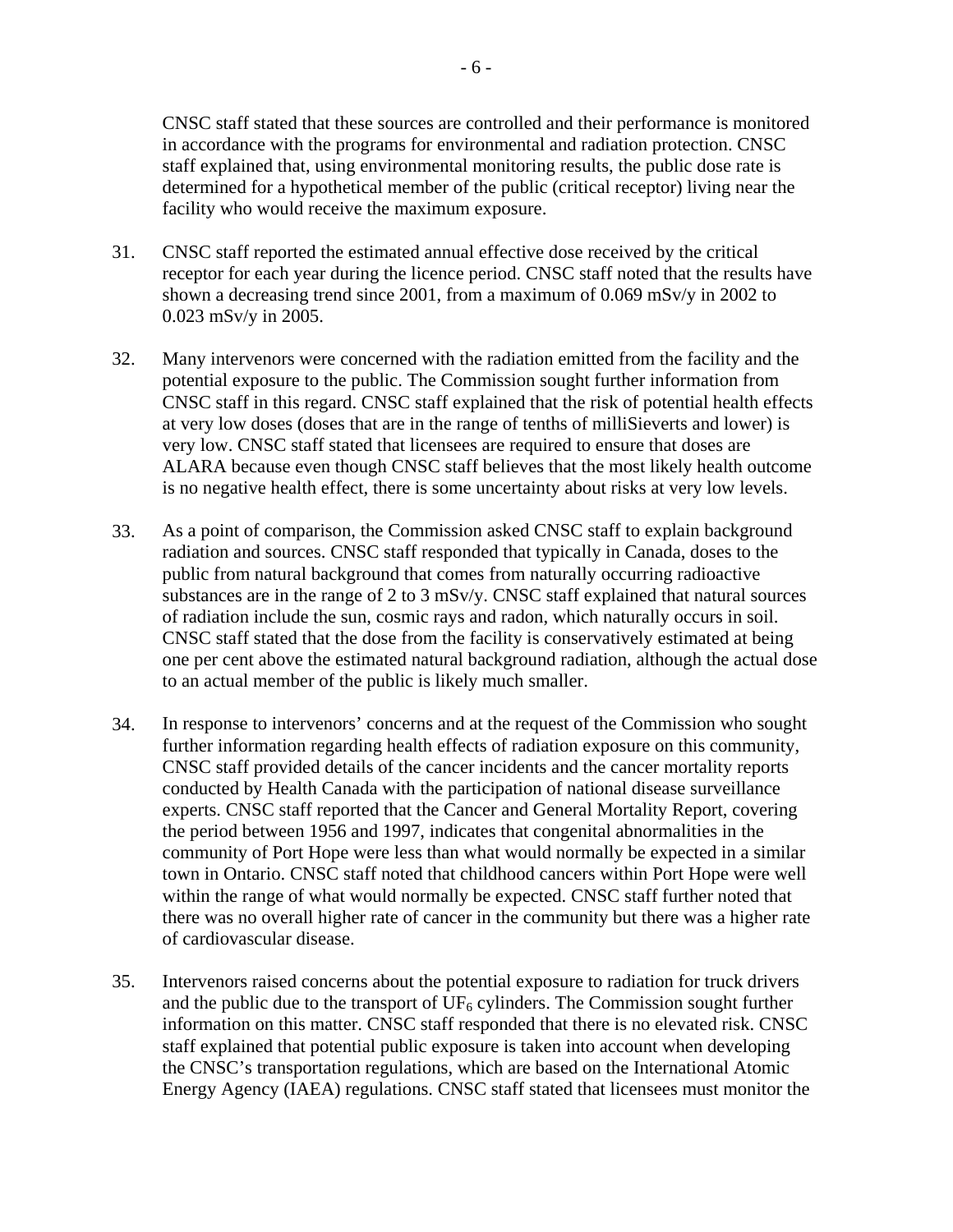dose in the area where the driver and any passengers are sitting in order to ensure that they are not overexposed.

- 36. Cameco added that the transport of radioactive material is an important aspect of the nuclear industry and is well regulated. Cameco explained that the design of a package and the allowable radiation from a package are such that a package can be in public and meet all public exposure requirements. Cameco explained that all cylinders are monitored for alpha and gamma radiation before they are released from the site and they must meet release criteria before they are released. Cameco stated that these packages are safe in transit for any member of the public anywhere.
- 37. Many intervenors expressed concerns about the location of the facility and the lack of a "buffer zone" between the facility and the community. Some intervenors suggested that the facility relocate to a more remote location within the Port Hope region. These intervenors also expressed the need for the facility to be held to a standard of zero emissions.
- 38. In this respect, the Commission was informed that the lack of a physical buffer zone is offset by the defence in depth (independent, redundant safety systems) that is employed at the facility, as described elsewhere in this *Record of Proceedings*, to ensure that emissions are sufficiently low and that hazardous materials are contained. The Commission also notes that given the strict and continuous regulatory monitoring of emissions from the facility, as well as the continuing measures taken to reduce emissions ALARA, the facility does not pose an unreasonable risk to the health and safety of persons or the environment in its present location.

#### *Neutron Radiation*

- 39. The Commission questioned the status of the issue of neutron fields emitted from  $UF_6$ produced at the facility, generated by the interaction of alpha particles with fluoride atoms present in  $UF_6$ .
- 40. Cameco reported that the maximum fence line dose rate was found at a location adjacent to  $UF_6$  cylinders, which was expected. Cameco stated that overall, the average neutron dose rate is very low and there is very little public activity in the area where the maximum reading was obtained. Cameco stated that the actual dose to a member of the public from neutron radiation would be a very small fraction of the public dose limit. Cameco indicated that it had modified its fence line radiation monitoring procedure to include annual neutron measurements in order to ensure that the levels remain low. Cameco also stated that it has implemented ongoing neutron monitoring at the facility to ensure levels remain acceptably low and ALARA.
- 41. CNSC staff stated that it had verified that the neutron radiation levels at the fence line of the facility were sufficiently low. CNSC staff noted that further monitoring was justified in the interest of due diligence and to ensure that the levels remain low. CNSC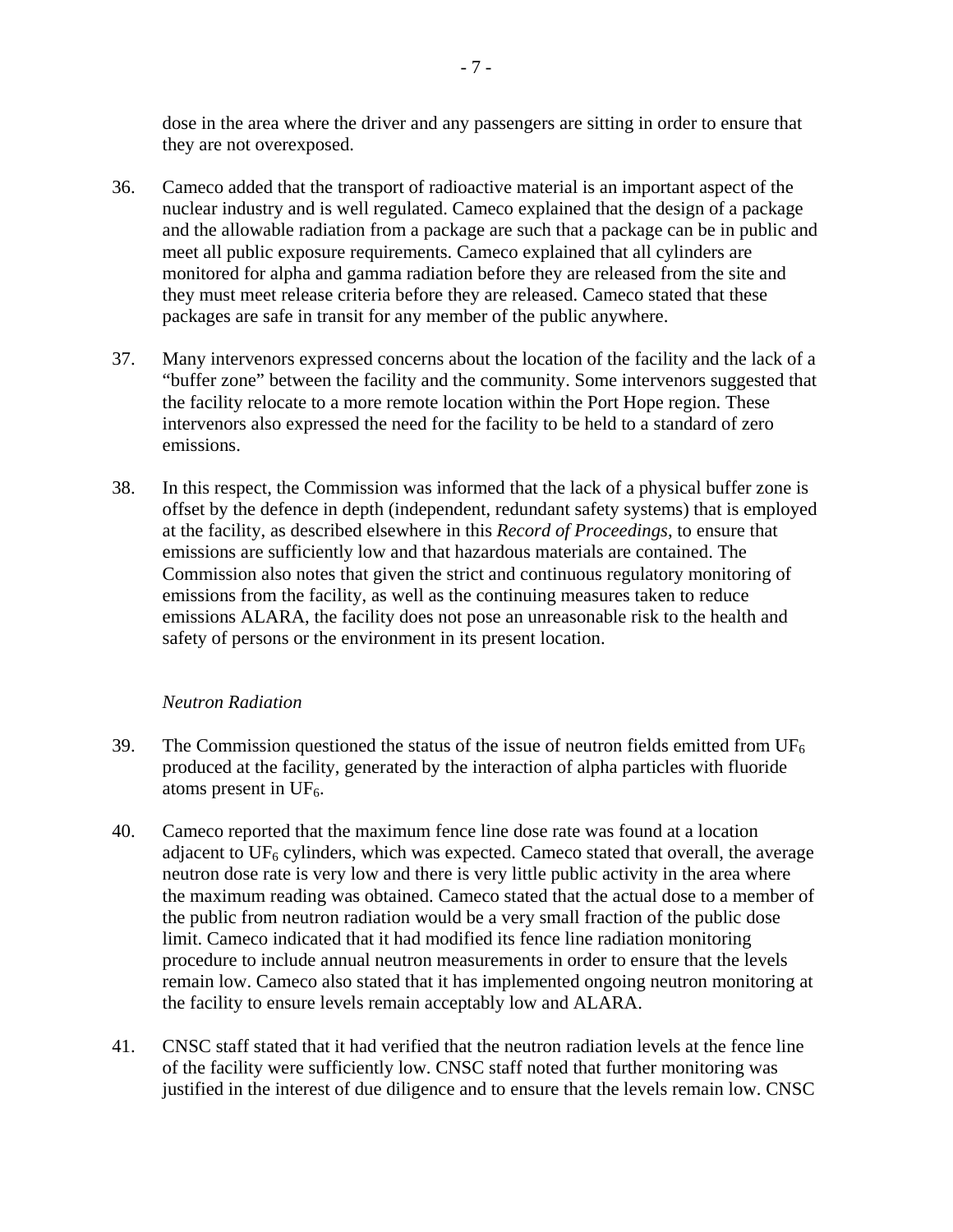staff also noted that it had requested further information on the time which workers would be in the areas where neutron doses have been measured. CNSC staff explained that the values previously determined for worker exposure were based on a conservative over-estimate, and it expects that that a calculation based on the preliminary numbers from additional monitoring would be lower than what was estimated.

42. CNSC staff stated that an inspection of the  $UF_6$  cylinders done by its transportation inspectors found the levels to be low. CNSC staff explained that the dose levels of neutrons are relative to the dose levels of gamma, and gamma levels are the controlling factor when cylinders are monitored. CNSC staff stated that if the gamma fields are sufficiently low, then the neutron fields are a fraction of that.

#### *Conclusion on Radiation Protection*

- 43. The Commission concludes that the operation of the facility during the licence term has not posed an unreasonable radiation risk to workers or the public. The Commission is satisfied that the continued operation of the facility with full implementation of the radiation protection program will not pose an unreasonable radiation risk to health and safety of persons or the environment.
- 44. With respect to the submissions regarding the need for further health studies, the Commission notes that similar submissions were considered at the mid-term performance hearing held on February 23, 2005. The Commission notes, as it did then, the CNSC's past participation in these types of health studies. The Commission further notes that CNSC staff stated that it is not planning any further general health effects studies, that health is under provincial jurisdiction and that CNSC staff would consider participating in studies initiated by others on a case-by-case basis.

## **Conventional Health and Safety**

- 45. Cameco reported that safety is a core Cameco value and at the foundation of all of its operational activities. Since the processing of uranium involves work that could affect human health, Cameco stated that it makes every effort to ensure the work is properly controlled. Cameco cited its achievement of the milestone of one year lost time accident-free in April 2006 as evidence of continual improvement at the facility.
- 46. Cameco reported that it utilizes a corporate-level Safety and Health Management Program (SHMP) that is compliant with Cameco's Corporate Safety and Health Management Program, which provides guidance for day-to-day operations at the site.
- 47. Cameco stated that the governing *Canada Labour Code<sup>5</sup>* Part II regulation requires that the PHCF have a Policy Health and Safety Committee (PHSC) and a Workplace Health

<sup>&</sup>lt;u>.</u>  $<sup>5</sup>$  R.S.C. 1985, c. L-2.</sup>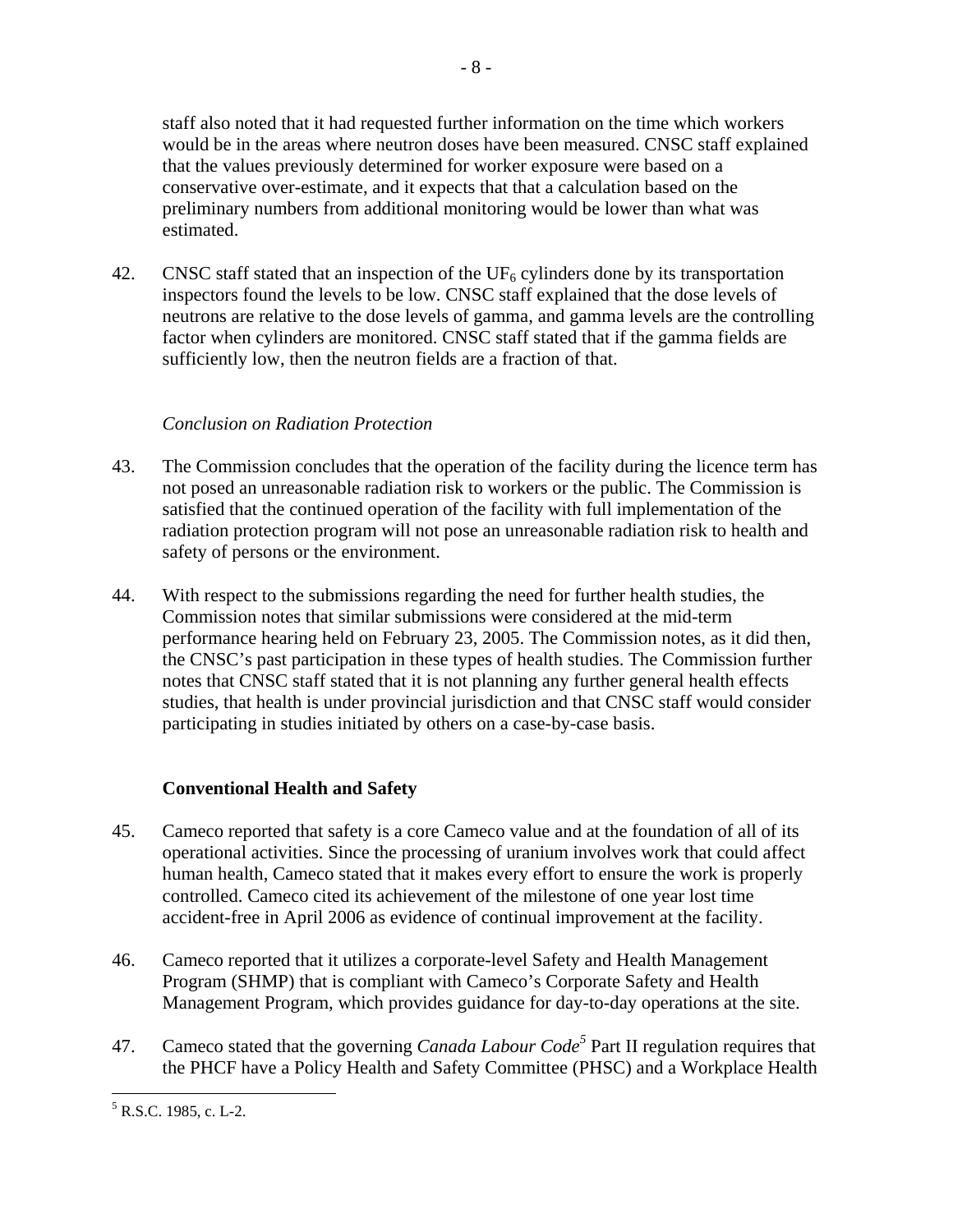and Safety Committee (WHSC). Cameco explained that both committees consist of one-third management, one-third union employees, and one-third staff employees and these committees meet monthly to discuss health and safety issues and serve to monitor the Facility's internal responsibility system for safety.

- 48. Cameco provided a table of statistics of the number of injuries at the facility. Cameco explained that the apparent increase in safety related incidents at the facility was caused by the cancellation of the traditional one-month summer shutdown, increased production and an increasing number of employees at the site. Cameco reported that it is in the process of establishing common leading performance indicators to supplement its traditional injury-based statistics.
- 49. The Commission asked about the presence of asbestos in the facility. The Commission sought confirmation that appropriate measures were being taken to ensure that worker health and safety was being protected. Cameco responded that it has an asbestos management program that measures and tracks all of its asbestos inventories. Cameco stated that the program is modelled on the rigorous Ontario Occupational Health and Safety Act. Cameco noted that asbestos will be removed from buildings over the course of decommissioning. CNSC staff responded that it understands that Cameco is in compliance with the requirements under the *Canada Labour Code* for conventional health and safety and there are no significant issues in that regard, including the management of asbestos.
- 50. The Commission sought confirmation that Cameco is providing adequate training to all the workers at the plant so that they can operate in a safe manner and embrace a positive safety culture. Cameco reported that it employs a systematic approach to training (SAT), safety orientation and appropriate training for new employees and their work assignments, and maintains training in a variety of ways, including monthly safety meetings that feature discussion of safety concerns such as ergonomics, radiation protection, environmental awareness and office safety.
- 51. Intervenors expressed concern over the use of hydrofluoric acid (HF) at the facility and the risk to health and safety. In this regard, the Commission sought information concerning the safety with which fluorides are handled at the facility. CNSC staff noted that sufficient barriers have been implemented and are continuously reviewed to ensure that enough defence in depth is properly placed on this safety area.
- 52. CNSC staff further explained that all handling of HF is done within the confines of the facility in the plant. CNSC staff noted that railcars carrying HF are off-loaded inside the facility where the defence in depth mechanisms can be properly used to ensure the safety of workers, the public and the environment. CNSC staff stated that it has benchmarked this type of process of dealing with HF in the uranium conversion process against other similar facilities. CNSC staff noted that the measures that Cameco has taken to ensure that the public, workers and the environment are protected exceed those that are used at comparable facilities.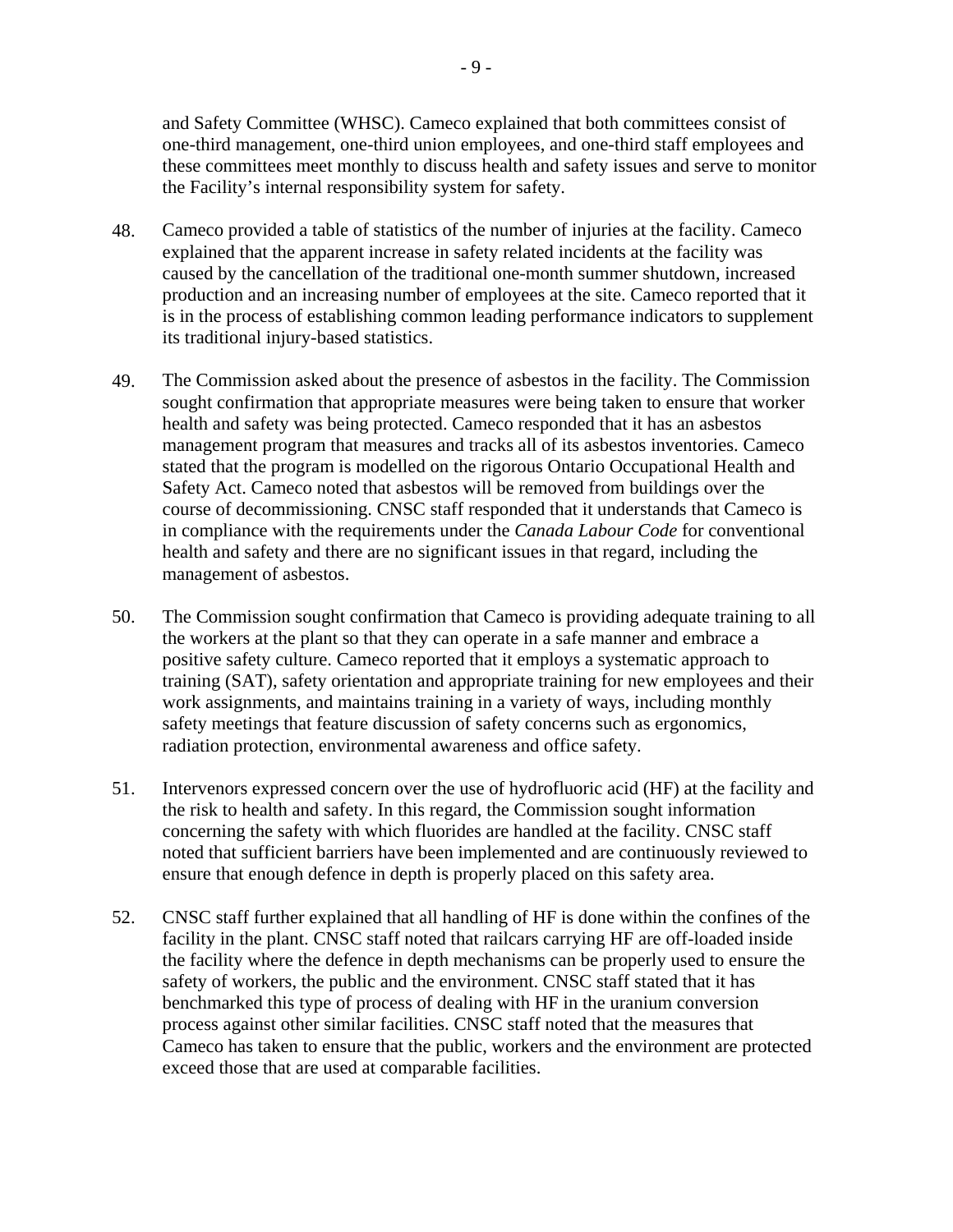- 53. The Commission further inquired if any incidents at the plant involving fluorides occurred during the licence period. CNSC staff responded that several incidents occurred related to releases within the containment system within the plant facility, and first-aid had been administered to individuals as a result of some incidents. CNSC staff noted that each incident is analyzed by Cameco to determine the root causes and any corrective actions and measures that need to be taken to prevent the incident from reoccurring.
- 54. The Commission asked Cameco to explain how it would eliminate incidents involving contact with HF. Cameco stated that its goal is to have no incidents with HF and reiterated that it maintains rigorous systems for putting in place work practices that will achieve a workplace with no contact with HF.
- 55. The Commission is satisfied that the operation of the facility during the licence period has not posed an unreasonable risk to the health and safety of workers or the public. The Commission is satisfied that, with the implementation of the Safety and Health Management Program, the continued operation of the facility will not pose an unreasonable risk to the health and safety of persons.

#### **Environmental Protection**

- 56. Pursuant to the NSCA and its related regulations, Cameco is required to make adequate provisions to protect the environment. This includes identifying and controlling the releases of nuclear substances and hazardous substances to the environment, ensuring that adequate measures are in place to prevent or mitigate the effects of accidental releases, and implementing effluent and environmental monitoring programs.
- 57. Cameco stated that its environmental management program (EMP) is registered to the ISO 14001<sup>6</sup> standard. Cameco noted that the monitoring plan is an important component of the overall EMP and that the data collected by Cameco through the EMP demonstrates that emissions to the environment have remained under control during the licence period.
- 58. Cameco stated that the primary emissions associated with the operation of the facility are uranium and fluorides. Cameco stated that contamination and other hazards are controlled at the source by the design and operation of process systems and material handling equipment, by restricting the presence of uranium or uranium contaminated wastes to controlled areas, by monitoring the levels of airborne uranium and surface contamination and by effective dust collection and scrubber systems.
- 59. CNSC staff reported that during the licence period, Cameco continued to maintain a comprehensive environmental protection program to comply with all applicable federal and provincial regulatory requirements.

 $\overline{a}$ <sup>6</sup>*International Organization for Standardization, Environmental Management - The ISO 14000 Family of International Standards*.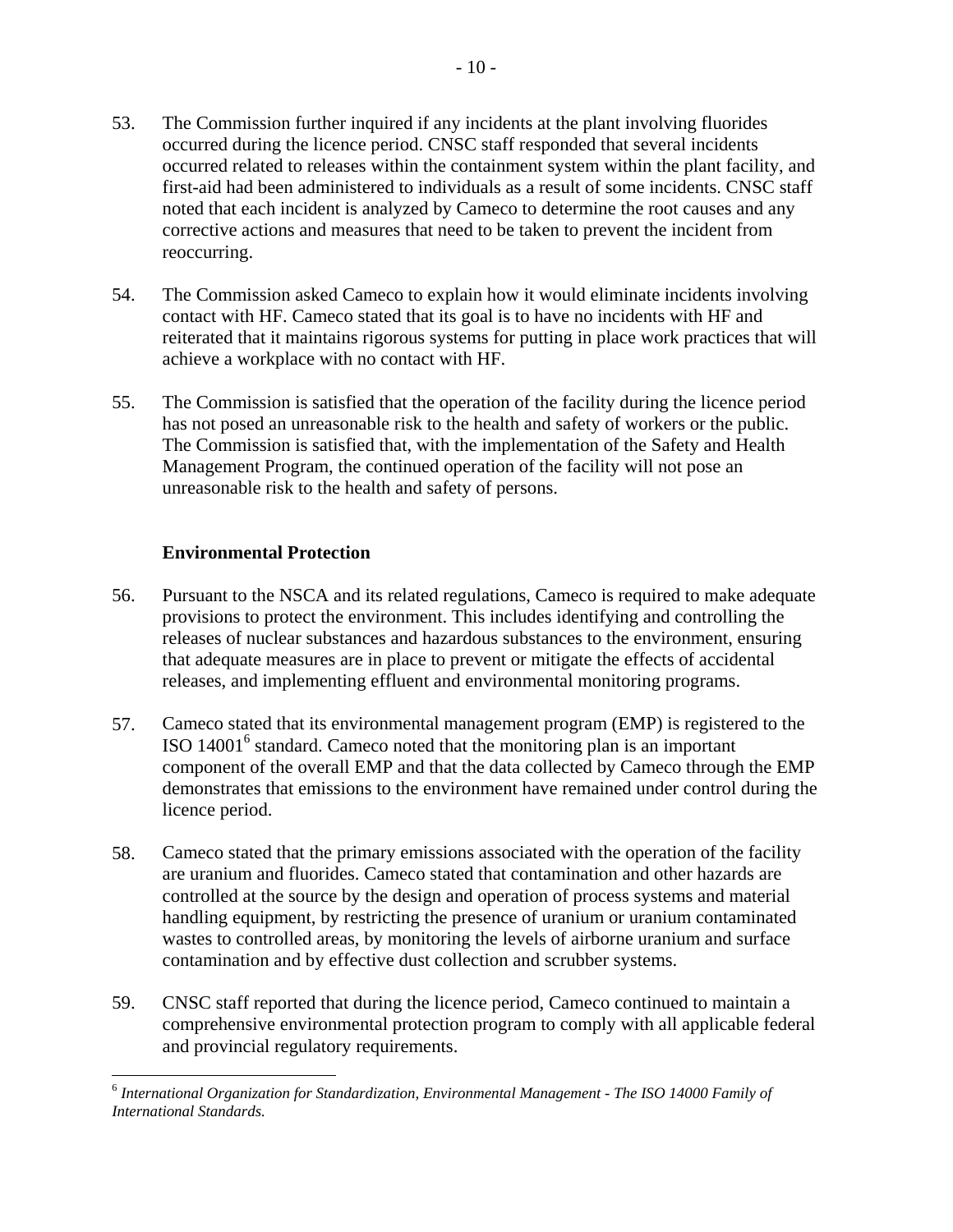- 60. CNSC staff stated that the potential sources for the release of uranium from the facility are through air, water and solid waste. CNSC staff noted that these sources are controlled and their performance is monitored in accordance with the programs for environmental and radiation protection.
- 61. Cameco reported that it had reduced fluoride emissions from 138 grams of HF per hour (g HF/h) in 2002 to 52 g HF/h in 2006, representing about a 60% decrease. Cameco stated that it accomplished this through additional process modifications to the scrubbing and fluoride recovery systems in the Facility's  $UF_6$  plant.
- 62. CNSC staff reported that the environmental protection program met expectations during the licence period.

#### *Effluent Monitoring*

#### Air Emissions

- 63. Cameco reported that it monitors uranium and fluorides released from stacks from the facility. CNSC staff reported that the results from air emissions monitoring at the facility demonstrate that average uranium and fluoride air emissions from the facility are well below their respective licence limits. CNSC staff noted that no licence limits were exceeded during the review period.
- 64. CNSC staff stated that contaminants such as ammonia and nitrogen oxides are also monitored and these emissions were also well below the limits. CNSC staff reported that all major stacks in the  $UO<sub>2</sub>$  Plant and the UF<sub>6</sub> Plant were sampled during the licence period by a Cameco consultant in order to verify emissions using the reference methods described in the Ontario Ministry of the Environment (MOE) stack sampling code. CNSC staff stated that the consultant's sampling confirmed that there was a reasonable agreement with the results achieved through stack monitoring performed by Cameco.
- 65. Many intervenors expressed concerns with the increase in reported values for uranium emissions. The Commission sought further information concerning this matter. Cameco stated that the higher reported values are largely due to the change in the calculation of fugitive emissions and that the reported increase is not an actual increase in uranium emissions but a better accounting of emissions than was reported in the past. Cameco noted that from 2000 to 2006, emissions have been less than 10 per cent of the action level of 50 g U/h, which is a fraction of the licence limit.
- 66. Cameco reported that one of the requirements of the MOE was for Cameco to complete an Emission Summary and Dispersion Modelling (ESDM) report. Cameco stated that the new ESDM report resulted in changes to the calculation of uranium emissions to air for the facility including the calculation of fugitive emissions from the heating,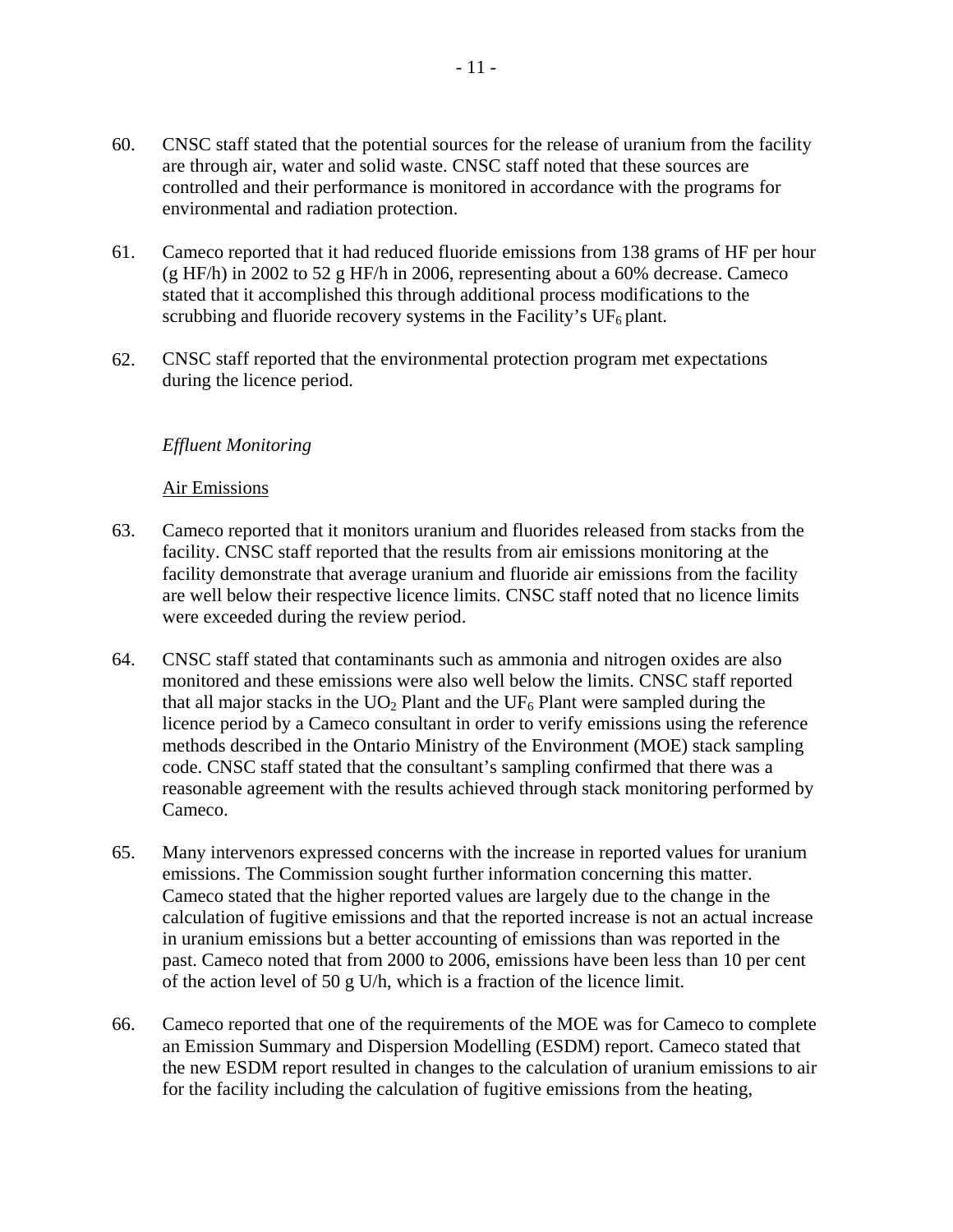ventilation and air conditioning system (HVAC) in the  $UF_6$  plant, and of emissions from the incinerator. Cameco stated that testing revealed that the flow rates from the HVAC system were higher than those estimated in the original emission inventory report, primarily due to additional ducts that were identified as uranium emission sources in the ESDM report.

- 67. Cameco explained that although the improvements to the method for calculating fugitive emissions resulted in an increase to the reported fugitive emissions, the overall uranium emissions from the  $UF_6$  main stack have decreased significantly since 1995. Cameco also reported that the uranium emissions from the  $UO<sub>2</sub>$  plant have decreased over the licence period. Cameco explained that the success of its efforts to reduce the main stack emissions coupled with the recent refinements to the calculation of its air emissions resulted in a situation where the fugitive uranium emissions are more significant than the stack uranium emissions. Cameco stated that its future efforts to reduce uranium emissions from the facility will focus on fugitive uranium emissions.
- 68. Cameco stated that due to the increase in estimated uranium emission rates resulting from these refinements to the calculations, the annual dose to the critical receptor for the years 2002, 2003 and 2004 was recalculated. Cameco reported that the recalculation resulted in an increase to the dose to the critical receptor of 0.001 mSv/y for each of the three years.
- 69. CNSC staff reported that it is satisfied with the reason for the increased rates. CNSC staff noted that it monitors the rates on an ongoing basis, and they are also reported in quarterly compliance reports. CNSC staff stated that it conducts routine inspections, monitors any adverse trends and reviews Cameco's response to any increase.
- 70. The Commission asked if CNSC staff was exercising sufficient investigation to ensure that the reported values of total emissions to air are complete. CNSC staff responded that it requires that Cameco do third party verification of stack emissions to verify the numbers it is getting from its own stack emission monitoring. CNSC staff noted that in some cases the MOE conducts a third party independent verification. CNSC staff added that it also does routine monitoring during its routine inspection activities.
- 71. The Commission inquired about a reported doubling of emissions in May 2005. Cameco responded that in May 2005 the in-plant air concentrations were elevated and therefore, the fugitive emissions were elevated. Cameco explained that some work done to improve the seals on the equipment did not work as well as the manufacturer had claimed. Cameco noted that it took corrective action to resolve the situation and in June the emissions returned to normal. CNSC staff confirmed that this was the case and said that it is satisfied that the situation was resolved in a timely manner.
- 72. The Commission inquired if Cameco tracks the large volume of uranium going in and out of the facility in order to account for fugitive emissions. Cameco responded that it tracks to less than 0.1% of the total volume. Cameco confirmed that it has captured most of the fugitive emissions.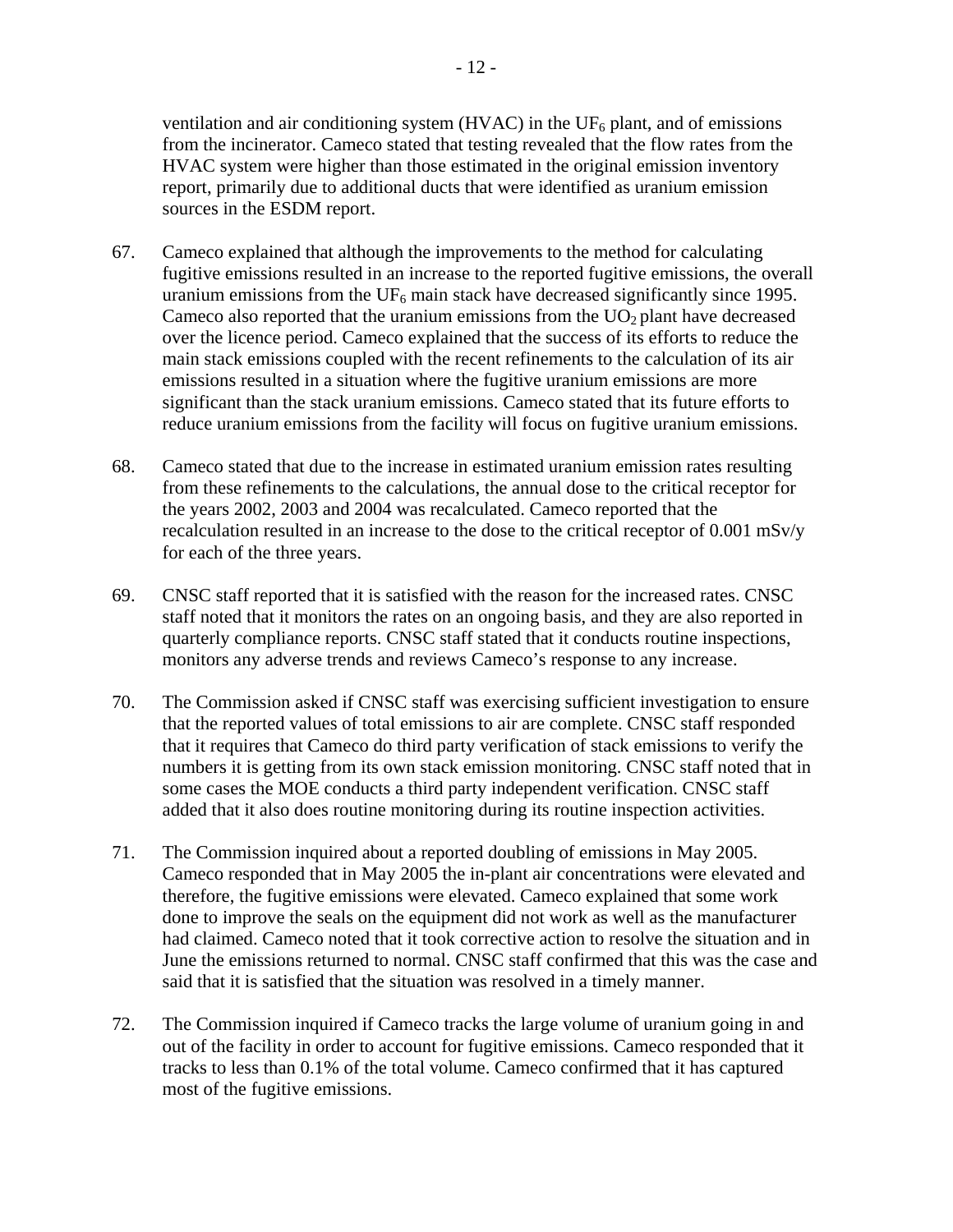#### Water Emissions

- 73. Cameco reported that there are four types of liquid effluent discharges from the facility: cooling water effluent, process effluent, sewage effluent and storm sewers. Cameco stated that aside from storm water, there are four principal points of direct liquid discharge to the lake: the combined effluent discharge from the operations at the north end of the site, the  $UO<sub>2</sub>$  plant, North Metals, and intake water back flush. Cameco stated that the quality and monitoring of each of these discharges is regulated through various government agencies. Cameco reported that the quantity of uranium discharged in the cooling water process effluent is very low, especially relative to air emissions.
- 74. CNSC staff explained that the North Municipal/Industrial Strategy for Abatement (MISA) and South MISA effluents are monitored for levels of uranium, fluorides, ammonia, nitrates and pH. CNSC staff reported that no licence limits were exceeded during the licence period.
- 75. The Commission inquired about the increase in nitrates emissions in the first six months of 2006. Cameco responded that the increase in nitrates is a result of the cooling water that has been brought into the facility during the spring, when agriculture fields are fertilized. Cameco noted that it is not uncommon to have a spike in agricultural type nutrients and that this should balance out by the end of the year. CNSC staff reported that this trend has been noted in past historic data and it has been primarily attributed to causes like increased fertilization.
- 76. Several intervenors expressed concerns about the quality of the water and stressed the importance of keeping it clean and contaminant-free.
- 77. The Commission inquired about the amount of uranium oxide and radiation in Port Hope's drinking water. Cameco responded that it monitors drinking water on a monthly basis and the results are generally at or below the detection level.
- 78. The Municipality of Port Hope, as an intervenor, expressed concerns about the oversight from other federal regulators, such as Environment Canada, concerning wastewater and cooling water quality requirements in the proposed licence. CNSC staff responded that the proposed requirements refer to maximum concentrations and pH limits as action levels for process wastewater effluent. CNSC staff noted that for the issue of toxicity testing, it has built on the regulatory framework that exists in the province of Ontario. CNSC staff explained that in this case, toxicity testing has been conducted on effluents at a variety of facilities, both municipal and industrial, under the municipal industrial strategy abatement under the Province of Ontario initiative, and the Cameco facility has participated in this regulatory requirement since its inception in the early 1980s. CNSC staff stated that the commitment to conduct toxicity testing and to be in compliance with the provincial requirement is stated in Cameco's environmental monitoring plan, and CNSC staff has incorporated that as part of the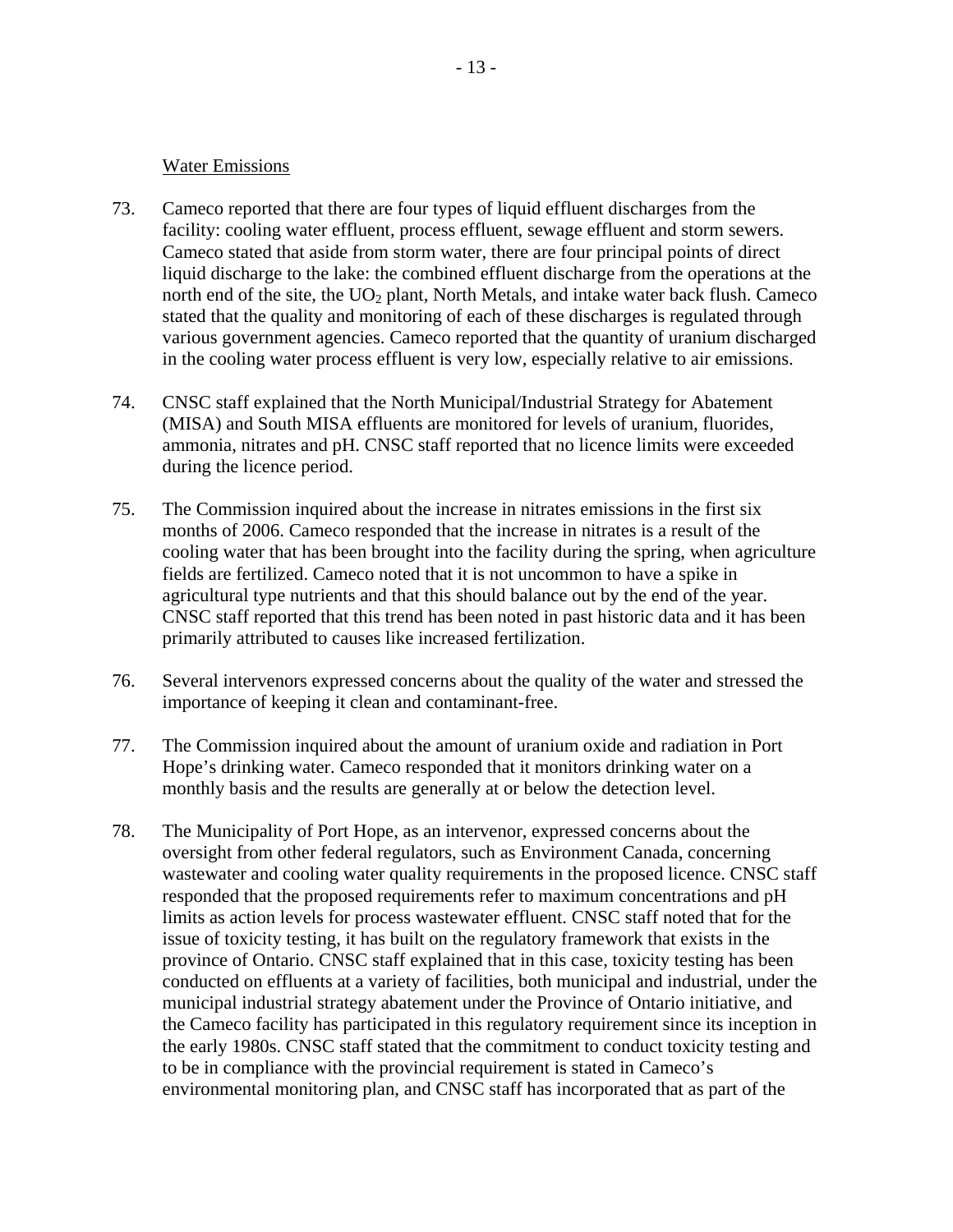#### licence.

#### *Environmental Monitoring*

- 79. CNSC staff stated that Cameco measures uranium in the ambient air around the facility to confirm the effectiveness of emission abatement systems and to monitor the impact of the facility on the environment. CNSC staff reported that the results show that uranium in the suspended particulate has consistently remained very low during the licence period.
- 80. The Commission asked Cameco to comment on the matter of the current year's ambient air concentrations being twice what they were the previous year. Cameco responded that for the high volume air sampling results, the ambient air uranium concentration levels are so low that small fluctuations in weather, re-suspension of contaminated soils or emissions from the facility have a very pronounced effect. Cameco noted that the ambient air uranium concentration has been significantly reduced and has been in a steady declining trend.
- 81. CNSC staff stated that Cameco performed an Ecological Risk Assessment (ERA) to assess the environmental effects associated with the use and release of radionuclides and hazardous chemicals at the facility. CNSC staff noted that for the purpose of the ERA, soil concentrations of all contaminants resulting from deposition of the facility's air emissions were modelled using generic soil parameter values.
- 82. CNSC staff reported that from 2002 to 2004 the CNSC funded a study to obtain sitespecific data of uranium accumulation in soil in the Port Hope area due to the releases of uranium from Cameco's facility. CNSC staff reported that soil uranium concentrations, soil properties (including texture, moisture content, bulk density), and the soil solid/liquid partition coefficient (Kd) were determined for several locations in Port Hope, and these site-specific data were applied to the soil model provided in the ERA document. CNSC had concluded that the generic approach used by Cameco was probably not conservative enough and, in 2005, it had requested that Cameco undertake the validation of their soil model predictions.
- 83. Cameco reported that it initiated a new, long-term soil monitoring program in 2005 to replace the former soil test plot program developed by the MOE. Cameco explained that the program involves taking periodic soil samples from twenty-five locations in the vicinity of the facility. Cameco stated that it collected the first set of soil samples in late 2005 and early 2006.
- 84. Cameco expanded the Special Soil Study in the ERA and Environmental Effects Monitoring Action Plan to include a comprehensive soil characterization study in order to obtain site-specific soil parameters required to predict soil uranium concentrations and to determine whether or not uranium would accumulate in Port Hope soil to levels that could pose a health or environmental risk in the future. CNSC staff stated that it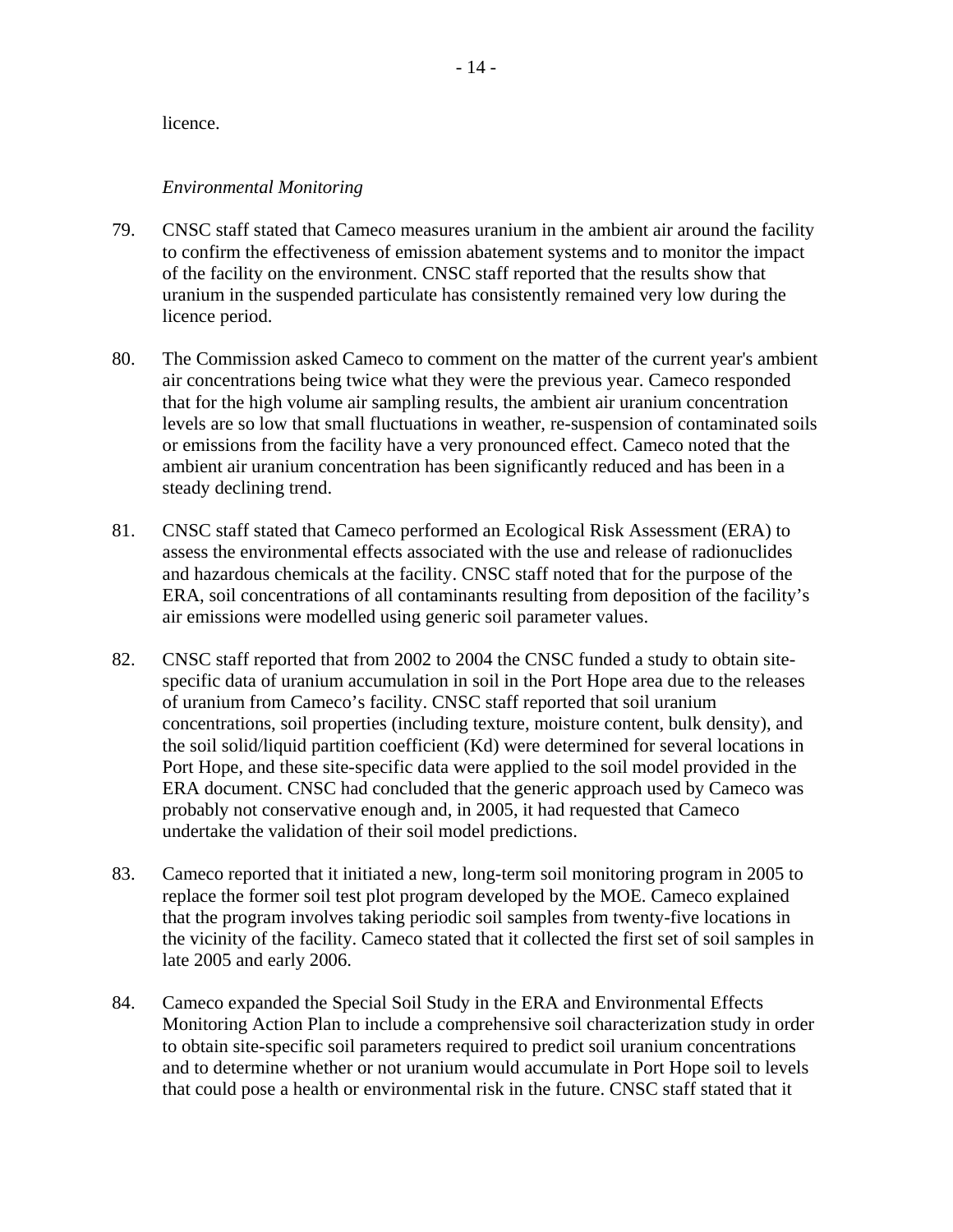reviewed the Cameco's proposed design for the study and found it to be acceptable. CNSC staff reported that preliminary results were received in November 2006.

- 85. Based on the available information from past soil studies completed in Port Hope and the results received to-date on new soils study initiatives, CNSC staff reported that the levels of uranium and other contaminants in Port Hope soils do not pose an unreasonable risk to the health and safety of persons or the environment, and there is no data indicating any statistically significant accumulation of radioactive and hazardous substances in the environmental samples collected in the Port Hope area due to Cameco operations.
- 86. Cameco reported that its groundwater monitoring program continues to demonstrate that contamination levels have remained constant over the licence period. Cameco stated that the report concluded that the groundwater monitoring program provides adequate detection capabilities to protect the public and environment.
- 87. CNSC reported that the values for the licence period were stable and generally consistent with historic values for groundwater monitoring.
- 88. CNSC staff stated that the impact of fluoride emissions on the environment is determined each autumn when samples of fluoride-sensitive vegetation are collected by the Ontario MOE and Cameco staff from locations close to the facility. CNSC staff reported that the results indicate that there is no significant adverse impact on vegetation at the fluoride emission levels which occurred during the period.
- 89. CNSC staff reported that through routine inspections and compliance report reviews, CNSC staff is satisfied that Cameco's hazardous waste management program demonstrates an acceptable level of accountability for all such materials generated and managed at the facility.
- 90. The Commission notes that it expects when waste is removed from the waterfront, it will be conducted in such a manner that will protect the health and safety of the public and the environment.
- 91. The Commission requests that an independent third party verify Cameco's emissions monitoring methodology and results, and submit its findings to CNSC staff prior to the mid-term report. The Commission has expectations that Cameco will have formulated specific goals for emission levels before the mid-term report is presented.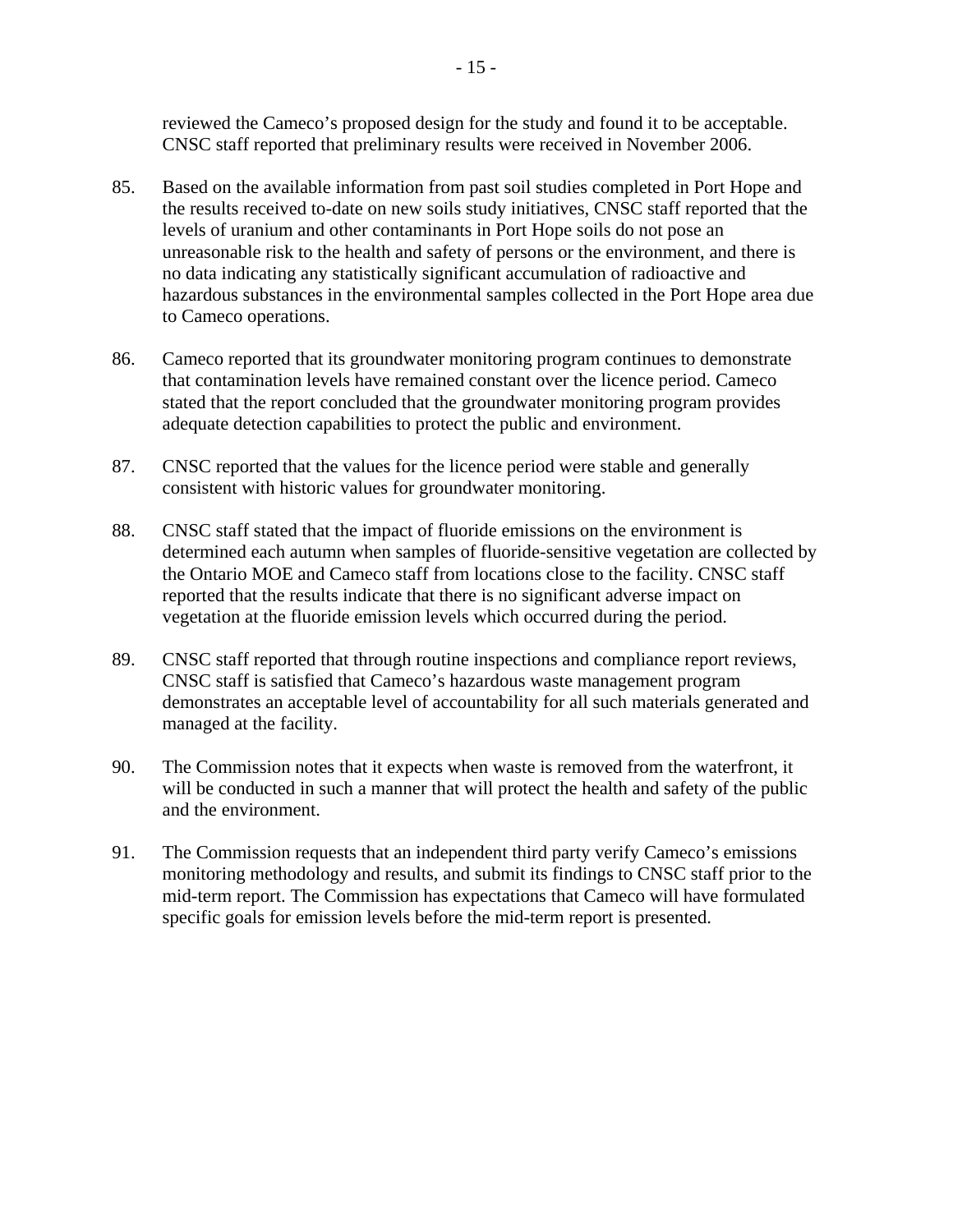#### *Flooding*

- 92. During the mid-term performance hearing<sup>7</sup> held on February 23, 2005, the issue was raised concerning the proximity of the facility to the shore of Lake Ontario and the Ganaraska River and the risk of the property being flooded.
- 93. CNSC staff stated that at the time of that hearing, the flood lines around the facility were in the process of being remapped by the Ganaraska River Conservation Authority. CNSC staff reported that the flood line study has since been completed and the overall conclusion was that "the Regulatory Flood Plain encroaches into the periphery of the Cameco Corporation property along the Turning Basin and Approach Channel but no spill through the property was identified."
- 94. CNSC staff stated that it revised Cameco's flood proofing report and recommended actions that need to be completed in order to further enhance safety provisions to limit the risks of potential severe flooding events. CNSC staff noted that because there is a very low probability of a severe flooding event and current safety provisions are in place, flooding events are not considered to pose an unreasonable risk to the health and safety of persons or the environment.
- 95. The Commission asked if climate change resulting in hurricanes larger than Hurricane Hazel has been taken into account for the flood proofing. CNSC staff responded that the flood proofing contained a 15% safety margin beyond the levels from Hurricane Hazel, and noted that the floodplain could be redefined in the future, if necessary. A representative of the Ganaraska River Conservation Authority (GRCA) added that the majority of major river flows occur during the spring and winter, and it is not known how they will be affected by climate change.
- 96. An intervenor expressed concerns that the floodplain had not been adequately defined and that there were dangers of flooding at the Centre Pier where waste is stored. The Commission sought further information from concerning this matter. CNSC staff responded that when the waste mound was placed at the Centre Pier, the GRCA ensured that the ring well for the mound was above the 100-year high floodplain in the area. CNSC staff stated that this was confirmed by consultants and the GRCA had no further concerns about the design of the mound.
- 97. The Commission sought assurance that the numerical modelling used to define the floodplain was appropriate. The GRCA responded that both the GRCA and the peer reviewer that was hired to review the modelling were satisfied.

#### *Geotechnical Stability*

1

98. During the mid-term performance hearing held on February 23, 2005, the issue was

<sup>7</sup> Refer to the Record of Proceedings on *Mid-term Performance Report on the Operation of the Cameco Corporation's Port Hope Uranium Conversion Facility*, published on May 18, 2005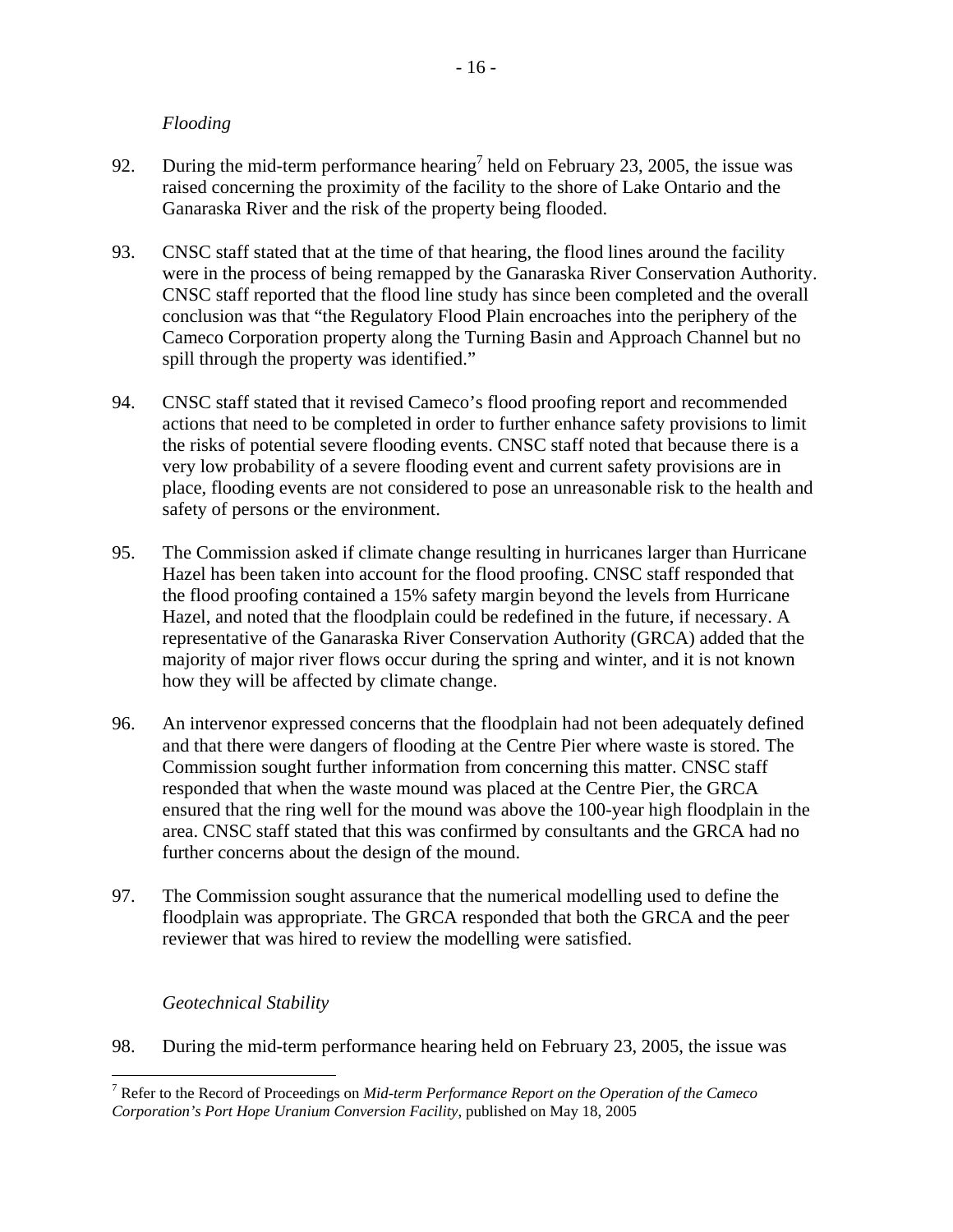raised concerning the stability of the harbour wall adjacent to the Cameco site and the potential for any instability presenting a risk to plant structures on-site. CNSC staff stated that Cameco was asked to assess the risk that a failure of the harbour wall could impose in the facility and to report on its findings to CNSC staff.

- 99. Cameco stated that it prepared a report assessing the impact of a harbour wall failure, the various modes of wall failure and the corrective measures that would be taken. Cameco reported that the overall conclusion is that a harbour wall failure presents minimal risk to site facilities, and the potential risk to human health and the environment for a harbour wall failure is very low. Cameco noted that in all cases the Cameco buildings are situated beyond the possible extent of effects that would be produced by wall failure.
- 100. Cameco also noted that there is a probability that the pipe rack, which contains water, air, steam, hydrogen, and nitrogen, could be damaged, in which case the flows can be shut off at the source.
- 101. CNSC staff added that any wall failure would be localized, gradual and detectable by periodic inspection, noting that in the worst case of a complete wall failure, no Cameco building would be affected. CNSC staff stated that a potential harbour wall failure does not pose an unreasonable risk to the health and safety of persons or the environment.

#### *The Alderville First Nation*

- 102. In its oral presentation, the Alderville First Nation (AFN) stated that pollution has damaged the natural resources that it relies upon, such as plants, fish and water.
- 103. The Commission asked the AFN if any of its members fish in Lake Ontario. The AFN replied that because of the declining fish population in its own territories, it has an alliance with Iroquois Mohawk Nations to fish with them in the Tyendinaga area. The AFN stated that it now fishes in Lake Ontario because of low fish stocks.
- 104. The Commission asked the AFN to comment on changes in fish quality. The AFN responded that for the last 25 years it has tried not to take any fish from Lake Ontario because the fish were bigger and its people were getting sick from consuming the fish. The AFN stated that it has had to re-educate its people on how to identify healthy and non-healthy fish.

#### *Conclusion on Environmental Protection*

105. Based on the above information, the Commission is satisfied that facility operations are effectively controlled with the Environmental Protection Program and mitigation measures in place, and that they do not pose an unreasonable risk to the health and safety of persons or the environment. The Commission is satisfied that the continued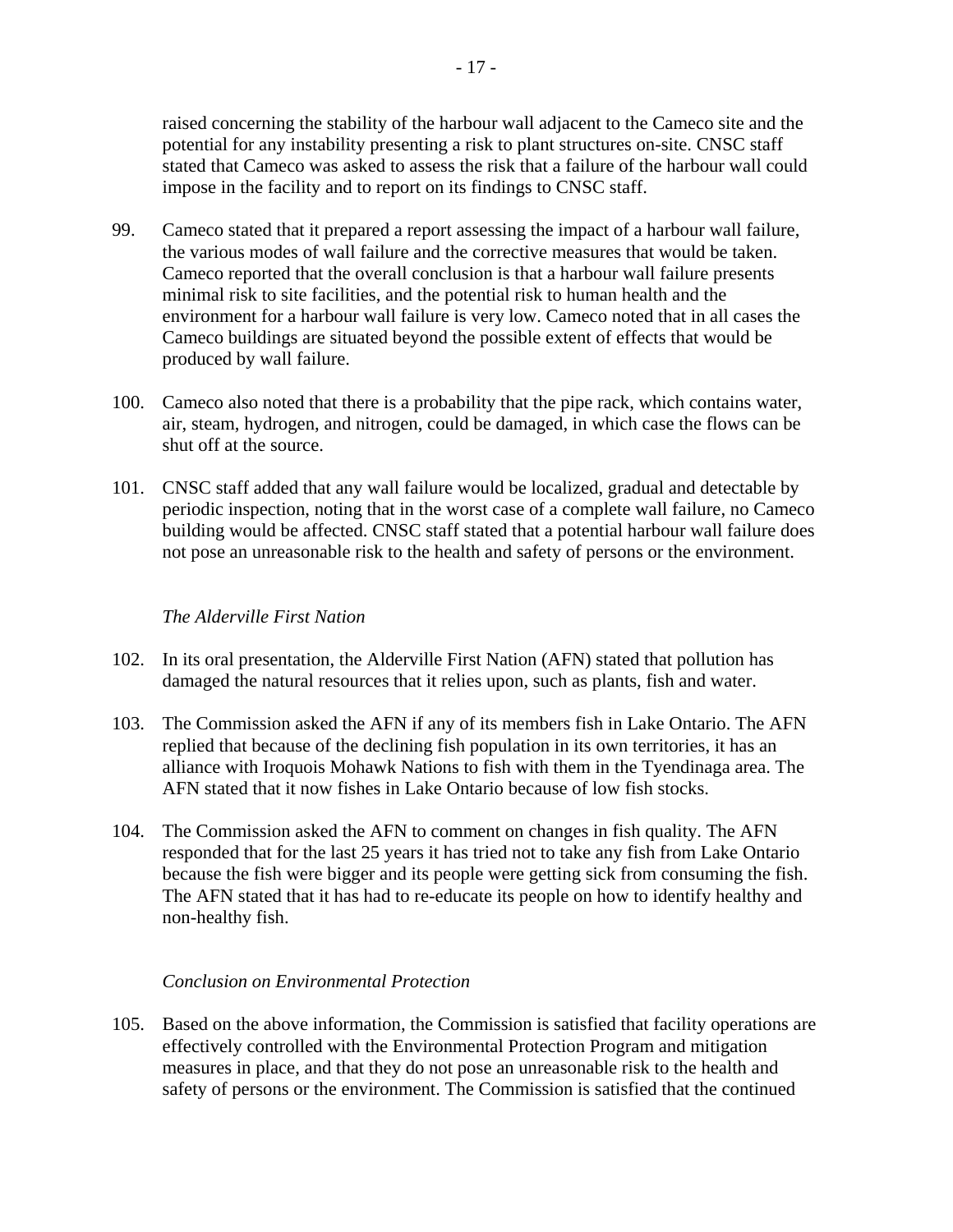operation of the facility with the safety programs in place will not pose an unreasonable risk to health and safety of persons or the environment.

#### **Operational Compliance and Unplanned Events**

- 106. CNSC staff stated that the routine inspections conducted during the licence period focussed on the following areas: plant modifications, operating procedures, maintenance, in-plant monitoring, effluent monitoring, contamination control, incident reporting and investigation, waste management, site clean-up (CUP) program, and environmental monitoring, including ambient air, water and perimeter gamma monitoring.
- 107. CNSC staff stated that the items raised during inspections were considered to be minor deviations from requirements or expectations, and have been addressed or are being addressed within a schedule acceptable to CNSC staff.

#### *Significant Events / Incidents*

- 108. Cameco stated that it submitted a Significant Development Report to the CNSC on June 25, 2004 because of an incident involving a  $UF_6$  cylinder leak. Cameco reported that the root cause was identified and corrected to prevent recurrence. Cameco stated that a full report was submitted to the CNSC in May 2005.
- 109. CNSC staff stated that two other incidents were reported during the licence period: a labour interruption that took place in August and September 2004 and two minor incidents that occurred on March 17, 2005, which were reported to the Commission since they attracted local media attention.
- 110. CNSC staff reported that Cameco has operated the facility in compliance with the regulatory requirements during the licensing period. CNSC staff reported that Cameco has taken appropriate short term actions to minimize the risks arising from the significant events identified during the licence period. For the two events related to site incidents, CNSC staff stated that the long term action taken to prevent re-occurrence of similar events was also considered acceptable by CNSC staff.
- 111. CNSC staff stated that the response to other incidents, including remedial actions and long term actions to prevent incident re-occurrence was also considered to be acceptable by CNSC staff. CNSC staff stated that the implementation of a systematic root cause methodology to incident investigation in 2004 was a positive development.
- 112. Some intervenors expressed concerns over the occurrence of incidents at the facility and the impact they might have on health, safety and the environment. These concerns are discussed in further detail in the appropriate sections of this *Record of Proceedings.*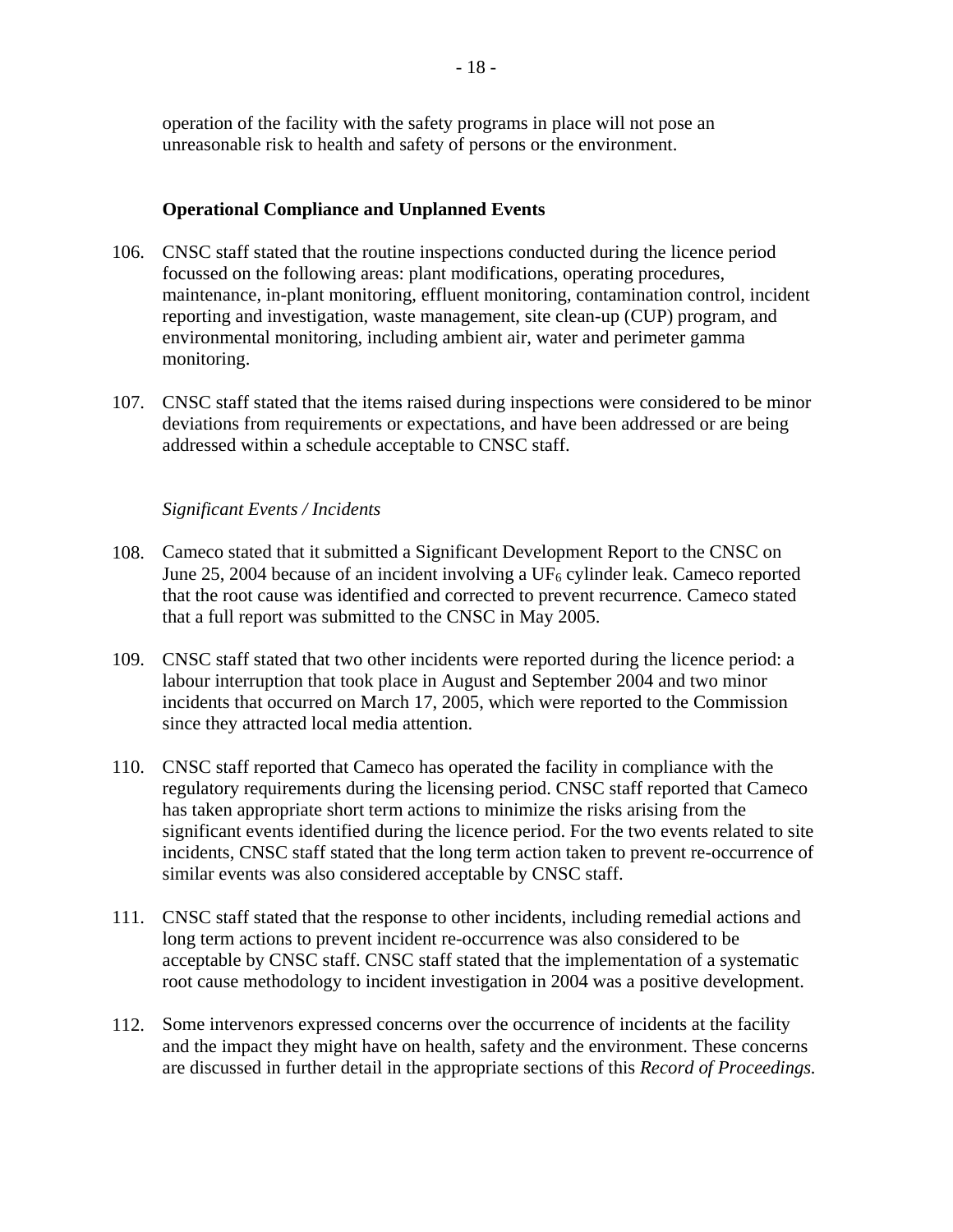#### *Conclusion on Operational Compliance and Unplanned Events*

113. Based on the above information, the Commission concludes that facility operations are effectively controlled with the safety programs in place and that they do not pose an unreasonable risk to the health and safety of persons, the environment and national security. The Commission is satisfied that the continued operation of the facility with the safety programs in place will not pose unreasonable risk to health and safety of persons or the environment.

#### **Emergency Preparedness and Response**

- 114. Class IB Nuclear Facility licensees are required to have a documented emergency preparedness and response plan based upon credible emergency situations arising from internal and external hazards. Emergency management plans are to be based on credible accident scenarios that could have an adverse impact on the environment and the health and safety of persons, both on-site and offsite.
- 115. Cameco reported that its emergency management program, which covers response to all types of potential emergencies, including radiation, chemical, fire or security incidents both on-site and off-site, is detailed in the document entitled Emergency Response Plan.
- 116. CNSC staff stated that the baseline verification of provisions of Cameco's emergency management program is conducted during routine inspections and the review of information reported by Cameco, including quarterly and annual compliance reports. CNSC staff noted that in the latter part of the licensing period, additional oversight beyond the baseline was applied to emergency response because of issues related to the implementation of the emergency program for fires involving hazardous materials.
- 117. CNSC staff reported that Cameco's emergency management program and implementation meet regulatory requirements. CNSC staff also reported that there was an improving performance trend over the licence period.

#### *Fire and Emergency Response*

- 118. CNSC staff stated that questions arose in October 2004 regarding the adequacy of the implementation of the Emergency Response Plan at the site to address a significant fire involving hazardous materials. CNSC staff reported that Cameco has made acceptable progress in resolving the previously identified inadequacies in fire emergency response capabilities.
- 119. Cameco reported that it has taken several actions to upgrade its on-site emergency response capabilities, as well as to assist the Port Hope Fire Department (PHFD) in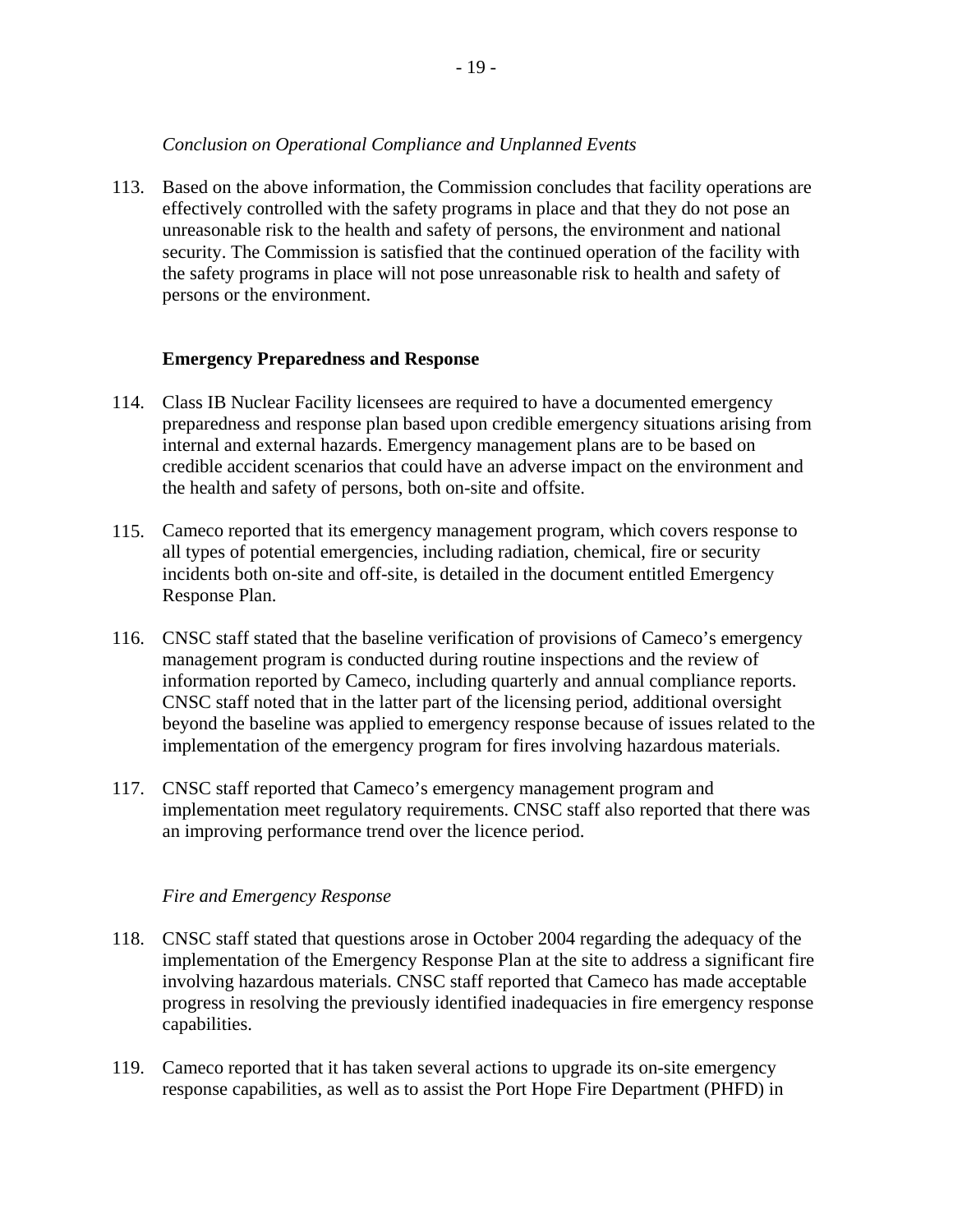upgrading its capabilities. Cameco stated that it deploys a minimum number of four Cameco emergency response staff on-site at all times in order to respond to fires and other incidents, and implements a paging system to alert other Cameco emergency response staff who are not on-site when an incident occurs. Cameco stated that its emergency response staff received additional training for responding to on-site fires and new equipment was purchased for addressing a major fire event, including a fire truck, which is available on-site at all times. Cameco added that off-site emergency responders, including volunteer fire fighters from the Port Hope Fire Department, have been provided with site awareness training and advanced hazardous materials training.

- 120. CNSC staff reported that further action was taken by Cameco in April 2006, including the submission of pre-incident plans to support combined fire response operations. CNSC staff stated that it reviewed these documents and identified some deficiencies. CNSC staff noted that Cameco has been revising the documents to resolve the outstanding issues, which CNSC staff does not consider to pose any unreasonable risk to persons or the environment, and are being addressed in a timely manner.
- 121. CNSC staff stated that considering Cameco's timely completion of actions regarding the upgrade of its on-site fire response capabilities and on-site verification of the combined emergency response capabilities, CNSC staff is satisfied that the issues surrounding fire emergency response have been adequately resolved. CNSC staff stated that it will continue to verify the implementation of the safety program in accordance with an established compliance program.
- 122. The Commission asked Cameco about the role of the PHFD. Cameco responded that the PHFD would be utilized for manpower and equipment "as needed," and it would be a last resort for PHFD firefighters to enter Cameco buildings. Cameco added that at the request of the Port Hope Fire Chief, any PHFD firefighters that enter a building must be escorted by the Cameco Emergency Response Team.
- 123. CNSC staff reported that during the licence period, Cameco conducted a number of emergency exercises in order to maintain its capabilities to respond to events other than fires. CNSC staff stated that this included an exercise to familiarize staff with the newly issued version of the Emergency Response Plan, a test of the Community Alert Network (CAN) system used for notifying the community of emergency situations, and a joint exercise involving a chemical leak from an anhydrous hydrogen fluoride tanker truck conducted in conjunction with members of the local Community Awareness and Emergency Response (CAER) group, including the PHFD and other staff from the Municipality of Port Hope. CNSC staff noted that the exercises were evaluated by Cameco staff and corrective actions were taken to enhance performance.
- 124. Some intervenors, including members of the public, expressed concerns with the use of HF at the site and the ability for Cameco to respond to an emergency of that type. The Commission asked Cameco to explain its plan for such an incident. Cameco responded that there are systems of secondary containment, alarms and emergency ventilation in place to detect, divert and contain any release of HF. Cameco added that through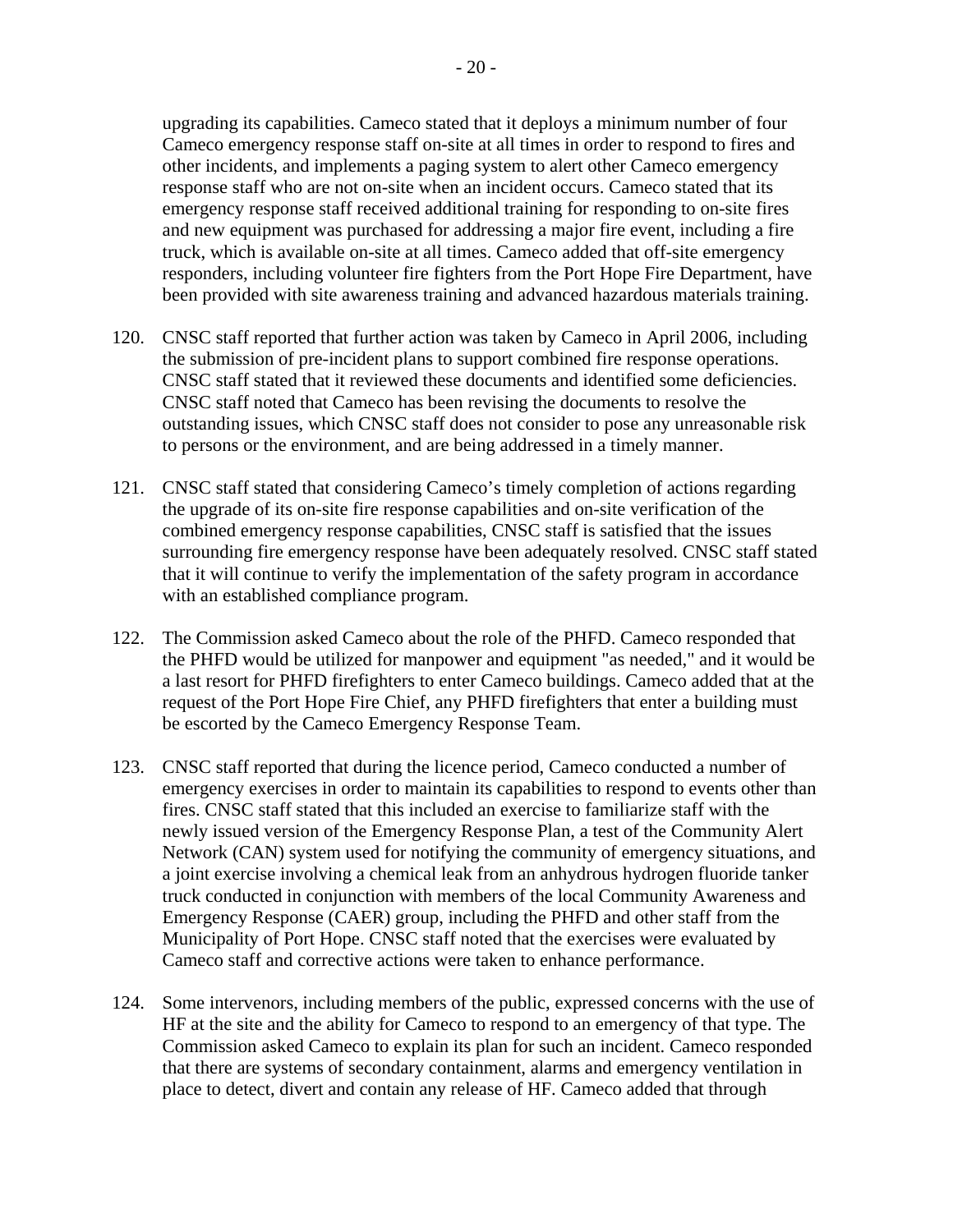involvement with the CAER organization, it has worked towards developing "shelter in place" plans, distributed brochures on shelters in place and implemented the community alert network telephone system, which would provide a means of early warning. Cameco added that the development of evacuation plans is something that needs to be put in place by the municipality, and Cameco is cooperating with the municipality as it evolves and works on evacuation planning and emergency measures.

- 125. An intervenor stressed the importance of implementing an emergency response plan that involves the municipality, Cameco and Port Hope residents. The Commission asked Cameco to comment on this issue. Cameco responded that it has been very active working through the CAER committee. Cameco explained that the CAER committee is a committee of other industries in the municipality of Port Hope, the emergency services in the municipality, the police and fire services, and Emergency Management Ontario.
- 126. The Commission asked Cameco when it would address any gaps in the emergency response plan over the proposed licence period. Cameco stated that it expects that the gaps, including further developing the municipal emergency plan for other industries in town and developing joint training exercises will be addressed within the next 18 months.
- 127. The Commission sought further information on how Cameco would alert the community if an incident occurred that would affect the area outside the immediate vicinity of the plant. Cameco responded that it has put in place the CAN system that would broadcast the information via the telephone system. Cameco stated that it also has arrangements with a radio station to broadcast emergency information on the radio.
- 128. Cameco stated that it accepts the responsibility to do more with keeping the community informed and aware of its emergency procedures.
- 129. Based on the above information, the Commission is satisfied that Cameco has made and will continue to make acceptable progress in enhancing the combined on-site and off-site emergency response capabilities available to respond to an emergency at its Port Hope facility. The Commission is also satisfied that Cameco's emergency response provisions in place will continue to address, to an acceptable level, the risk to the health and safety of persons or the environment. The Commission is satisfied that the continued operation of the facility with the emergency management program in place or to be in place will not pose an unreasonable risk to the health and safety of persons, national security or the environment. The Commission notes the importance for Cameco, along with the Municipality of Port Hope and other organizations, to continue to develop an emergency response system that is effective and understood by the public.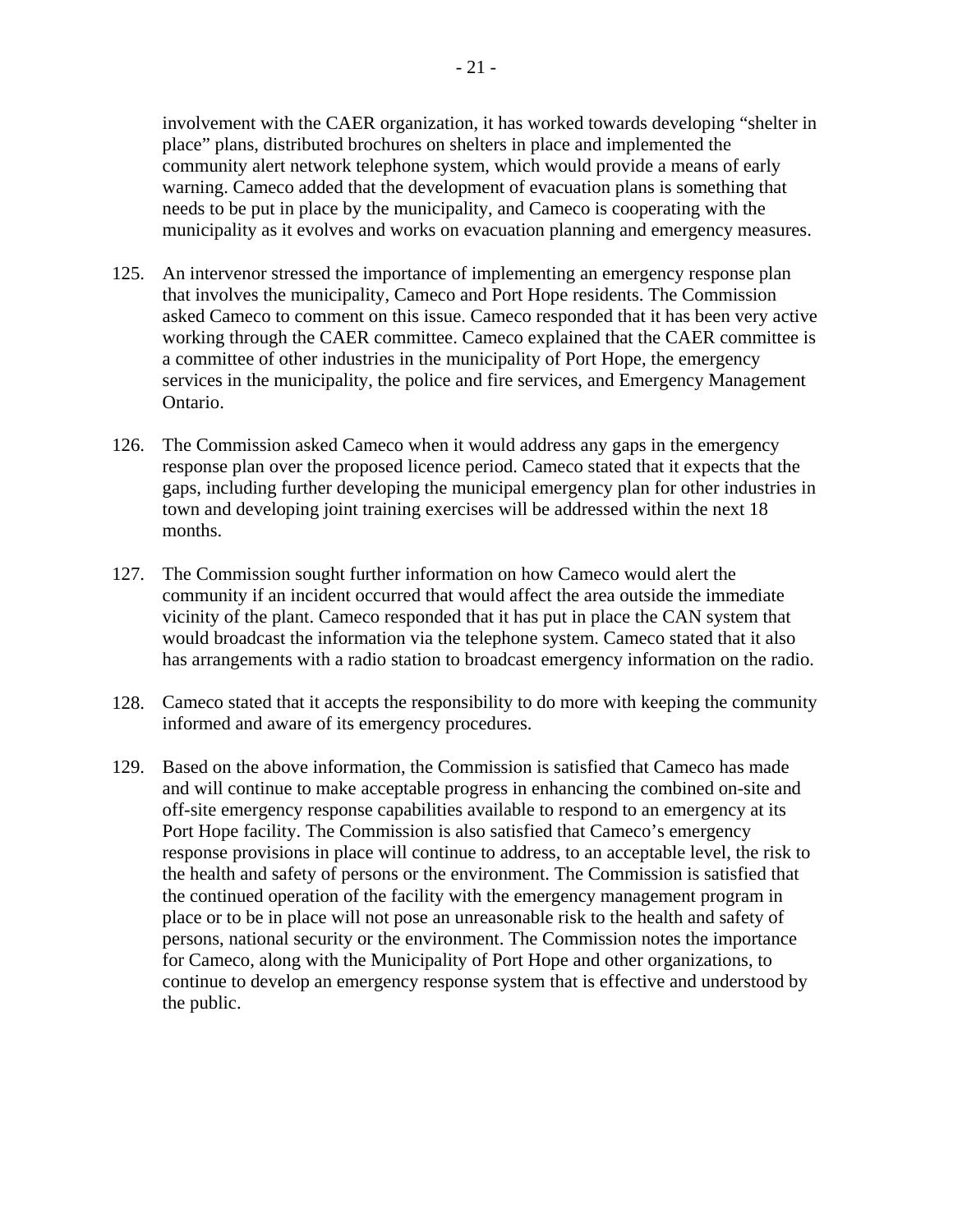#### **Fire Protection**

 $\overline{a}$ 

- 130. The implementation of a comprehensive fire protection program will reduce the risk to the health and safety of persons and to the environment from fire. CNSC staff stated that it reviewed Cameco's program through fire protection inspections and by the review of Cameco reports. CNSC staff reported that while the aspects of the program related to fire emergency response underwent significant improvements during the licence period, further improvement is required in the following areas:
	- • operating policies and procedures supporting industrial fire brigade operations;
	- documentation of roles, responsibilities and expectations of on-site and off-site responders, as well as supporting analysis to support the number of responders required; and
	- emergency planning documentation supporting fire emergency response, including pre-incident plans and emergency action plans.
- 131. CNSC staff reported that the existing fire emergency response provisions do not pose an unreasonable risk to the health and safety of persons or the environment, in consideration of the CNSC mandate and jurisdiction with respect to safety from the nuclear activities as defined by the NSCA.
- 132. As per conditions in the current licence, Cameco is required to comply with the *National Building Code of Canada* (1995) and the *National Fire Code of Canada*  (1995). CNSC staff stated that it performed fire inspections of Cameco's facility in January 2004 for compliance with the *National Fire Code of Canada* (1995). CNSC staff reported that during the inspection, deficiencies were found in the areas of storage of combustible liquids/materials, fire separations and fire doors, ventilation, electrical devices/wiring and fire equipment maintenance. CNSC staff stated that an additional inspection related to code compliance was conducted in August 2005. CNSC staff stated that the inspections indicated that deficiencies related to operational fire safety persist in some areas. CNSC staff noted that the outstanding deficiencies are not considered to pose an unreasonable risk to the health and safety of persons or the environment.
- 133. CNSC staff also stated that licence conditions require regular third party review to facility modifications with respect to compliance with national fire and building codes, as well as an annual review of compliance with the operational aspects of the *National Fire Code of Canada* (1995). CNSC staff reported that, based on the third party reports submitted during the licence period, these requirements have been met.
- 134. CNSC staff recommended the requirement to comply with NFPA-801  $(2003)^8$  as an additional licence condition.
- 135. Cameco reported that it prepared and submitted an action plan to complete a formal fire hazard assessment that fully complies with NFPA-801 (2003) in September 2006.

<sup>8</sup>*National Fire Protection Association, NFPA-801: Standard for Fire Protection for Facilities Handling Radioactive Materials, 2003 edition.*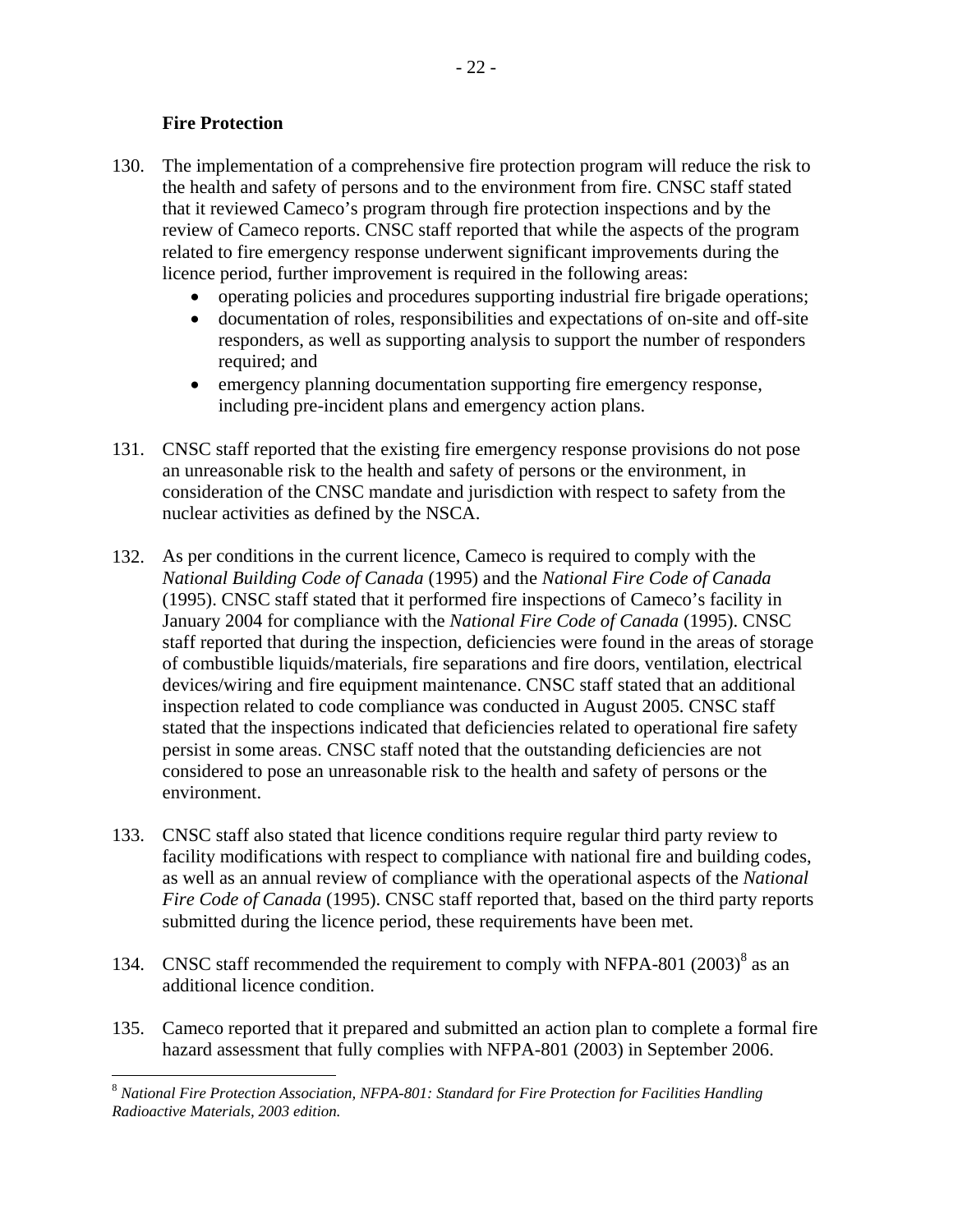Cameco requested a transition period to first determine what the new licence conditions will require and then for a phase-in period to achieve compliance of NFPA-801 (2003).

- 136. CNSC staff reported that it agreed that there be transitional period for the implementation of NFPA-801 (2003) and stated that the licence condition would adhere to the *National Fire Code of Canada* (1995) until February 29, 2008 and the *National Fire Code of Canada* (1995) and NFPA-801 (2003) after February 29, 2008.
- 137. The Commission asked about the list of outstanding items remaining from the reviews in 2000, 2004 and 2005 and how they would be addressed under NFPA-801 (2003). Cameco responded that as NFPA-801 (2003) is applied, outstanding items would be added to that list. Cameco stated that it expects that all of the outstanding items will be completed in the first half of 2007.
- 138. Many intervenors expressed concerns that Cameco's fire protection was below requirements over the licence period. These intervenors argued that Cameco's licence should not be renewed for an extended period of time until the outstanding issues of non-compliance are resolved.
- 139. The Commission sought assurance that the outstanding issues would not pose an unreasonable risk to the public and the environment. Cameco responded that all of the mandatory or high priority items raised in the audits have been addressed. CNSC staff added that Cameco continues to progress on implementing the remaining items to strengthen the fire protection program at the facility.
- 140. Intervenors also questioned the ability of the PHFD to deal with a major fire in an adequate response time. The Commission sought assurance that Cameco had the resources to deal with a major fire. Cameco responded that it has been committed to having the resources of the PHFD support its team. CNSC staff stated that it has evaluated the combined fire response of the on-site force and the PHFD, and it is satisfied with the actions Cameco has taken to upgrade its on-site response. CNSC staff stated that it is satisfied that the combined force is adequate.
- 141. The Municipality of Port Hope stated that there have been ongoing discussions with Cameco with respect to a memorandum of understanding for fire training, compensation associated with fire training, and as well as equipment. The Municipality of Port Hope noted that the finalization in the memorandum of understanding will allow it to fully assist Cameco at the Cameco site.
- 142. The Municipality of Port Hope also questioned why NFPA-801 (2003) will be implemented when NFPA-801 (2008) will soon be available. CNSC staff stated that it will first review the 2008 version to determine if it applies to Cameco. The Commission notes that CNSC staff and Cameco should be in contact with the Municipality (and the Fire Chief) once the 2008 standard is released to discuss the relevancy and applicability of the revised standard.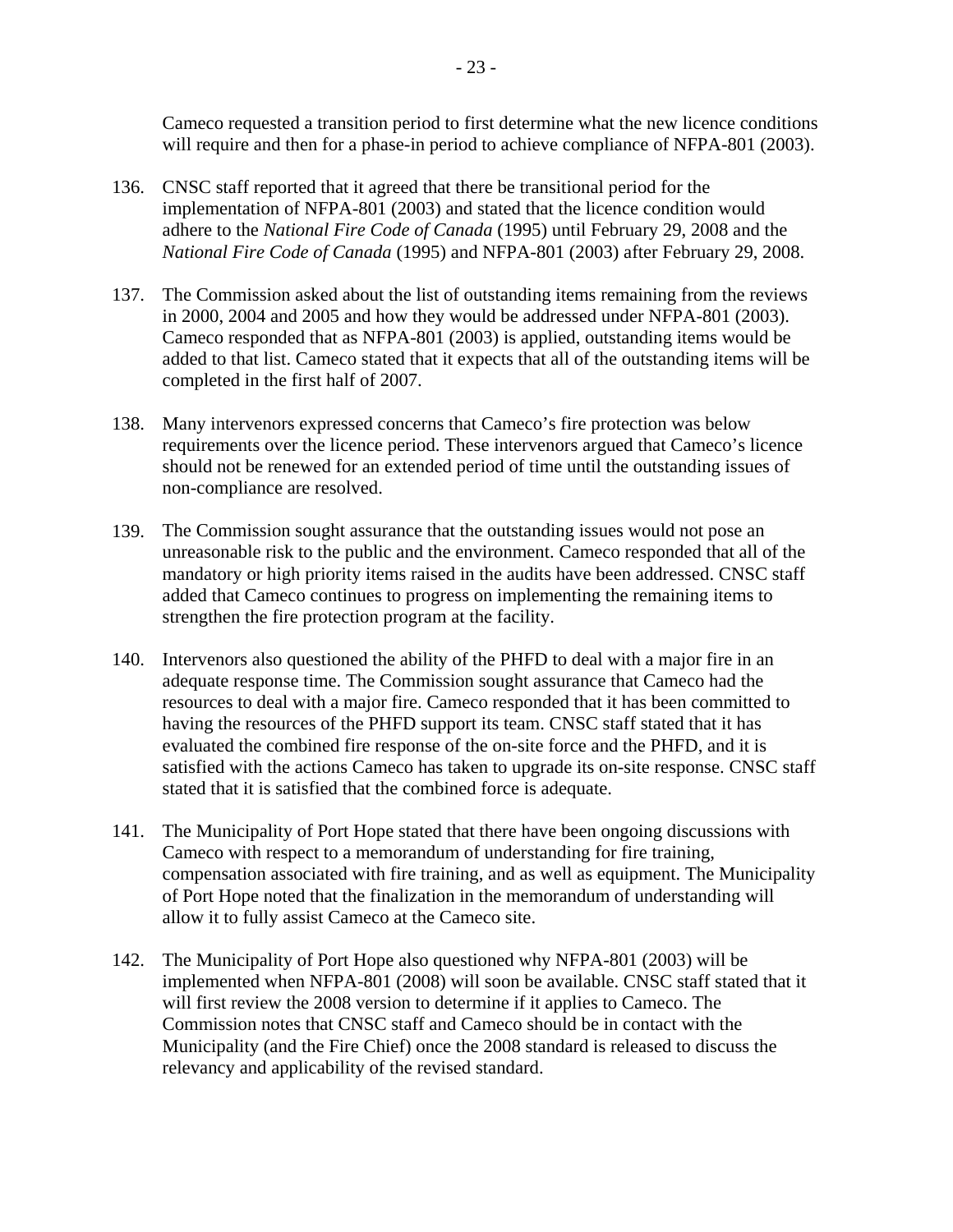143. Based on the above information, the Commission is satisfied that facility operations with the fire protection measures in place, and to be in place, will not pose an unreasonable risk to the health and safety of persons or the environment, in consideration of the CNSC mandate and jurisdiction with respect to safety from the nuclear activities as defined by the NSCA. The Commission notes that while an acceptable rate of progress has been made to achieve compliance with licence requirements, additional action is required to achieve full compliance with requirements related to operational fire safety.

#### **Quality Assurance**

- 144. In its written submission, Cameco stated that the quality assurance (QA) program is the foundation of many other site programs, including the ISO 14001 environmental management system. Cameco stated that it continues to evolve to meet regulatory and corporate requirements and expectations.
- 145. Cameco reported that a CNSC staff audit conducted in 2002 identified a lack of detailed design control documentation. Cameco stated that it addressed the issue by developing additional documentation and providing information in the design control procedure. Cameco stated that these updates were accepted in late 2005 after several revisions.
- 146. CNSC staff also stated that during the licence period, the facility revised the QA program manual and completed implementation of gaps identified during the review of the CNSC QA requirements issued to the facility in 2001.
- 147. CNSC staff reported that a Type I inspection was conducted in June, 2006, and no major items of non-compliance were identified. CNSC staff stated that design control was included in the scope of the inspection and substantial improvement to the process was noted.
- 148. CNSC staff reported that the quality assurance program met expectations during the licence period.
- 149. Based on the above information the Commission is satisfied that facility operations with the quality assurance measures in place do not pose an unreasonable risk to the health and safety of persons or the environment.

#### **Public Information Program**

 $\overline{a}$ 

150. CNSC staff reported that Cameco submitted a public information program (PIP) to the CNSC for staff review in April 2006. CNSC staff stated that it reviewed the program against the expectations set out in CNSC Regulatory Guide G-217<sup>9</sup> and concluded that

<sup>9</sup> CNSC Regulatory Guide G-217, *Licensee Public Information Programs*, January 2004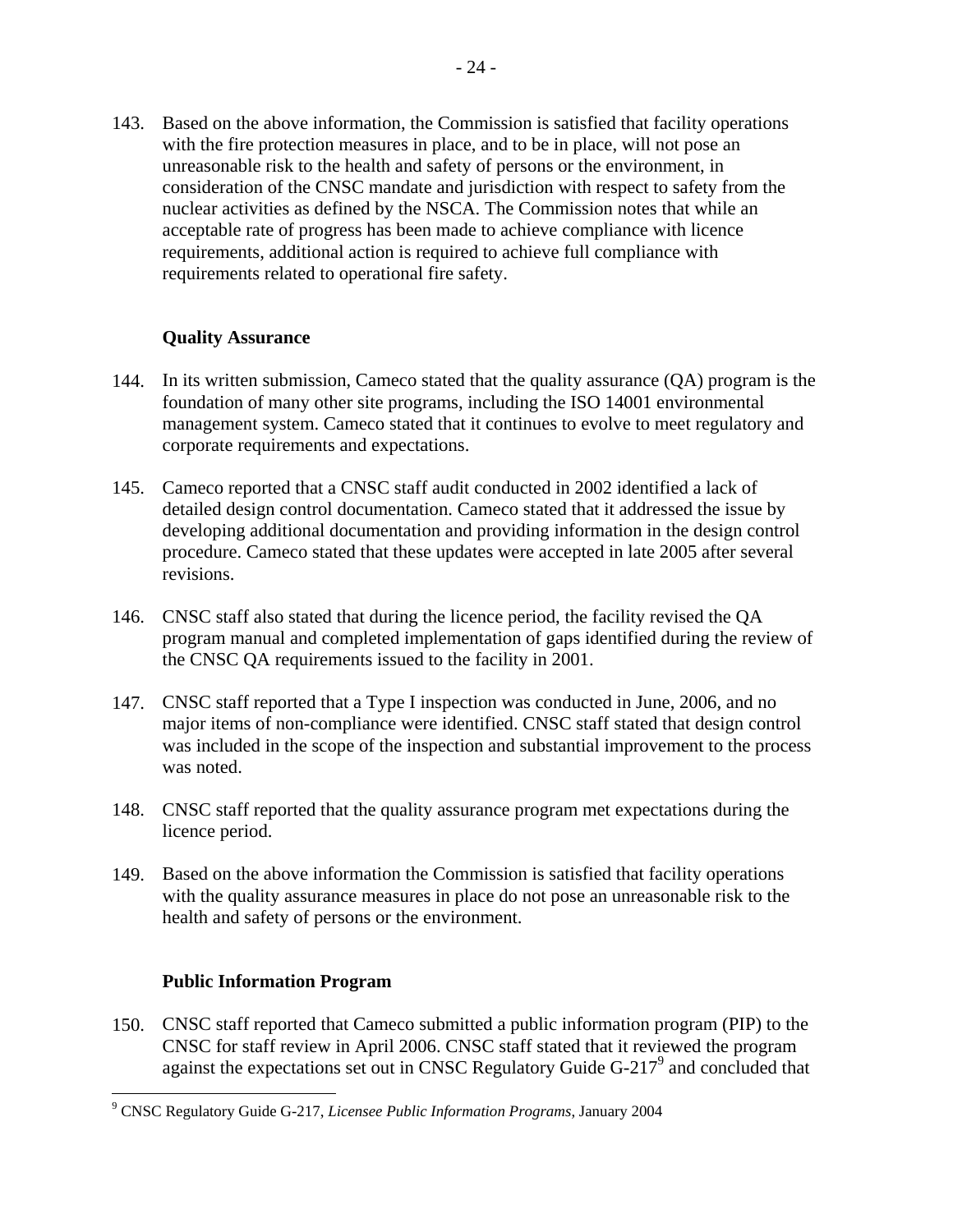the program was acceptable. However, CNSC staff recommended that the program be enhanced to provide more information on how the licensee's activities will affect the environment and the health and safety of workers and the community.

- 151. Cameco reported that its public opinion research has shown an increase in public support for Cameco from 66% in January 2005 to 80% in June 2006. Cameco explained that the public response to the proposed production of slightly enriched uranium (SEU) at the facility resulted in Cameco becoming more aware of the need for an improved PIP. Cameco stated that it began developing a new comprehensive PIP, which incorporates regular community dialogue, following the withdrawal of the application to process SEU at the facility.
- 152. Cameco reported that it established community liaison forums as a means to increase public support and outreach to the community on an ongoing basis. Cameco explained that the community liaison forums are public open meetings where detailed, plainlanguage briefings are accompanied by a variety of feedback mechanisms, including workshops, questionnaires, and question and answer sessions.
- 153. Cameco also reported that it launched a new Web site to provide local residents and other interested parties with information about its Port Hope operations. Cameco noted that it mails a newsletter to every mailing address in the Municipality of Port Hope.
- 154. Cameco stated that it releases a quarterly environmental status report, which outlines the facility's environmental performance, to the Municipality of Port Hope. Cameco also stated that it makes presentations to Port Hope council on specific issues of interest, including fire safety and emergency response. Cameco reported that its other forms of community outreach include community walks, open houses, school programs, trade shows, the fall fair and tour groups.
- 155. Several intervenors expressed concerns that Cameco's PIP was not providing enough information. The Commission stated that, based on the mid-term review, its expectation was that there would be more community involvement. The Commission noted that its expectations are for information to be disseminated to the community, for there to be engagement with the community, and for the program to be sustainable.
- 156. Other intervenors stated that Cameco provided an effective public information program.
- 157. A number of intervenors expressed concern with the amount of noise occasionally coming from the facility and being unaware of the reasons for it. The Commission asked Cameco if it puts information on its Web site concerning activities, such as alarm testing, so the community is aware of what is happening. Cameco responded that in some cases it notifies the public to inform it of what will be happening, but in the case of moving equipment and maintenance, which are not unusual day-to-day occurrences, it does not.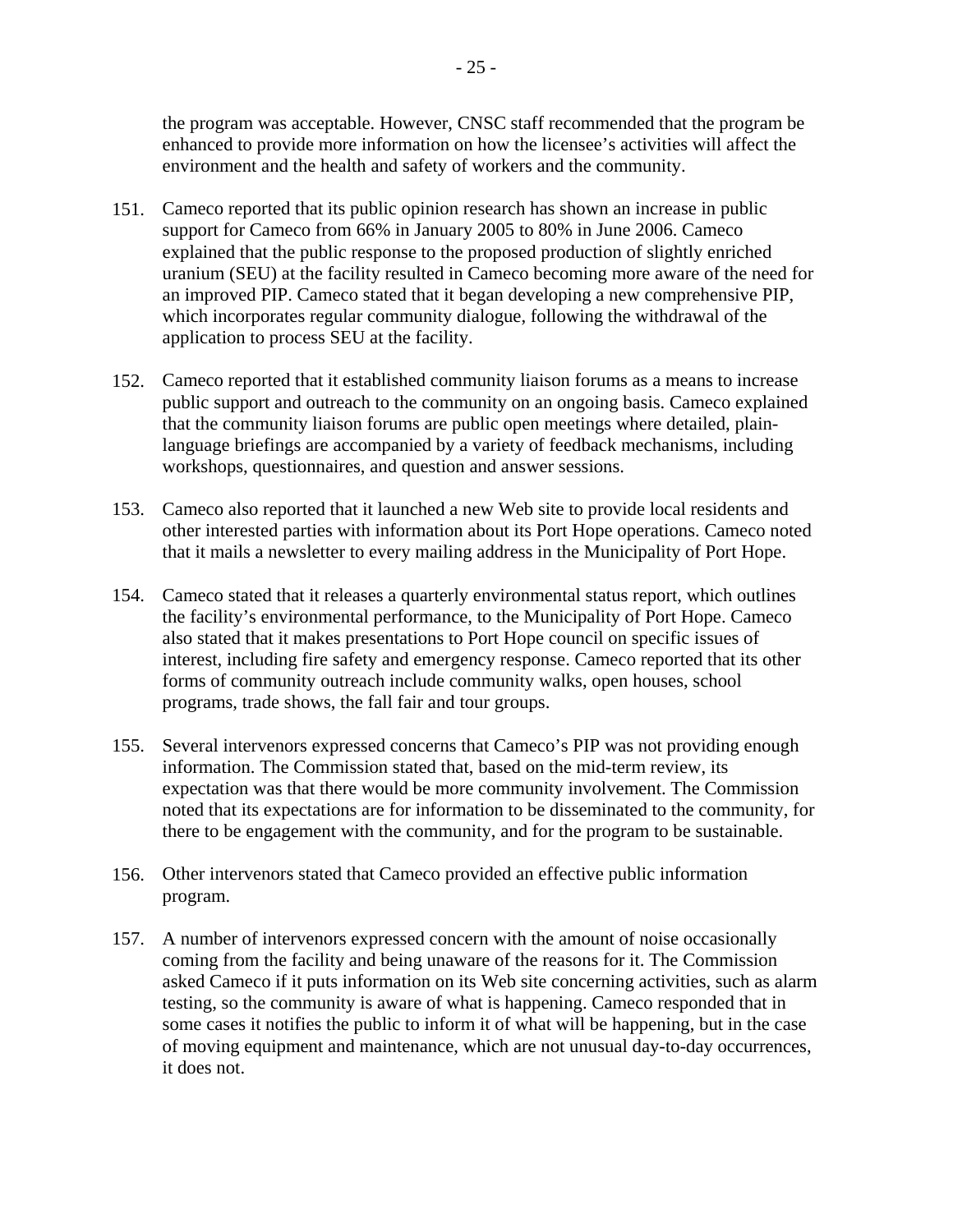- 158. The Municipality of Port Hope commented that Cameco's licensing application was vague and did not provide sufficient information to the public. The Commission asked Cameco to address this issue. Cameco stated that it had started posting supplemental information, including reports, CMDs and maps, on the community Web site and advertising that information in the local media so that information is available to the public.
- 159. The Commission commented that in the future Cameco needs to ensure that sufficient information is presented for the Day One hearing in order to minimize the supplementary material for Day Two. The Commission noted that this will give the public the maximum opportunity to evaluate and comment on the applicable information.
- 160. The Commission also asked Cameco to comment on providing the results of the ERA studies to the public. Cameco stated that it will make the results of all the follow-up programs from the ERA available to the public. Cameco added that some of the results had already been placed on the community Web site.
- 161. The Commission notes the recent initiatives taken by the licensee during the current licence period to improve communication with the community of Port Hope. The Commission further expresses the importance of a licensee's PIP to help develop and build public trust in the licensee's capacity to plan and carry on its licensed activities safely and, in doing so, making adequate provisions for the protection of the environment and the public.
- 162. The Commission is satisfied that Cameco's public information program is acceptable and will continue to be acceptable. The Commission expects that Cameco will sustain and, as appropriate, expand its program in areas of high public interest over the licence period. The Commission expects that Cameco will take into account the advice that it receives from the Municipality of Port Hope.

#### **Security**

- 163. Cameco stated that it conducted a review of its security provisions in 2001 and implemented improvements to site security including enhanced background screening of employees and the hiring of additional security guards. Cameco stated that it also hired an independent risk assessment firm to conduct a vulnerability assessment.
- 164. Cameco reported that in April 2006, it issued to the public a written security plan that did not contain prescribed information. Cameco stated that it has met the enhanced security requirements and continues to keep the CNSC security staff informed on security matters as appropriate.
- 165. Some intervenors, including members of the public and the Municipality of Port Hope, expressed concerns over the security of the facility. The Commission asked CNSC staff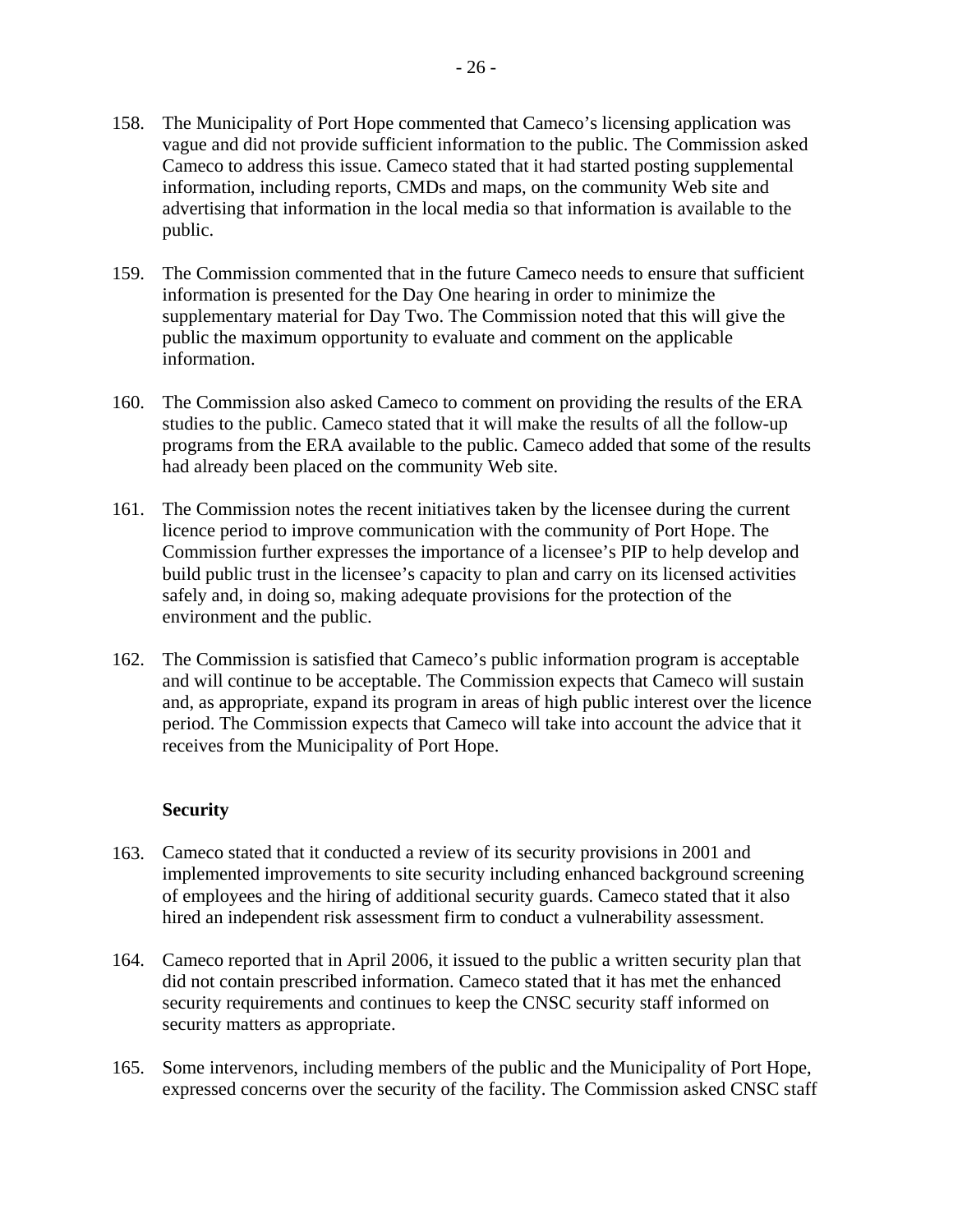to explain how security is regulated. CNSC staff responded that it conducts regular inspections of the Cameco Port Hope facility and any findings have been addressed immediately by Cameco.

- 166. CNSC staff stated that the amended *Nuclear Security Regulations*10 that came into effect on November 27, 2006 are applicable to the facility. CNSC staff noted that the amended *Nuclear Security Regulations* are a matter of public record and cover topics such as intrusion detection, enhanced vehicle searches and enhanced background checks of employees. CNSC staff stated that Cameco meets both the former regulations and the new amended *Nuclear Security Regulations*.
- 167. The Commission asked CNSC staff to explain the concept of robustness in regards to security. CNSC staff responded that robustness refers to the engineered and defence in depth strength of a particular facility to withstand an external intruder or an attack. CNSC staff noted that the facility has been assessed for robustness.
- 168. The Commission sought assurance that if the risk assessment changed, there would be a re-evaluation of security. CNSC staff assured the Commission that that is the case, as threats and vulnerabilities are assessed for all nuclear facilities, including this facility.
- 169. An intervenor expressed concerns about the security of railcars containing HF being at the Cobourg train station. The Commission sought further information on this matter. CNSC staff responded that the HF railcar falls under the jurisdiction of Transport Canada, as does the transportation of all hazardous goods. CNSC staff explained that Canadian National Railway (CN) is required to inspect the car at a set frequency and implement other security measures. CNSC staff noted that CN can store full and empty cars according to its shunting requirements and those decisions are made by CN.
- 170. CNSC staff further explained that it regulates hazardous materials within the licensed area in which Cameco operates. CNSC stated that once the chemicals are on-site it expects Cameco to take appropriate measures to protect the chemicals alongside the nuclear materials used at the facility. CNSC staff explained that a defence in depth analysis has included the recommendation to bring the HF railcars immediately into the facility where they become part of the enclosed facility.
- 171. The Commission is satisfied that Cameco has made and will continue to make adequate provision for the maintenance of security, national security and the measures required to implement international obligations to which Canada has agreed. The Commission notes that further discussions on security should be held between the security staff of Cameco, CNSC staff, the Municipality of Port Hope and the Chief of Police. The Commission expects CNSC staff to report any significant security issues back to the Commission as part of an in-camera session at a Commission Meeting.

<sup>&</sup>lt;u>.</u>  $10$  S.O.R./2000-209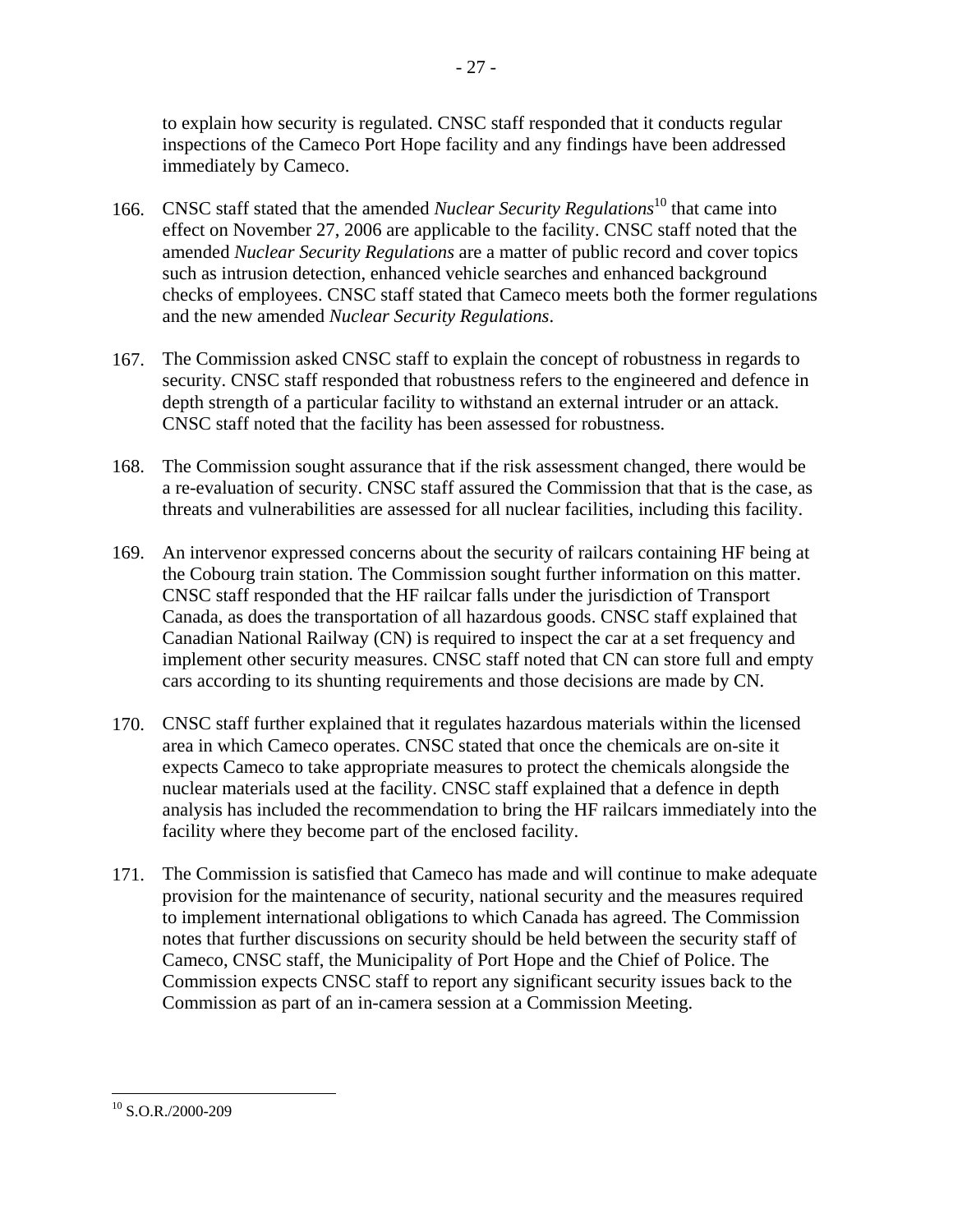#### **Non-Proliferation and Safeguards**

- 172. The CNSC's regulatory mandate includes ensuring conformity with measures required to implement Canada's international obligations under the Treaty on the Non-Proliferation of Nuclear Weapons. Pursuant to the Treaty, Canada has entered into safeguards agreements with the IAEA. The objective of these agreements is for the IAEA to provide credible assurance on an annual basis to Canada and to the international community that all declared nuclear material is in peaceful, non-explosive uses and that there is no undeclared nuclear material or activities in this country.
- 173. CNSC staff reported that during the licence period, safeguards at Cameco Port Hope were extended to cover the entire plant, due to a change in IAEA policy. CNSC staff reported that the initial physical inventory verification of the newly safeguarded material was successfully completed in the summer of 2005. CNSC staff stated that Cameco has met the safeguards requirements laid out in the licence conditions.
- 174. Based on the above information the Commission is satisfied that Cameco has made and will continue to make adequate provision for the maintenance of national security and the measures required to implement international obligations to which Canada has agreed.

#### **Decommissioning Plans and Financial Guarantee**

- 175. CNSC staff reported that a proposed revised Preliminary Decommissioning Plan (PDP) was submitted in June 2006. CNSC staff stated that this revised PDP was submitted in part to resolve the concerns raised by the Commission during the mid-term performance hearing. CNSC staff noted that the proposed revised PDP was updated primarily to incorporate changes to the estimated costs of decommissioning, as well as account for the use of the Blind River site for management of long-term decommissioning wastes.
- 176. Cameco stated that the financial guarantee had increased costs due to many factors, including increased labour costs, the complexity of soil excavations, increased building demolition, equipment removal, decontamination costs, additional hazard assessments, and fuel price increases.
- 177. CNSC staff reported that it had completed its review of the revised PDP. CNSC staff stated that further revision was required in order for the PDP to be considered acceptable and form an adequate basis for a revised financial guarantee. CNSC staff noted that the most significant outstanding issue was related to the lack of end-state objectives in the proposed revised PDP. CNSC staff explained that adequate end-state objectives are required to allow for sufficiently accurate financial estimates of such factors as the volume of contaminated soil required to be excavated and the degree of administrative controls required to be established during decommissioning.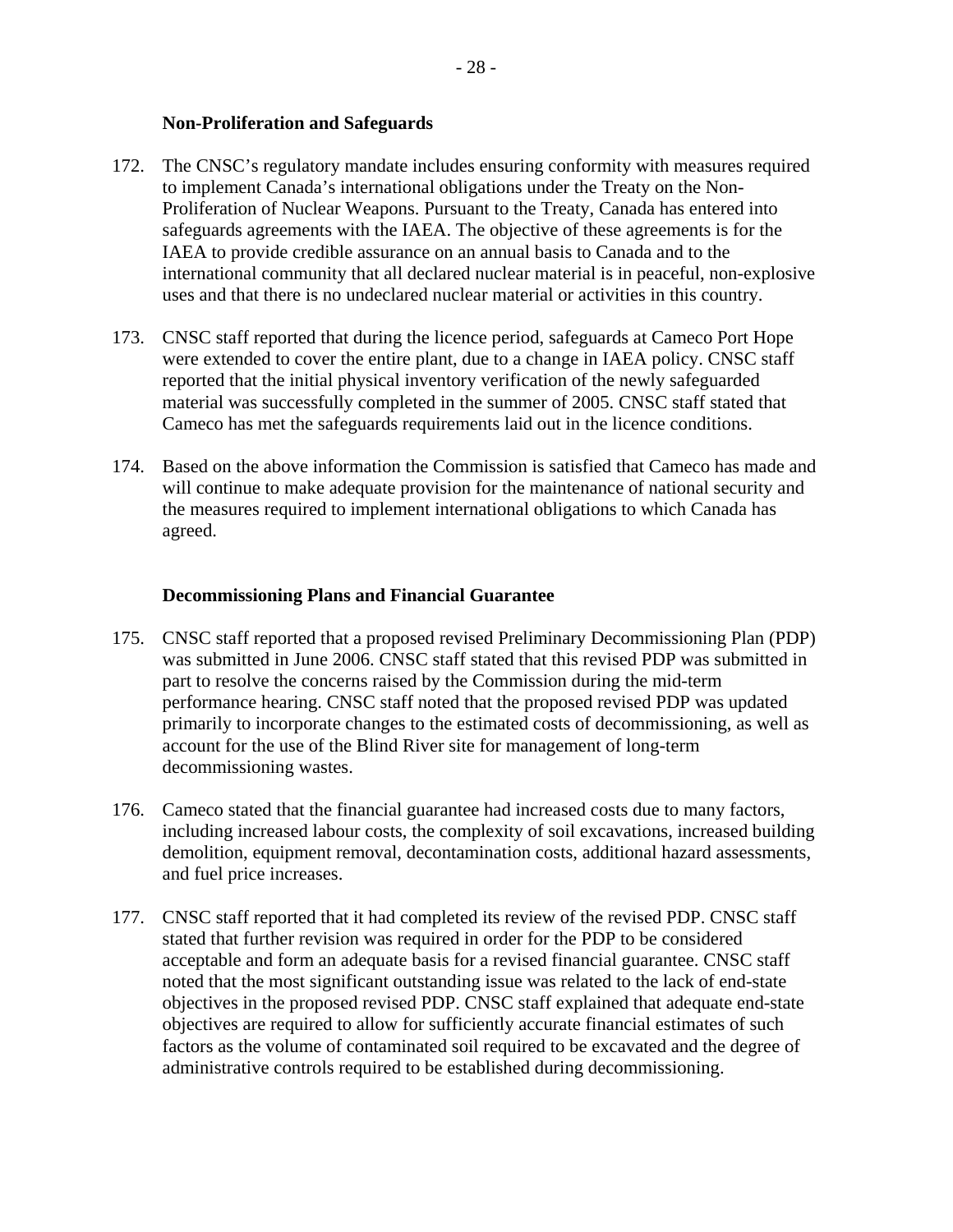- 178. CNSC staff noted that the final PDP and financial guarantee will be forwarded to the Commission for its consideration and acceptance. CNSC staff stated that it will request the licensee to submit an amended letter of credit to cover the full cost of the financial guarantee in accordance with licence requirements.
- 179. The Commission asked CNSC staff if it had any concerns regarding the level of the financial guarantee. CNSC staff responded that the main issue with the financial guarantee cost estimate was that CNSC staff did not feel that the submitted cost estimate could be independently verified. CNSC staff explained that the starting point assumptions for the cost estimate assumed the drawdown of hazardous waste and nuclear substances in advance of decommissioning. CNSC staff stated that this would be an acceptable consideration for a PDP but not in relation to a cost estimate.
- 180. Further to the subject of the financial guarantee, CNSC staff stated that Cameco is providing the CNSC with a letter of credit as a financial instrument. CNSC staff explained that in the case of a default the CNSC would be in receipt of the funds and would have to conduct the decommissioning itself. Because of this, CNSC staff stated that all of the decommissioning activities have to be estimated from a third party costing perspective. CNSC staff noted that the cost estimates were assumed to occur in the fourth quarter of 2006 but an escalation of cost beyond that period was not provided for. CNSC staff also stated that the costs of maintaining the facility over the planned decommissioning period of approximately three years were not included in the cost estimate.
- 181. An intervenor expressed concerns about the decommissioning waste and where it would be stored. He stressed the importance of communications with the communities that would be impacted by the decommissioning. He also stated that he believed that the estimates for the financial guarantee appeared to be accurate.
- 182. Based on this information, the Commission considers that the plans for completing the Preliminary Decommissioning Plan and related financial guarantee are acceptable for the purpose of the current application for licence renewal.

## **Application of the** *Canadian Environmental Assessment Act*

183. CNSC staff reported that the licence renewal would be made under the authority of Subsection 24(2) of the NSCA, in respect of a renewal. The renewal of Cameco's operating licence, under that provision, is not included in the *Law List Regulations*  made pursuant to Paragraph 59(f) and is not a 'trigger' pursuant to Subsection 5(1) of the *Canadian Environmental Assessment Act*<sup>11</sup> (CEAA). Therefore, a CEAA trigger does not exist for Cameco's proposal and the CNSC is not required to conduct an environmental assessment of the proposal. There are no other CEAA triggers such as funding, being a proponent or disposing of an interest in land to support the application, pursuant to Subsection 5(1) of the CEAA that involve the CNSC.

 $\overline{a}$  $11$  S.C. 1992, c. 37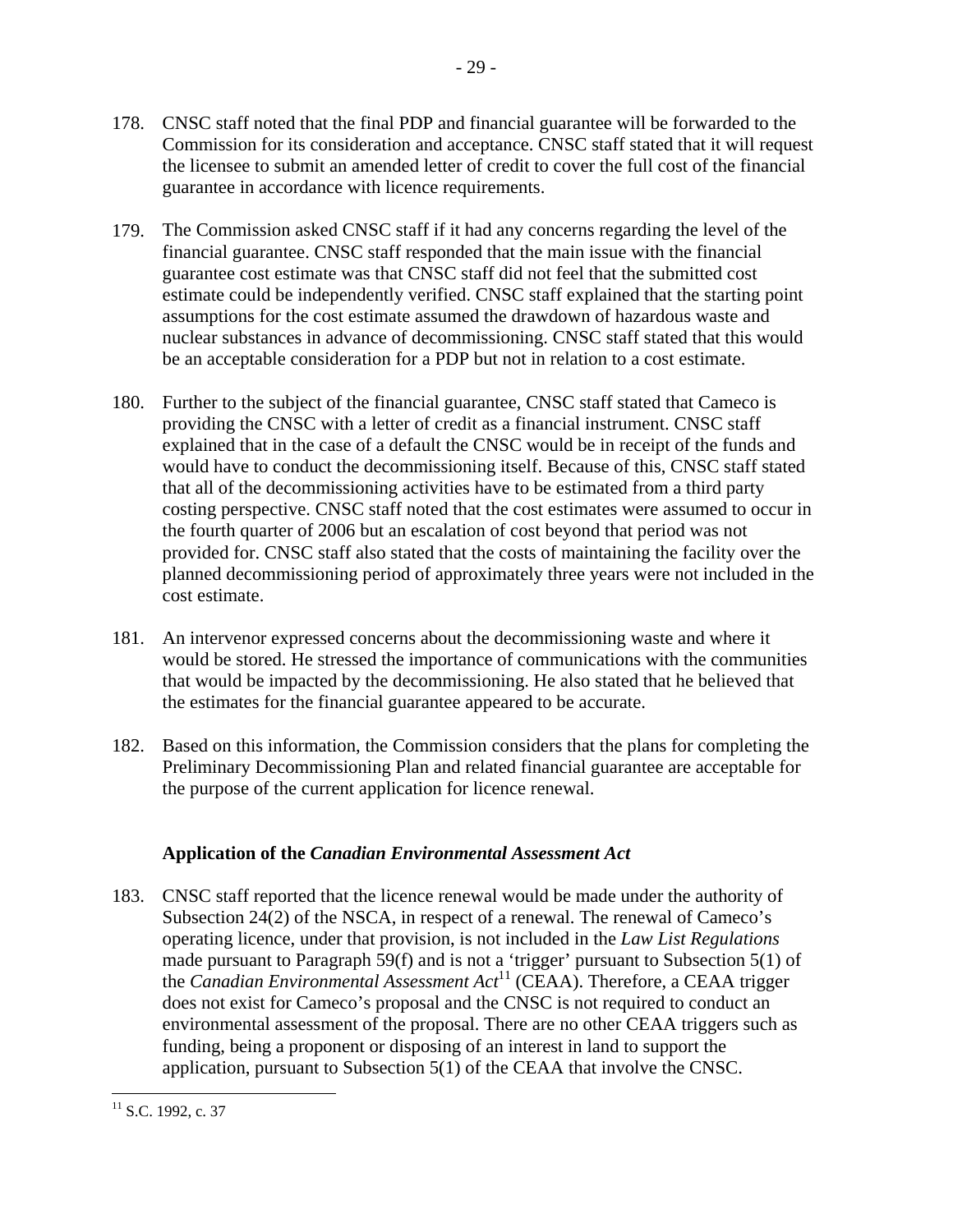184. Based upon the above assessment, the Commission is satisfied that an environmental assessment under the CEAA is not required for Cameco's application for licence renewal.

#### **Licence Length and Interim Reporting**

- 185. Cameco applied to the CNSC for renewal of its operating licence for a period of 60 months (5 years).
- 186. CNSC staff recommended that the Commission accept the proposed five-year term on the basis of a number of criteria listed in CMD 02-M12<sup>12</sup>. CNSC staff also noted that it was prepared to submit a mid-term performance report to the Commission in the fall of 2009.
- 187. Many intervenors recommended a shorter licence period of two years or less. These intervenors felt that a shorter licence period would allow the CNSC to enforce the outstanding compliance issues such as fire protection.
- 188. The Commission notes that new projects that impact the community of Port Hope, including Cameco's Vision 2010 initiative, may be proposed during the 5-year licence period. The Commission points out that these projects are subject to the relevant regulatory process, including environmental assessments pursuant to the CEAA and Commission hearings pursuant to the NSCA, as applicable. The Commission expects that information and status updates on Cameco's projects will be included in the midterm performance report.
- 189. Based on the above information, the Commission is satisfied that a 5-year licence with a mid-term report is appropriate. With this decision, the Commission requires that CNSC staff present a status report on the mid-term performance of the licensee to the Commission following the mid-term of the licence period (i.e., approximately in October 2009).

#### **Conclusion**

 $\overline{a}$ 

- 190. The Commission has considered the information and submissions of Commission staff, the applicant and all participants as set out in the material available for reference on the record, as well as the oral and written submissions provided or made by the participants at the hearing.
- 191. The Commission concludes that an environmental assessment of the proposed continued operation of the facility, pursuant to the *Canadian Environmental Assessment Act* is not required.

<sup>&</sup>lt;sup>12</sup> Commission Member Document CMD 02-M12, *New Staff Approach Used to Recommending Licence Period.*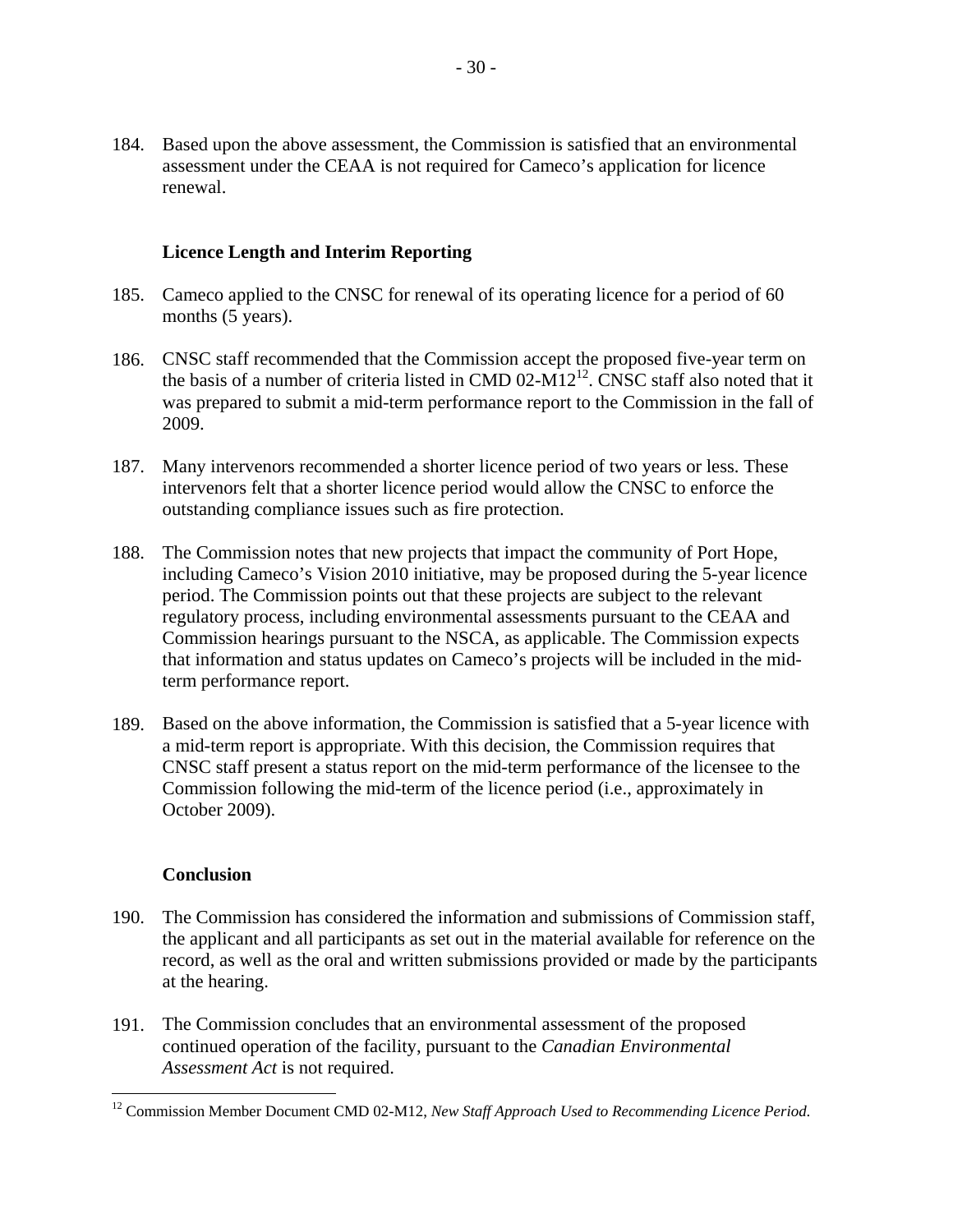- 192. The Commission is satisfied that the applicant meets the requirements of subsection 24(4) of the *Nuclear Safety and Control Act*. That is, the Commission is satisfied that the applicant is qualified to carry on the activity that the proposed licence will authorize and that the applicant will make adequate provision for the protection of the environment, the health and safety of persons and the maintenance of national security and measures required to implement international obligations to which Canada has agreed.
- 193. Therefore, the Commission, pursuant to section 24 of the *Nuclear Safety and Control Act*, issues *Nuclear Fuel Operating Licence* FFOL-3631.0/2012 to Cameco Corporation for the Nuclear Fuel Facility located in Port Hope Ontario. The licence will be valid from March 1, 2007 to February 29, 2012, unless suspended, amended, revoked or replaced.
- 194. The Commission includes in the licence the recommendations made by CNSC staff in CMD 06-H18.C.
- 195. As noted throughout this *Record of Proceedings*, the Commission acknowledges the interest and understands the concerns of the Port Hope community in this matter.
- 196. The Commission expresses its view that the Cameco facility operations are effectively controlled with the safety programs in place and that they do not pose an unreasonable risk to the health and safety of persons, the environment and national security. The Commission is of the view that the continued enhanced public communication will further build public trust in the licensee's qualifications and in the provisions it makes to meet the requirements of the NSCA.
- 197. The Commission encourages the development of a Memorandum of Understanding between Cameco and the Municipality of Port Hope on the issue of fire protection. The Commission expects a report when this is addressed or within a year.
- 198. The Commission requests that CNSC staff prepare a status report following the midpoint of the five-year term of the licence. CNSC staff's status report shall be presented at a public proceeding of the Commission (in approximately October 2009) and will provide a summary of the performance of the licensee and facility.

Linda J. Keen, President Canadian Nuclear Safety Commission

Date of decision: November 29, 2006 Date of release of Reasons for Decision: February 26, 2007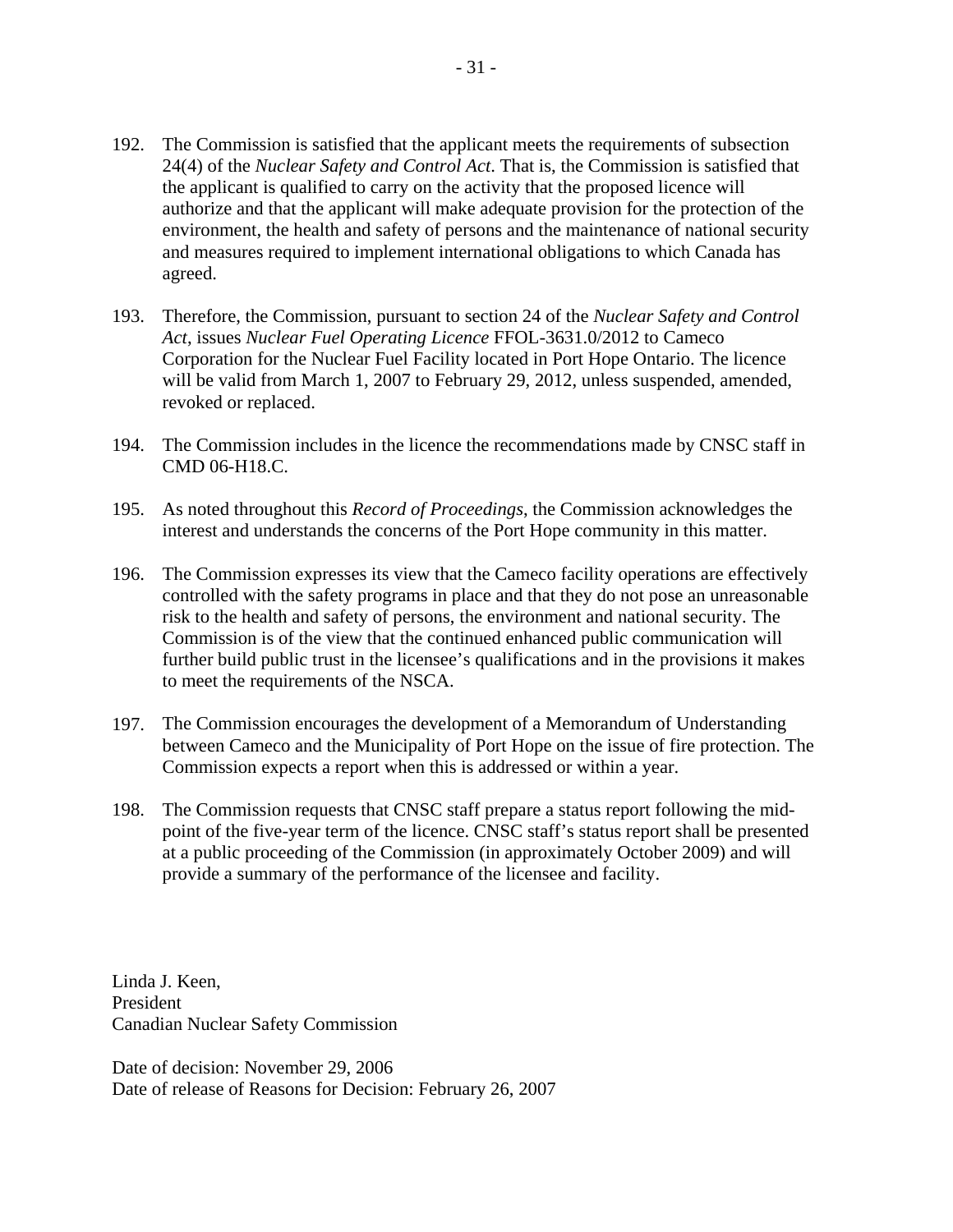## **Appendix A – Intervenors**

| <b>Intervenors</b>                                                       | <b>Document Number</b> |
|--------------------------------------------------------------------------|------------------------|
| United Steelworkers, Local 13173, represented by C. Leavitt              | CMD 06-H18.2           |
| <b>Graham Brown</b>                                                      | CMD 06-H18.3           |
| Families Against Radiation Exposure (F.A.R.E.), represented by J. Miller | CMD 06-H18.4           |
|                                                                          | CMD 06-H18.4A          |
| John Dietz                                                               | CMD 06-H18.5           |
| <b>Anthony Mancktelow</b>                                                | CMD 06-H18.6           |
| <b>Alice Mailath</b>                                                     | CMD 06-H18.7           |
| Rose Bungaro                                                             | CMD 06-H18.8           |
| Rod and Joan Parrott                                                     | CMD 06-H18.9           |
| Ray Morand                                                               | CMD 06-H18.10          |
| Dennis J. Landwehr                                                       | CMD 06-H18.11          |
| John Morand                                                              | CMD 06-H18.12          |
|                                                                          | CMD 06-H18.12A         |
| Arie Ashkenazy & Associates                                              | CMD 06-H18.13          |
| Deborah Panko                                                            | CMD 06-H18.14          |
| Paula Evans-Gould                                                        | CMD 06-H18.15          |
| <b>Gary Donais</b>                                                       | CMD 06-H18.16          |
| John Belle                                                               | CMD 06-H18.17          |
| <b>Juliet Fullerton</b>                                                  | CMD 06-H18.18          |
| John E. Rainbird                                                         | CMD 06-H18.19          |
|                                                                          | CMD 06-H18.19A         |
| Sarah Clayton                                                            | CMD 06-H18.20          |
| <b>George Clements</b>                                                   | CMD 06-H18.21          |
| Louis Levtov                                                             | CMD 06-H18.22          |
| Rodney J. Anderson                                                       | CMD 06-H18.23          |
| Alderville First Nation, represented by R. Smoke                         | CMD 06-H18.24          |
| Stan R. Blecher                                                          | CMD 06-H18.25          |
| <b>Bart Hawkins Kreps</b>                                                | CMD 06-H18.26          |
| Nina Murchie                                                             | CMD 06-H18.27          |
| Tom Lawson                                                               | CMD 06-H18.28          |
| <b>Audrey Levtov</b>                                                     | CMD 06-H18.29          |
| Patricia Lawson                                                          | CMD 06-H18.30          |
|                                                                          | CMD 06-H18.30A         |
| Andrew Johncox                                                           | CMD 06-H18.31          |
| Nola McDonald                                                            | CMD 06-H18.32          |
| Ian R. McDonald                                                          | CMD 06-H18.33          |
| <b>Farley Mowat</b>                                                      | CMD 06-H18.34          |
| Stephen B.H. Smith                                                       | CMD 06-H18.35          |
| G. Albert Barraclough                                                    | CMD 06-H18.36          |
| Louise Barraclough                                                       | CMD 06-H18.37          |
| Port Hope Yatch Club                                                     | CMD 06-H18.38          |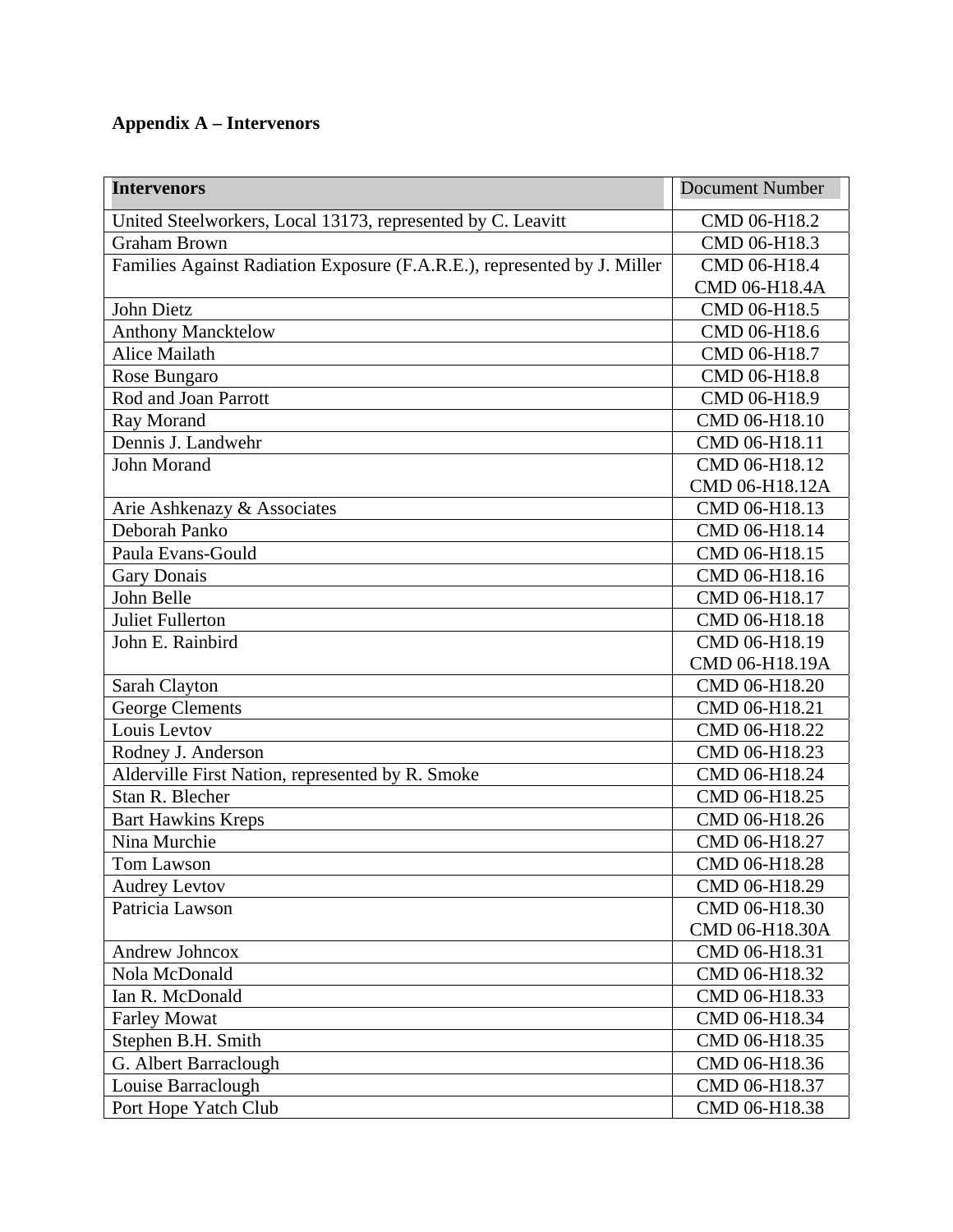| Phill Boyko                                                           | CMD 06-H18.39  |
|-----------------------------------------------------------------------|----------------|
| <b>Janet Fishlock</b>                                                 | CMD 06-H18.40  |
| Limelight Advertising and Design, represented by P. Gabany            | CMD 06-H18.41  |
| Robert J. Neville                                                     | CMD 06-H18.42  |
|                                                                       | CMD 06-H18.42A |
| Port Hope & District Chamber of Commerce, represented by H. Hills     | CMD 06-H18.43  |
| Glynnis Tomkinson                                                     | CMD 06-H18.44  |
| James T. Hunt                                                         | CMD 06-H18.45  |
| <b>Miriam Mutton</b>                                                  | CMD 06-H18.46  |
| <b>Bill Crowley</b>                                                   | CMD 06-H18.47  |
| Municipality of Port Hope, represented by C. Cannon and M. Stephenson | CMD 06-H18.48  |
| <b>Steve Kahn</b>                                                     | CMD 06-H18.49  |
| Holly Blefgen                                                         | CMD 06-H18.50  |
| Celeste Stewart-McNamara                                              | CMD 06-H18.51  |
| Lake Ontario Waterkeeper, represented by L. Bowman                    | CMD 06-H18.52  |
| Derrick Kelly                                                         | CMD 06-H18.53  |
|                                                                       | CMD 06-H18.53A |
| Port Hope Nuclear Environmental Watchdogs                             | CMD 06-H18.54  |
| Pat McNamara                                                          | CMD 06-H18.55  |
| Canadian Nuclear Workers Council, represented by J. Usher and         | CMD 06-H18.56  |
| T. Fraser                                                             | CMD 06-H18.56A |
| Ian W.M. Angus                                                        | CMD 06-H18.57  |
| CAIR, represented by J. Morand                                        | CMD 06-H18.58  |
|                                                                       | CMD 06-H18.58A |
| Robert Lang                                                           | CMD 06-H18.59  |
| Faye More                                                             | CMD 06-H18.60  |
| <b>Ashlea Tombs</b>                                                   | CMD 06-H18.61  |
| Diane Taylor                                                          | CMD 06-H18.62  |
| John Floyd                                                            | CMD 06-H18.63  |
| Peter M. Blecher                                                      | CMD 06-H18.64  |
| Louise Ferrie-Blecher                                                 | CMD 06-H18.65  |
| Karen Colvin                                                          | CMD 06-H18.66  |
| Curtis Brisbois                                                       | CMD 06-H18.67  |
| <b>Stephen Sneyd</b>                                                  | CMD 06-H18.68  |
| Danielle Sneyd                                                        | CMD 06-H18.69  |
| Sanford and Helen Anne Haskill                                        | CMD 06-H18.70  |
| Sierra Legal Defence Fund, represented by H. Wilkins                  | CMD 06-H18.71  |
| <b>Canadian Coalition for Nuclear Responsibility</b>                  | CMD 06-H18.72  |
| <b>Brian Parr</b>                                                     | CMD 06-H18.73  |
| Lou Rinaldi, M.P.P., Northumberland                                   | CMD 06-H18.74  |
| Ian P. Tate                                                           | CMD 06-H18.75  |
| Diana and Matt Flesch                                                 | CMD 06-H18.76  |
| Anna Mosher                                                           | CMD 06-H18.77  |
| George Harvey                                                         | CMD 06-H18.78  |
| Lynda Hook                                                            | CMD 06-H18.79  |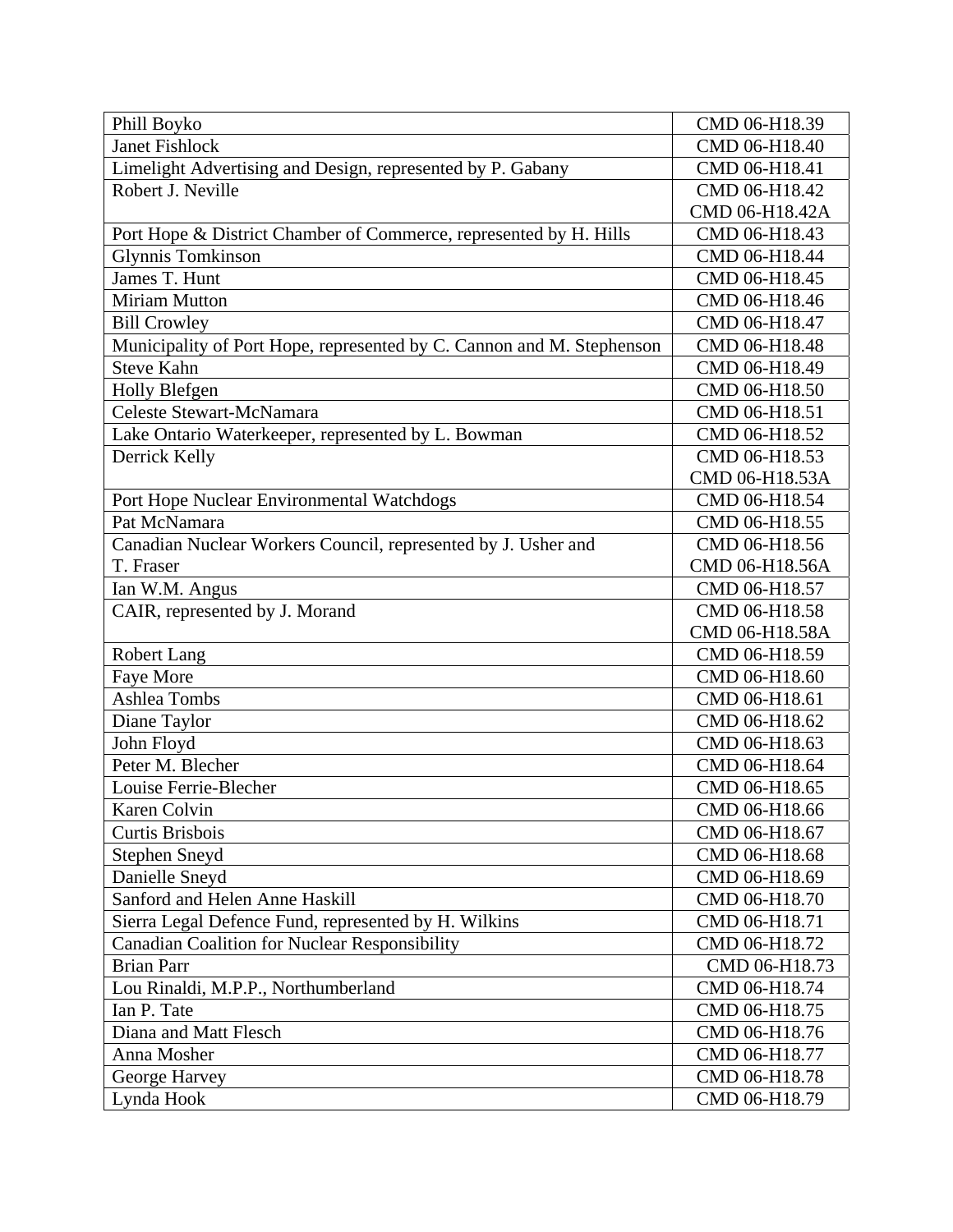| Nor-Ag Resources Inc.                             | CMD 06-H18.80  |
|---------------------------------------------------|----------------|
| <b>Brett Stephens</b>                             | CMD 06-H18.82  |
| <b>Gerhard Heinrich</b>                           | CMD 06-H18.83  |
| David Doherty                                     | CMD 06-H18.84  |
| Cynthia L. Adams                                  | CMD 06-H18.85  |
| <b>Wayne Byers</b>                                | CMD 06-H18.86  |
| <b>Stewart Raynor</b>                             | CMD 06-H18.87  |
| <b>Barry Sanders</b>                              | CMD 06-H18.88  |
| Laurie B. Johnson                                 | CMD 06-H18.89  |
| Christa Ingalls                                   | CMD 06-H18.90  |
| David Ingalls                                     | CMD 06-H18.91  |
| <b>Bob Routly</b>                                 | CMD 06-H18.92  |
| Marilyn Routly                                    | CMD 06-H18.93  |
| <b>Tom Fraser</b>                                 | CMD 06-H18.94  |
| Ed Lloyd                                          | CMD 06-H18.95  |
| Doug Westlake                                     | CMD 06-H18.96  |
| Chris Watt                                        | CMD 06-H18.97  |
| Gordon N. Walter                                  | CMD 06-H18.98  |
| Paul Macklin                                      | CMD 06-H18.99  |
| Robert and Jean Adams                             | CMD 06-H18.100 |
| Sarah vanSteijn                                   | CMD 06-H18.101 |
| <b>Shane Watson</b>                               | CMD 06-H18.102 |
| Mikhail Ioffe                                     | CMD 06-H18.103 |
| John Mulligan                                     | CMD 06-H18.104 |
| <b>Carl Griese</b>                                | CMD 06-H18.105 |
| Michael Murchie                                   | CMD 06-H18.106 |
| Edna Bosnell                                      | CMD 06-H18.107 |
| Rob Brulé                                         | CMD 06-H18.108 |
| Laurie Batchellor                                 | CMD 06-H18.109 |
| Lori Altman                                       | CMD 06-H18.110 |
| Lori Cater                                        | CMD 06-H18.111 |
| Doug Hodgins                                      | CMD 06-H18.112 |
| Robert A. Wallace                                 | CMD 06-H18.113 |
| Ed Lam                                            | CMD 06-H18.114 |
| Doug Choinière                                    | CMD 06-H18.115 |
| Debbie Hoselton                                   | CMD 06-H18.116 |
| Robert and Helen Hennessy                         | CMD 06-H18.117 |
| Barbara and Lloyd Blanchard                       | CMD 06-H18.118 |
| Sam Fleming                                       | CMD 06-H18.119 |
| Habitat for Humanity Northumberland               | CMD 06-H18.120 |
| <b>Gillian McNamee</b>                            | CMD 06-H18.121 |
| Marleen Campbell                                  | CMD 06-H18.122 |
| <b>Rebecca Peters</b>                             | CMD 06-H18.123 |
| <b>Community Awareness and Emergency Response</b> | CMD 06-H18.124 |
| <b>Margaret Bradley</b>                           | CMD 06-H18.125 |